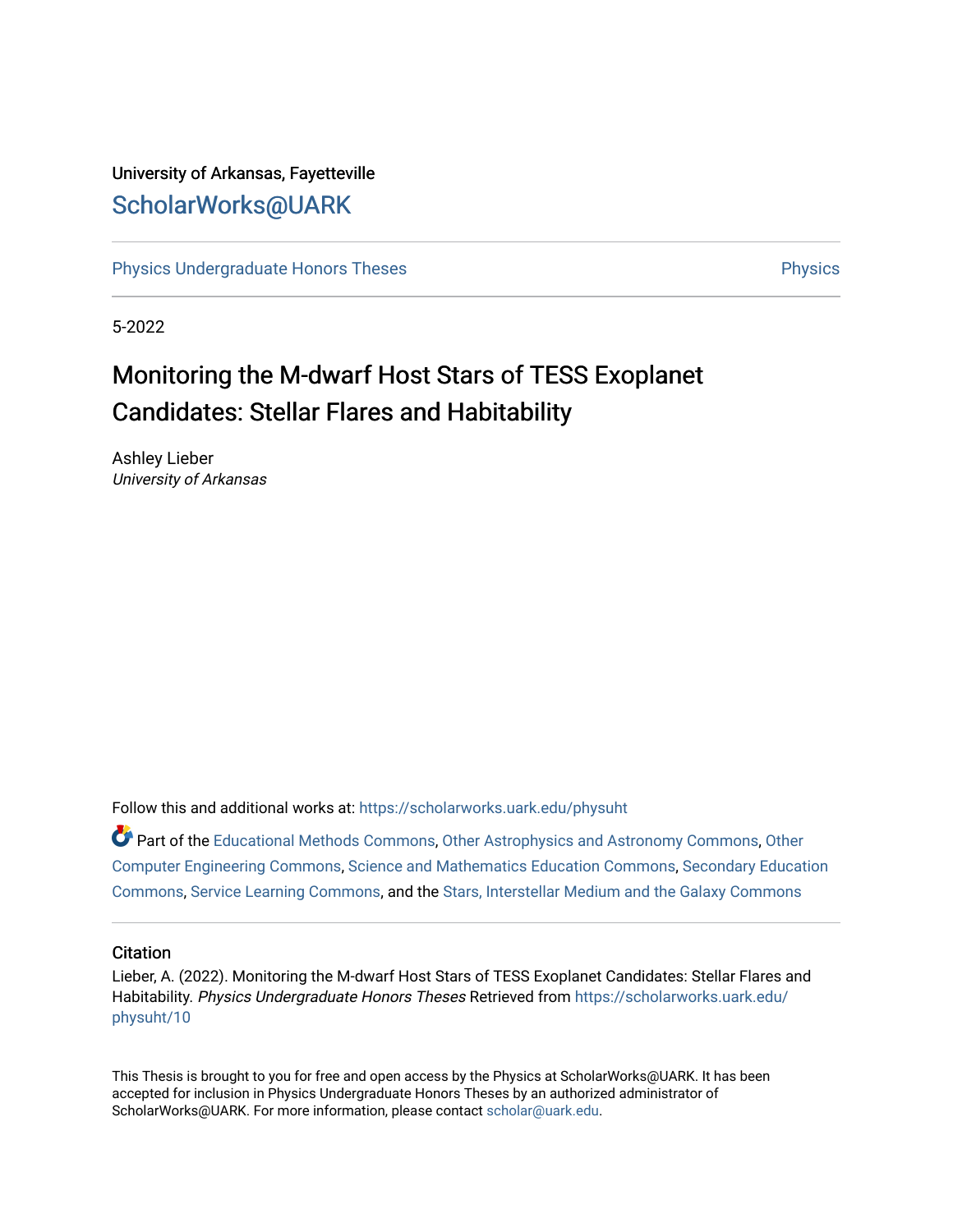# **Monitoring the M-dwarf Host Stars of TESS Exoplanet Candidates: Stellar Flares and Habitability**

An Honors Thesis submitted in partial fulfillment of the requirements for Honors Studies

in Physics

By

Ashley Lieber

Spring 2022

Physics

J. William Fulbright College of Arts and Sciences

The University of Arkansas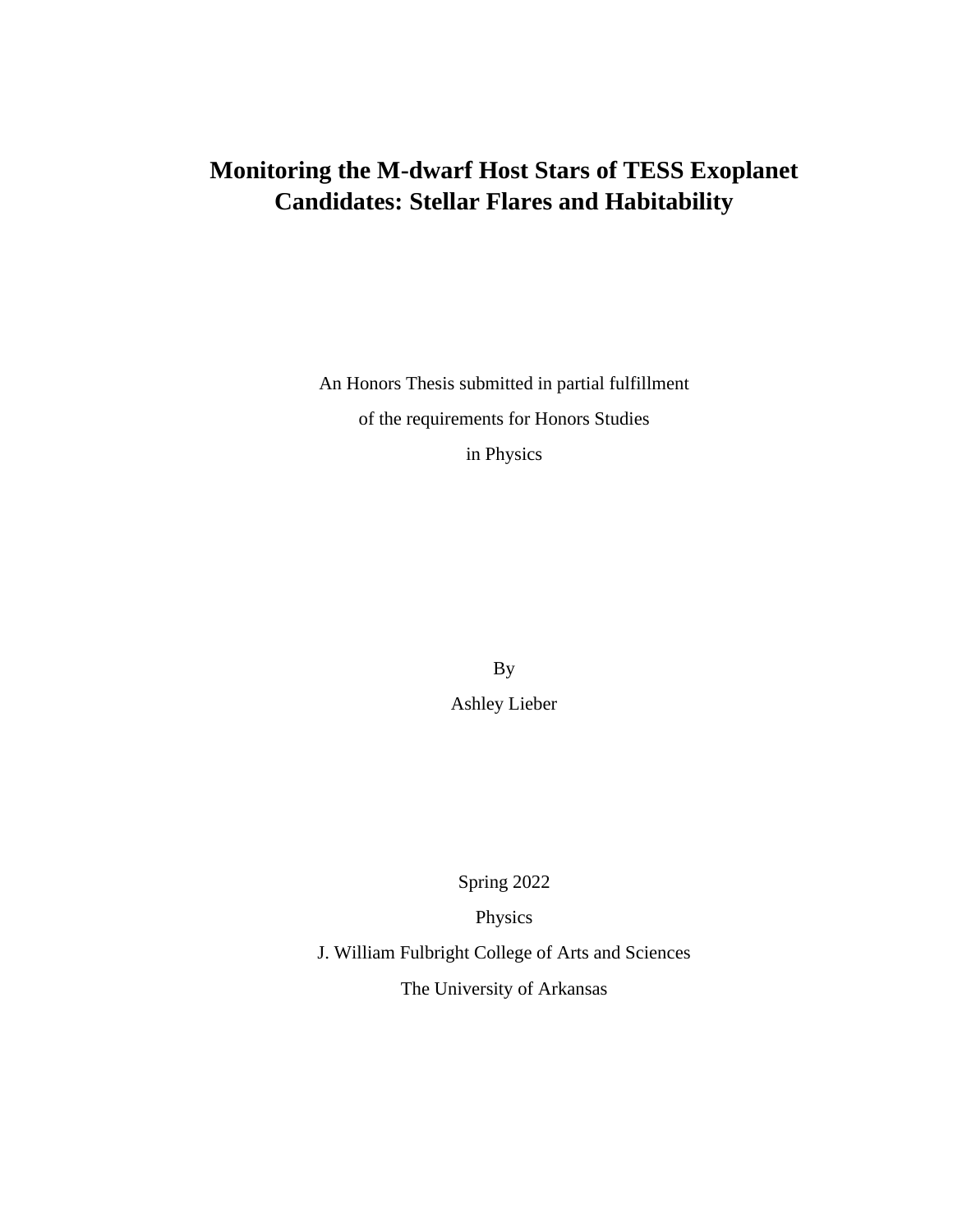| TESS Candidate Selection with the Earth Similarity Confidence Metric 11 |
|-------------------------------------------------------------------------|
|                                                                         |
|                                                                         |
|                                                                         |
|                                                                         |
|                                                                         |
|                                                                         |
|                                                                         |
|                                                                         |
|                                                                         |
|                                                                         |
|                                                                         |
|                                                                         |
|                                                                         |
| 26                                                                      |
|                                                                         |
|                                                                         |
|                                                                         |
|                                                                         |
|                                                                         |
|                                                                         |
|                                                                         |
|                                                                         |
|                                                                         |
|                                                                         |

# **Table of Contents**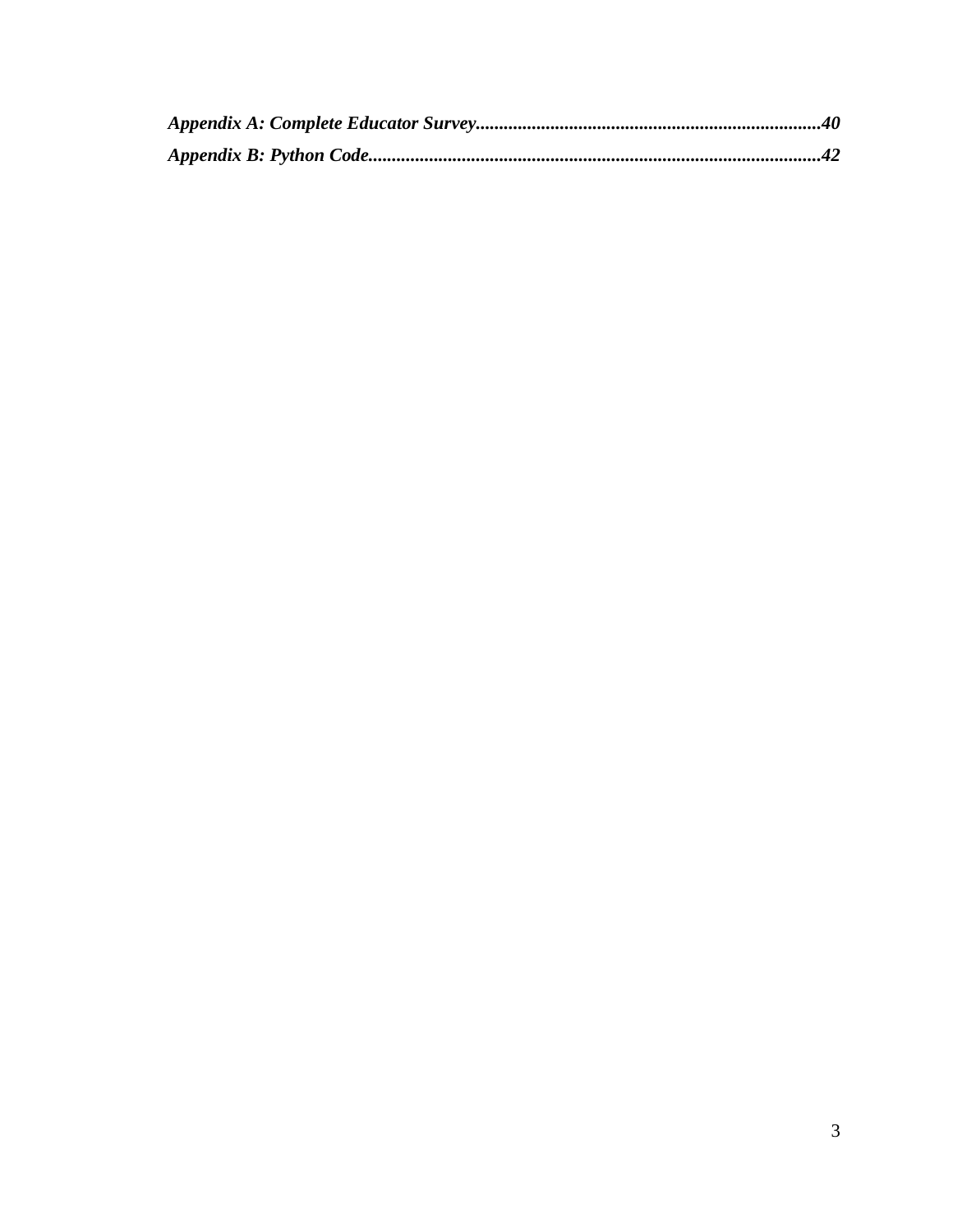# **Acknowledgments**

I would like to thank Dr. Julia Kennefick for her continued guidance throughout my journey into research. I have learned so much under her mentorship and appreciate her immense support. I would also like to thank Paul Bonney for his support and inspiration for this project that is adjacent to his own work. Thank you to my committee which includes Dr. Julia Kennefick, Dr. Daniel Kennefick, Dr. William McComas, and Dr. Kim Stauss for graciously sharing their time to review and critique my thesis.

I would also like to recognize the tremendous support of my parents and grandparents especially my mother, Dana Lieber, and my grandfather, Dr. Michael Lieber. I would also like to earnestly thank my late father, Ken Lieber. While you were not able to be here today, you are truly the inspiration that has led me down this path of study that I am so excited and passionate about. It is the memory of your tangible love of science and eagerness to share that guides me and what I hope to emulate as a scientist and educator. I hope to make you proud through this work and whatever may come next in my career.

This thesis includes data collected by the TESS Mission funded by the NASA Science Mission Directorate. Some of the data used in this paper were obtained from the Mikulski Archive for Space Telescopes (MAST). STScI is operated by the Association of Universities for Research in Astronomy, Inc., under NASA contract NAS5-26555. Support for MAST for non-Hubble data is provided by the NASA Office of Space Science via grant NNX13AC07G and by other grants.

This research made use of Lightkurve, a Python package for Kepler and TESS data analysis (Lightkurve Collaboration, 2018) as well as the EMCEE Python Package (Foreman-Mackey, 2013).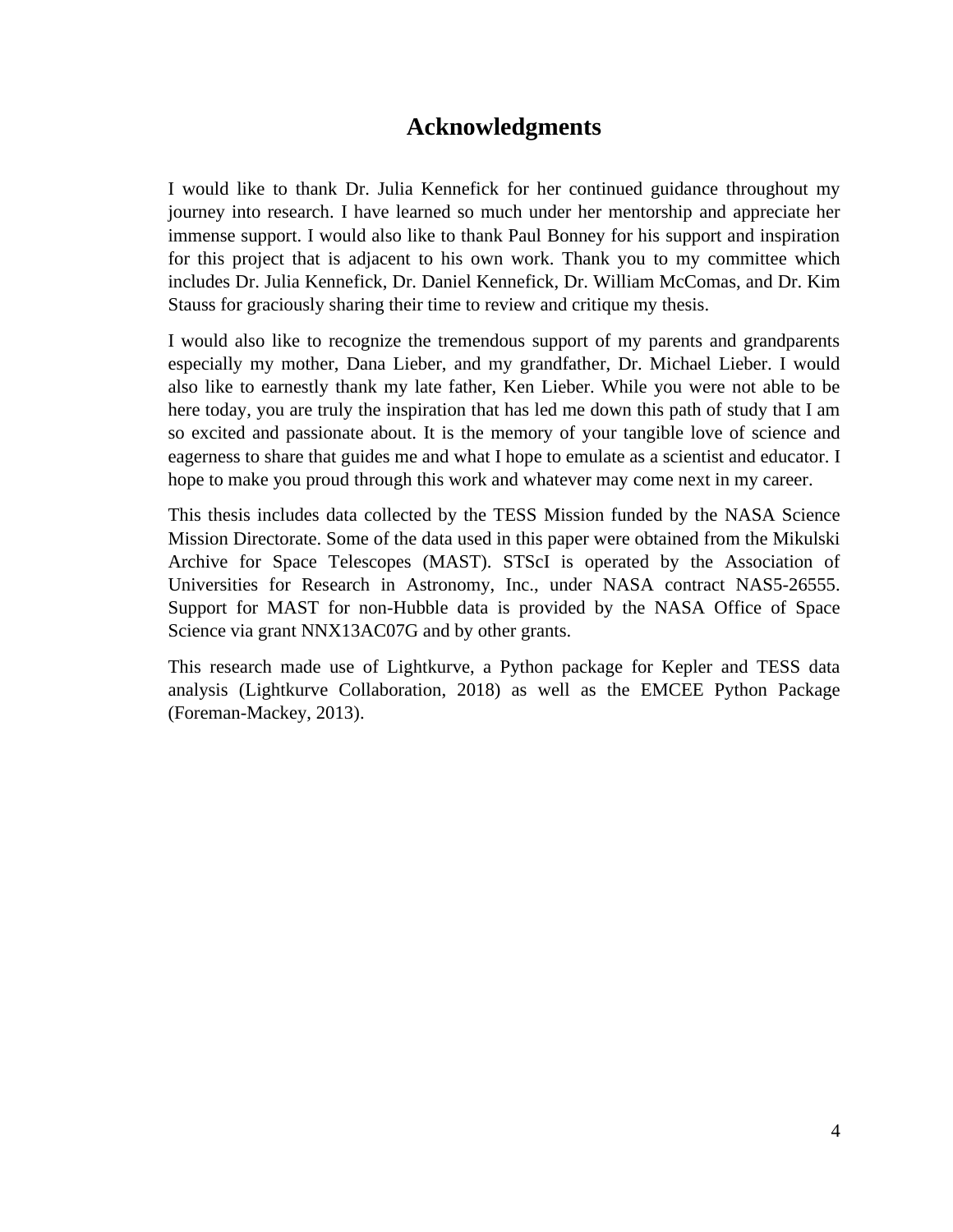# **Supporting Grants**

Student Undergraduate Research Fellowship (SURF) provided through the Arkansas Department of Higher Education funded by the National Science Foundation. Monitoring the M-dwarf Host Stars of TESS Exoplanet Candidates: Stellar Flares and Habitability. Awarded January 2021 in the amount of \$4,000, supervised by Dr. Julia Kennefick.

Honors College Research Grant provided by the University of Arkansas Honors College. Monitoring the M-dwarf Host Stars of TESS Exoplanet Candidates: Stellar Flares and Habitability. Awarded January 2022 in the amount of \$3,500, supervised by Dr. Julia Kennefick.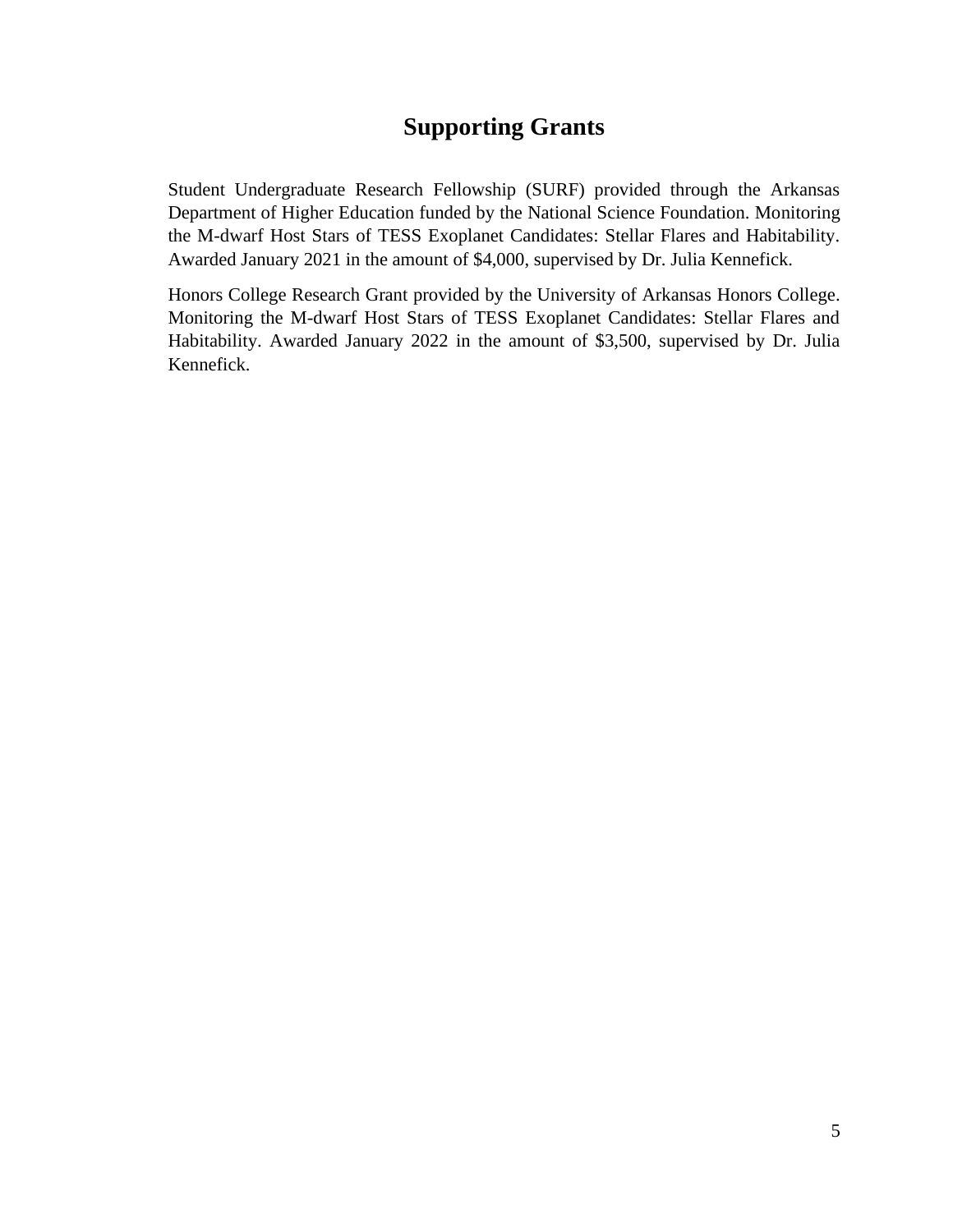# **Abstract**

In the search for life beyond our solar system, the study of M-dwarfs has become increasingly important due to their unique characteristics including their small size, flaring capabilities, and long lifespans. Their small size allows for exoplanet detection due to observable gravitational interactions, and the stellar flares could potentially trigger prebiotic life on exoplanets in the system. Lastly, their long lifespans may provide the conditions necessary to foster prebiotic life and the development of more complex organisms over time. Flare rate is a critical factor in determining the habitability of the exoplanet due to its potential to damage or incubate the surfaces of the exoplanets near the M-dwarf stars. This project aims to characterize the stellar flare conditions of a certain subset of M dwarfs which can then be used to determine the star's potential impact on any companion exoplanets in the system. Each of the candidates has been studied by the Transiting Exoplanet Survey Satellite (TESS) which provided the photometric data for this analysis. The 10 TESS candidates were selected using the Earth Similarity Confidence Metric (ESCM) as proposed by Bonney et al. (2019). The candidate stars in this list are the host stars of system with a potential planet in orbit that appears to be similar to Earth. By utilizing this prioritized list of promising candidates, the direction of future research on M-dwarf systems can be done in a more strategic and efficient manner to aid in the identification of an Earth-like, habitable exoplanet more quickly. The primary Python package used to obtain the data is *Lightkurve* while the primary modeling uses *emcee*. This paper presents a complete analysis of a confirmed flare found on the star found in the system TIC 29962054. These findings will greatly add to the body of knowledge of flaring behaviors of M-dwarf stars which will, in turn, aid to discover life beyond our Solar System.

*Keywords: M dwarfs, flares, light curves, activity, habitability, TESS Survey*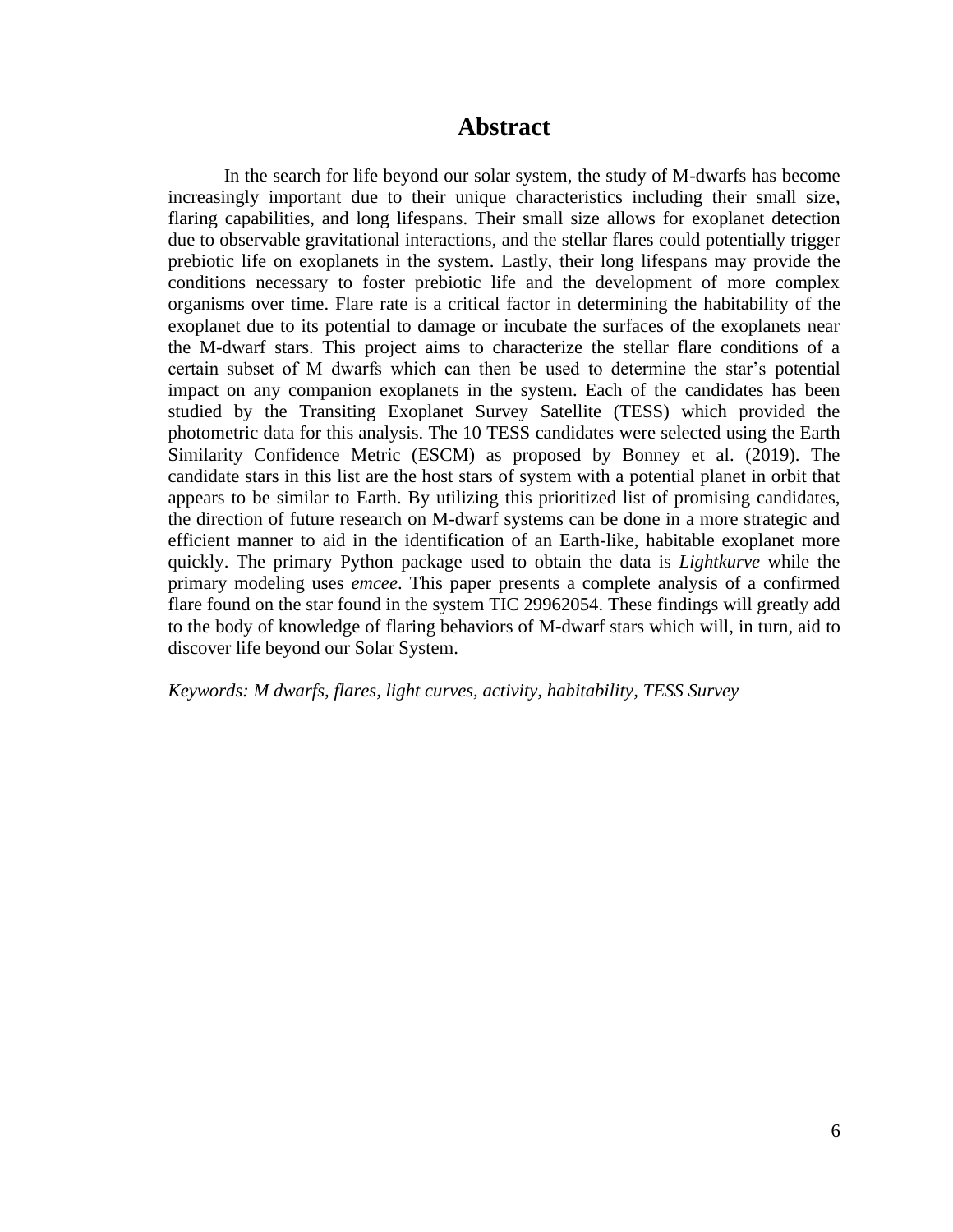# **Chapter One: Introduction and Background Information**

One of the most prominent reasons for studying the vast expanse of space is to discover life, especially on exoplanets that resemble the Earth. While the goal of this mission can be simply stated, the work that it entails is anything but simple. Because this is a complex undertaking, the task has been broken down into many parts with smaller objectives with specific criteria. The work done in this project aims to help answer a small part of that greater puzzle. The goal of this project is to look at the stellar flaring behaviors of several star-planet systems outside of our solar system that contain Earthlike exoplanets. The scope of this project was further constrained to systems that have M dwarf host stars due to their abundance and specific properties that make these stars useful. The following sections will orient how this project fits into the overarching quest of searching for life.

- I. M dwarf Star Classification
- II. Stellar Flares
- III. Satellite Missions and Sky Surveys
- IV. Habitability Criteria

## **I. M dwarf Star Classification**

According to Henry et al. (2006), "M dwarf stars are the most abundant class of stars, as it is estimated that they constitute more than 70% of the stars in our solar neighborhood." Due to their sheer abundance, these stars are a natural place to begin studying exoplanet systems. Studies such as this one can aid in optimizing and improving observational techniques and our overall understanding of exoplanet systems which can be translated to observing larger systems on the scale of our home Solar System. M dwarf stars, also commonly called Red Dwarfs, have a spectral type that is dominated by a strong titanium oxide absorption band which places these stars in the red end of optical light (Dieterich, 2020). M dwarf stars exist on the coolest edge of the main sequence and have masses that range from ~0.10 – 0.60  $M_{\odot}$  with low-surface temperatures,  $T_{eff} \simeq$  $2,500 - 4,000 K$ , contained within a small diameter that is generally a few tenths of the Sun's diameter (Rodriguez-Lopez, 2019; Graham, 2022). M dwarf stars are completely convective which means that "the energy and material generated by fusion in the stellar core [are] carried up to the surface of the star, where it cools and sinks back down to be heated again," (Graham, 2022). This constant mixing means that the star survives until the hydrogen supply is depleted and the star collapses. With the combination of the star's low temperature, small size, and efficient hydrogen fusion, these stars exist on large timescales which is the main reason behind their abundance (Billings, 2015).

M-dwarfs have come to the forefront of current exoplanet research due to their abundance as well as their unique characteristics that may allow these stars to play a role in triggering and fostering prebiotic life on companion exoplanets. Due to their relatively small size, M-dwarfs are exceptional at aiding in the detection of nearby exoplanets due to the gravitational interactions of the stars and the planets. Since M dwarf stars are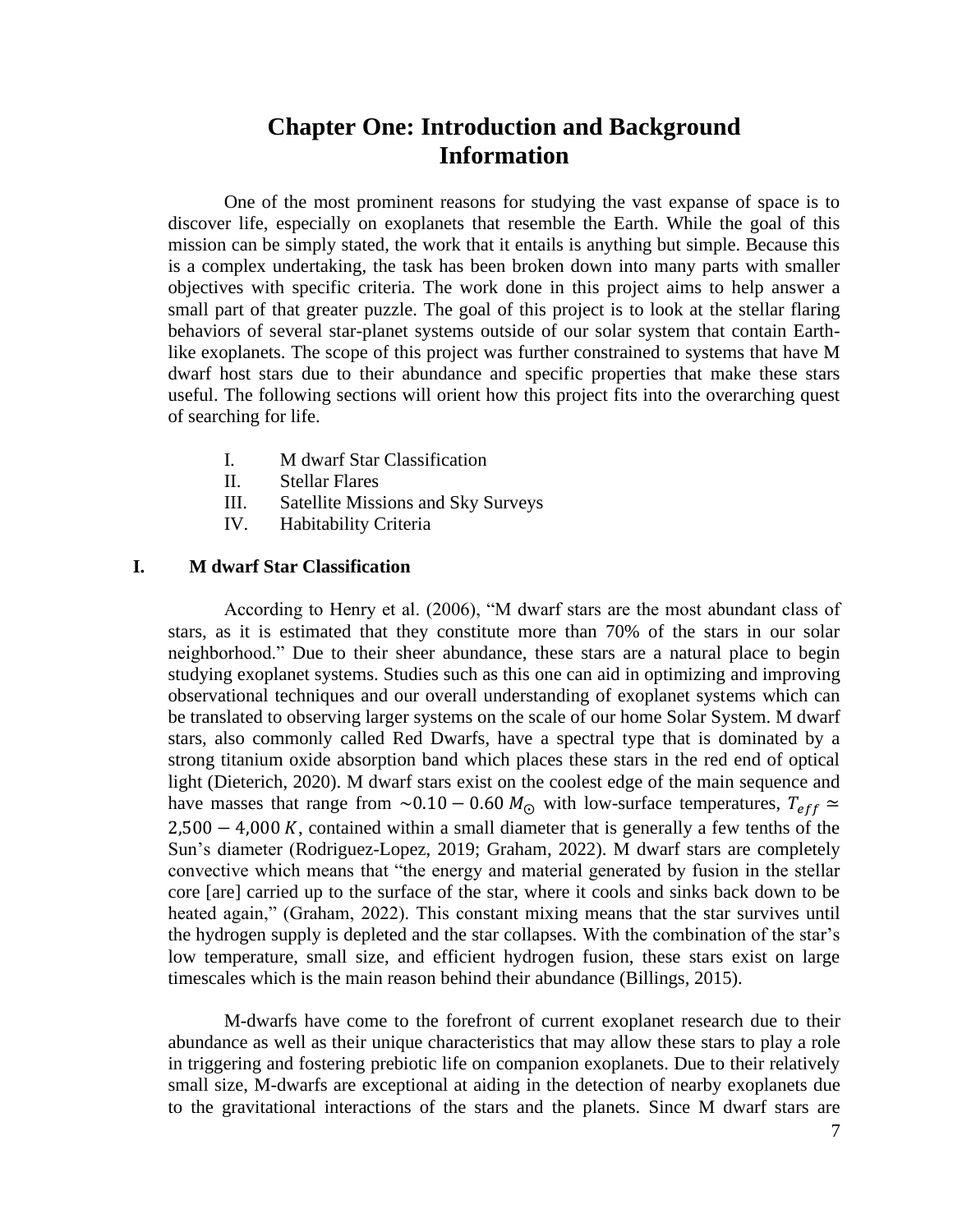relatively small, exoplanets must orbit at smaller radii than planets in systems with larger stars such as the Sun in our Solar System. In M dwarf systems the stars and exoplanets are more comparable in size and mass which leads to a noticeable "wobble" effect on the stars in a periodic motion repeating every few weeks or months (Billings, 2015). This provides an observable way to detect the presence of exoplanets near the M-dwarf star that cannot be done with systems involving larger stars. Each of the stars that were studied in this paper fall under the M dwarf classification as opposed to our Sun which is classified as a yellow dwarf.

#### **II. Stellar Flares**

Stars have complex magnetic fields and there are many phenomena that can be observed when these field lines get tangled or snap. One such event is called a Stellar Flare which occurs when there is a sudden burst of magnetic energy and electromagnetic radiation that can be observed in many wavelengths of the Electromagnetic spectrum from radio waves to gamma rays (Oliver, A.C., 2021). These are "explosive magnetic reconnection events that occur within the star's magnetosphere," (Gunther et al., 2019). Flares can last anywhere from a few minutes to a few hours and can emit energy ranging from  $10^{23}$  ergs for a nanoflare to  $10^{33-38}$  ergs for superflare events. (Gunther et al., 2019). Additionally, flares can be accompanied by a coronal mass ejection (CME) which refers to when a cloud of charged particles is ejected from a star in a particular direction (Gunther et al., 2019).

Since M dwarf stars are fully convective, M dwarf stars can essentially flare continuously unlike our Sun in which powerful flares are uncommon. Except in the case of a supernovae event, stellar flares are generally the main cause for the movement and expulsion of hot material and high energy emissions within stars (Basri, 2019). These stellar flares follow a cumulative energy distribution that follows a general power law relationship (Van Doorsselaere et al., 2017). This means that the stronger a flare is the less likely it is to occur. Additionally, when considering the inferred geometry of the stellar flares from M dwarf stars, it is supposed that the active flaring region of a star can extend up to a stellar radius in dimension from the star's surface (Basri, 2019). Though not all M dwarf stars produce powerful flares every day, it is critical to consider the flaring behavior of any star that may host Earth-like planets as it can have a great impact on the potential habitability and evolution of those planets. Stellar flares could erode atmospheres, compromise ozone layers and create harsh conditions for life on nearby planet surfaces (Gunther et al., 2019). Since flares can play an integral role in the habitability of nearby planets, it is critical that their flaring behavior is studied and characterized.

#### **III. Observations and Satellite Missions**

The primary source of the data analyzed here came from the Transiting Exoplanet Survey Satellite (TESS) which is an MIT-led NASA-funded mission that launched in April 2018. A particular aim of this mission is to find a multitude of planets outside our solar system that are Earth-sized and orbit bright stars that may have the potential to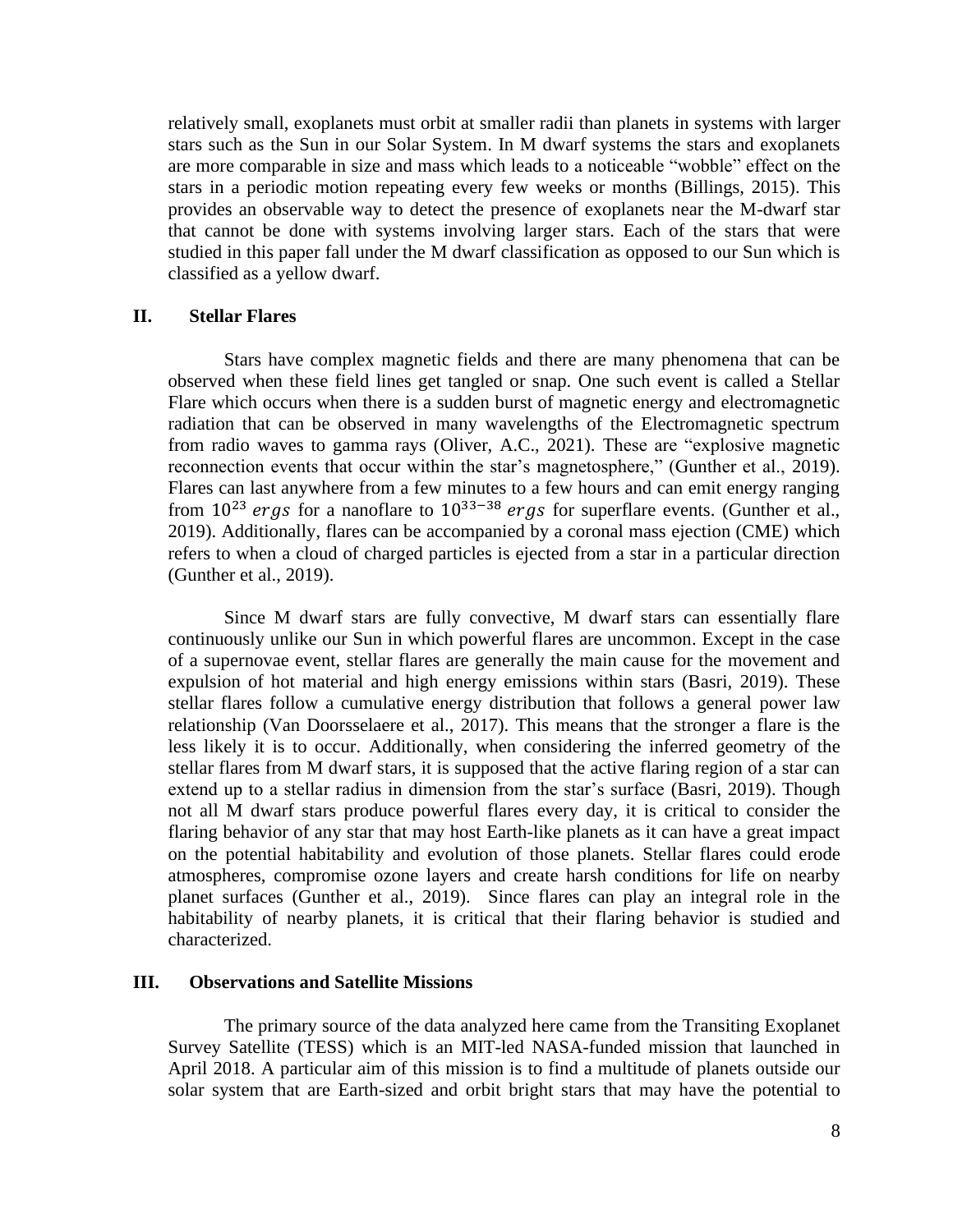harbor life (Gunther et al., 2019). TESS makes it possible to "study flares on early to late M dwarfs," especially on bright stars in our solar neighborhood (Gunther et al., 2019).

Over the two years of its primary mission, the four cameras aboard TESS will take a comprehensive survey of the entire sky which has been broken down into 26 sectors and will measure the light curves of over 200,000 stars over the course of approximately 27 days (Garner, 2016). The wavelengths that TESS is sensitive to range from visible blue at 600nm to near infrared at 1000nm (Guerrero, 2021). The light curves that result from this study will provide great information into the behaviors of these stars, especially in terms of stellar flares. The promising candidates that TESS flags create a comprehensive catalog of targets for researchers to study further and analyze (Garner, 2016). Each of the candidates studied in this paper was initially flagged by TESS and then determined to have an Earth-like planet within its system.

#### **IV. Habitability Criteria**

The idea of searching for life beyond Earth is a broad undertaking that often involves looking for signs of life (either present or past) rather than hoping to find complex organisms first. These signs of life are based on our current understanding of the requirements of life on Earth. Because of this, the search for life beyond Earth has been narrowed to looking for Earth-like worlds with the resources to harbor microbes as found on Earth (Bonney et al., 2019; Fraknoi et al., 2016). Since water is essential to life as we know it, the first criteria a planet must meet is to be within the host star's habitable zone. This zone refers to the range of distances from the host star that could sustain liquid water on its surface. If a planet is within this zone, it is a good sign but far from definitive proof of life.

Some potential threats to the habitability of planets near M dwarfs are tidal locking and stellar flares. If tidal forces cause one hemisphere of the planet to always to face the star, which is the case if the orbital period syncs up with the rotational period, then this could pose a potential threat to the habitability of that planet's surface (Billings, 2015). In the most extreme scenario, the planet's air and water could freeze and accumulate as ice on the cold nightside, while the illuminated side could be scorched by impending flares rendering the planet uninhabitable (Billings, 2015). In the case of stellar flares, an equally devastative effect could occur. Since M dwarf stars are more prone to flaring and have exoplanets in relative proximity, the exoplanets could be unpredictably bombarded with x-ray and UV radiation which could make it difficult for a stable climate and healthy biosphere to occur (Billings, 2015). This sentiment is further noted by Gunther (2019) who warns that stellar "flares may erode exoplanets' atmospheres and impact their habitability but might also trigger the genesis of life around small stars." In this more positive case, whatever the fate of these exoplanets may be it is critical to understand the flaring capabilities of these stars in order to understand the evolution and habitability of these planets and their atmospheres (Gunther et al., 2019).

Before any definitive determinations about the habitability of these exoplanet systems, the M dwarf host stars must be understood in detail. There has been much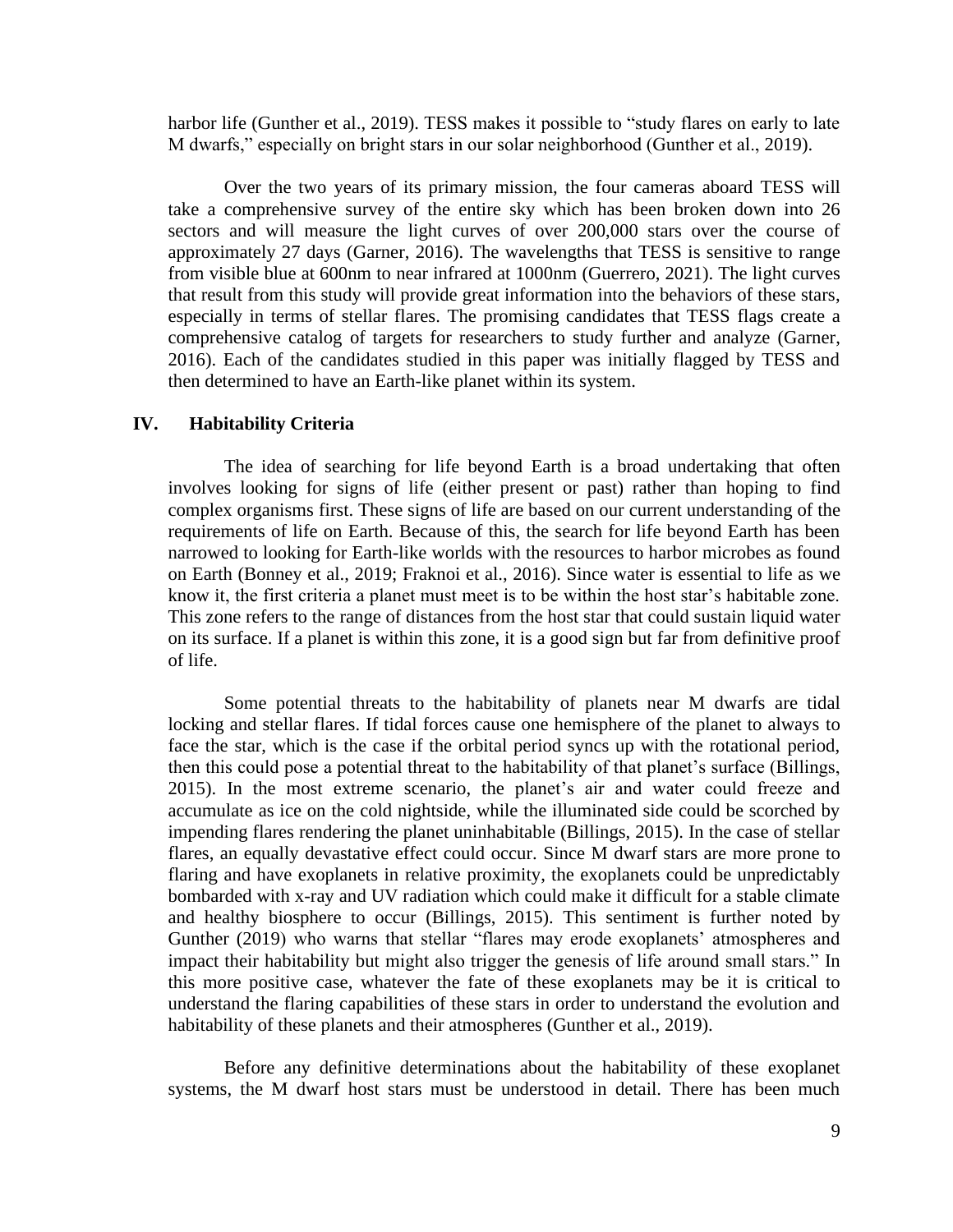previous work done to determine and model these stars' masses, distances, compositions, and Mass-Luminosity relations (Dieterich, 2020), though there is still much more work to be done in order to make any definitive claims. The candidate stars selected to be studied in this investigation have shown to have Earth-like exoplanets within their systems which means that further understanding of the flaring dynamics of these systems will greatly aid in providing more evidence for potential habitability.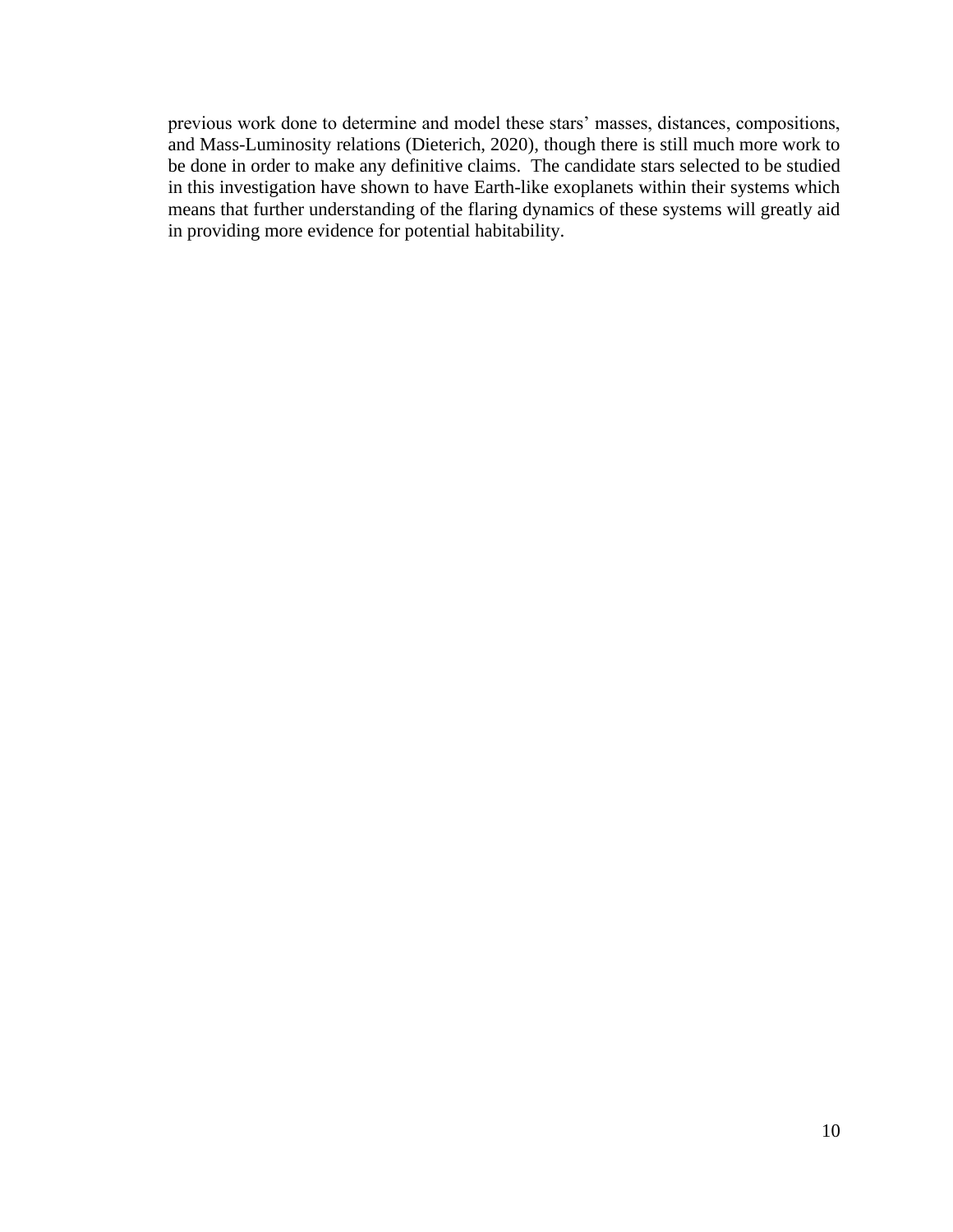# **Chapter Two: Methodology**

- I. TESS Candidate Selection through use of the Earth Similarity Confidence Metric
- II. TESS Data Specifics
- III. Methodology
	- a. Systematic Data Corrections
	- b. Initial Flare Flagging with Lightkurve
	- c. Model Fitting with EMCEE

## **I. TESS Candidate Selection with the Earth Similarity Confidence Metric**

The TESS Mission found thousands of potential exoplanet candidates that need to be studied further. However as Bonney et al. (2019) points out, "as more planet candidates are detected and confirmed, it becomes increasingly important to strategically search for the signs of habitability with which to differentiate and prioritize the candidates." Within that paper, the planets were prioritized based on how similar they were to Earth. More explicitly, the Earth Similarity Index (ESI) (Schulze-Makuch et al., 2011) was calculated for each of the candidates and they were then prioritized based on the Earth Similarity Confidence Metric (ESCM) as proposed in Bonney et al., 2019. Thus, by utilizing these carefully selected candidates, our research will be more strategic by choosing to characterize the M-dwarf stars that not only have the theoretical ability to trigger prebiotic life on companion exoplanets due to their flare activity but that the exoplanets in question are similar to Earth. The top ten candidates based on this metric are listed in (Table 1) and they represent the most Earth-like of the sample. The TIC ID refers to the number assigned to the object in the TESS Input Catalog (TIC). The TESS TOI refers to what is called a TESS Object of Interest (TOI).

**Table 1:** Promising Candidates for Observations from Bonney et al. 2019 to be analyzed in this study.

| Prioritized TESS Planet Candidates by Earth Similarity Confidence Metric (Bonney et al., 2019) |                         |                              |                                             |                                 |                                                                     |
|------------------------------------------------------------------------------------------------|-------------------------|------------------------------|---------------------------------------------|---------------------------------|---------------------------------------------------------------------|
| <b>TESS OI#</b>                                                                                | <b>TIC ID</b>           | 2MASS designation            | <b>TESS Follow-up</b><br><b>Disposition</b> | <b>TESS</b><br><b>Magnitude</b> | <b>Potential</b><br>Number of<br><b>Planets in</b><br><b>System</b> |
| <b>TOI 198</b>                                                                                 | <b>TIC</b><br>12421862  | 2MASS J00090428-<br>2707196  | Planetary<br>Candidate                      | 9.92801                         |                                                                     |
| <b>TOI</b> 1266                                                                                | <b>TIC</b><br>467179528 | 2MASS<br>J13115955+6550017\  | Planetary<br>Candidate                      | 11.0402                         | 2                                                                   |
| <b>TOI 732</b>                                                                                 | <b>TIC</b><br>36724087  | 2MASS J10183516-<br>1142599\ | <b>Confirmed Planet</b>                     | 10.5848                         | 2                                                                   |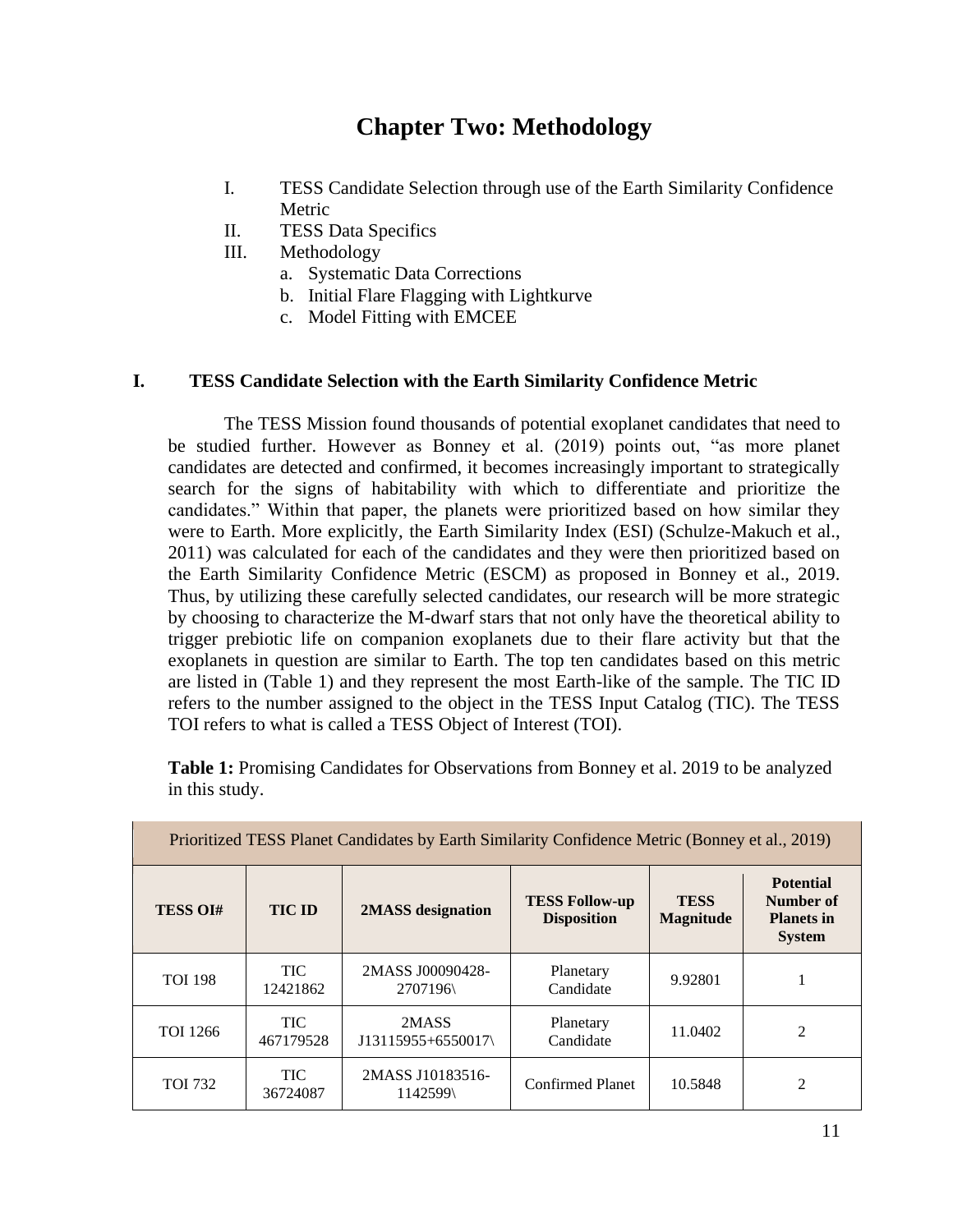| <b>TOI 406</b> | TIC.<br>153065527       | 2MASS J03170297-<br>4214323  | Planetary<br>Candidate  | 11.2828 | 2              |
|----------------|-------------------------|------------------------------|-------------------------|---------|----------------|
| <b>TOI 256</b> | TIC.<br>92226327        | 2MASS J00445930-<br>1516166  | Known Planet            | 11.2991 | $\overline{2}$ |
| <b>TOI 698</b> | <b>TIC</b><br>141527579 | 2MASS J05505661-<br>7637132  | Planetary<br>Candidate  | 12.1293 | 1              |
| TOI 1633       | TIC.<br>165551882       | 2MASS<br>J17470388+5713288\  | False Alarm             | 12.5441 |                |
| <b>TOI 782</b> | <b>TIC</b><br>429358906 | 2MASS J12154108-<br>1854365\ | Planetary<br>Candidate  | 12.2875 | 1              |
| <b>TOI 203</b> | <b>TIC</b><br>259962054 | 2MASS J02520450-<br>6741155  | <b>False Alarm</b>      | 12.2423 | 1              |
| <b>TOI 237</b> | TIC.<br>305048087       | 2MASS J23325824-<br>2924540\ | <b>Confirmed Planet</b> | 13.1402 |                |

Since this list of candidates was made in 2019, two candidates have been determined by follow-up studies to not be planets, but rather false alarms. These candidates are TOI 1633 and TOI 203 as indicated in Table 1. The flaring characteristics can still be studied in these stars, but the results could not be extended to potential habitability conditions as there are no planets confirmed to be orbiting the star.

## **II. TESS Data Specifics**

The main data that were downloaded for analysis for this project from TESS Data Releases were Target Pixel Files (TPFs) and Lightcurves. As TESS observes the changes in brightness of a star on a large timescale of 27 days. The time that is reported for these observations is by default given in TESS Barycentric Julian Day (BTJD) which is "Julian day minus 2457000.0 and corrected to the arrival times at the barycenter of the Solar System," (TESS, 2018). The same object can be studied in multiple sectors which means that for each of the candidates being studied, there could be multiple observations of the same star which increases the chances that major flaring activity (if present) should be recorded within the data. As TESS observes a particular target, a file is generated "containing the original CCD pixel observations," (TESS, 2018). Because of this, TPFs can be a great source of information about the flux of a star as well as a way to identify potential sources of noise or other systematic trends. These are the first data piece to be downloaded for each candidate using the *Lightkurve* Python package (Lightkurve Collaboration, 2018). TPFs are smaller sets of data in 2-minute cadences that are often easier to work with than the larger TESS observations that occur in 30-minute cadences. The light curves for each star can be extracted from the TPC which shows the changes in flux recorded for the star over time. The flux that is used to create these light curves has had the noisy, background flux removed to isolate the flux that is strictly coming from the star.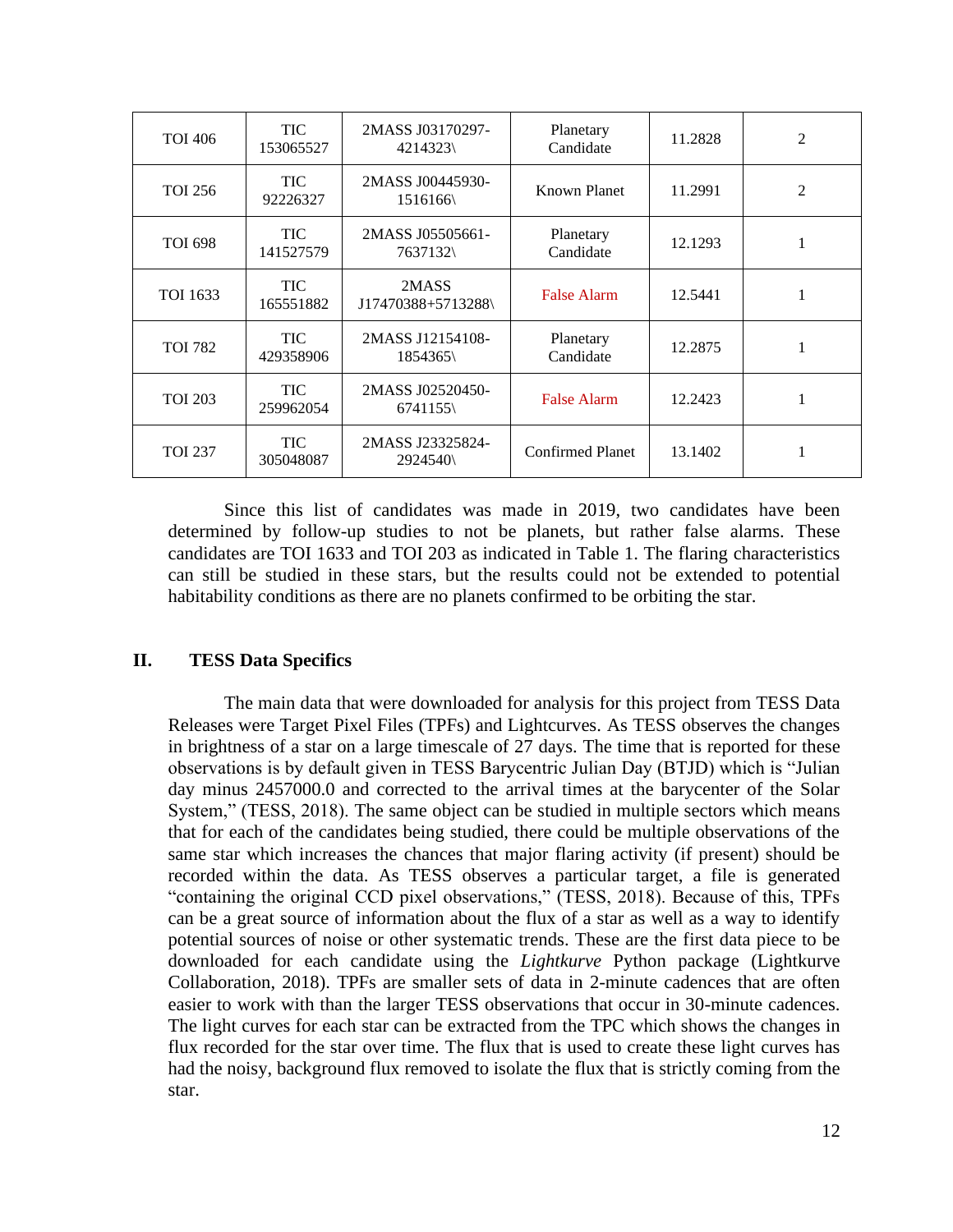#### **III. Methodology**

In determining a method to systematically search for flares within the data for these candidates, the methods were loosely based on the methods used in the study done by Gunther et al (2019) which looked at flares present in almost 25,000 targets from the first TESS data release. In that study, the overall process was to download the data, flag flares with initial criteria, then use the *Allesfitter* code unique to Gunther et al. (2019) to model the flares using two Markov Chain Monte Carlo (MCMC Chains). Throughout that process, there were several errors-correcting measures to ensure the completeness of the flare detection and modeling pipeline.



# **Outline of Flare Processing Analysis**

#### **Figure 1:** *Outline of Process Used in this Investigation to Analyze the Candidates for Flares*

The process used in this study is outlined in the flowchart shown in Figure 1. The process begins with downloading the Target Pixel Files and Light Curves of each candidate from the TESS data releases using *Lightkurve.* The data is then corrected through quality bitmasks and pixel-level decorrelation as well as flattening of the light curve before any analysis is performed. If a candidate is visually inspected and found to be a variable star with a repeating periodic pattern, then the object will not be studied further in this investigation. Variable stars do flare as other stars do, however, our modeling functions do not account for variability within these candidate stars, so they cannot be studied simply using the code since the code does not account for the regular variability present in those types of stars. Once the data has been conditioned and corrected, the initial, robust flare flagging can begin. This is the most simplistic way to search for flares and provides a basis for later modeling. There is a chance that there will be no flares flagged for these observations of these stars. If no flares are detected in the phase for a star at all, then it is preliminarily said to have low flaring activity and will not be analyzed further. If a candidate does have flares flagged in stage 3, then those flares will be modeled using the *emcee* Python package (Foreman-Mackey et al., 2013) which is an Affine Invariant Markov Chain Monte Carlo Ensemble sampler similar to the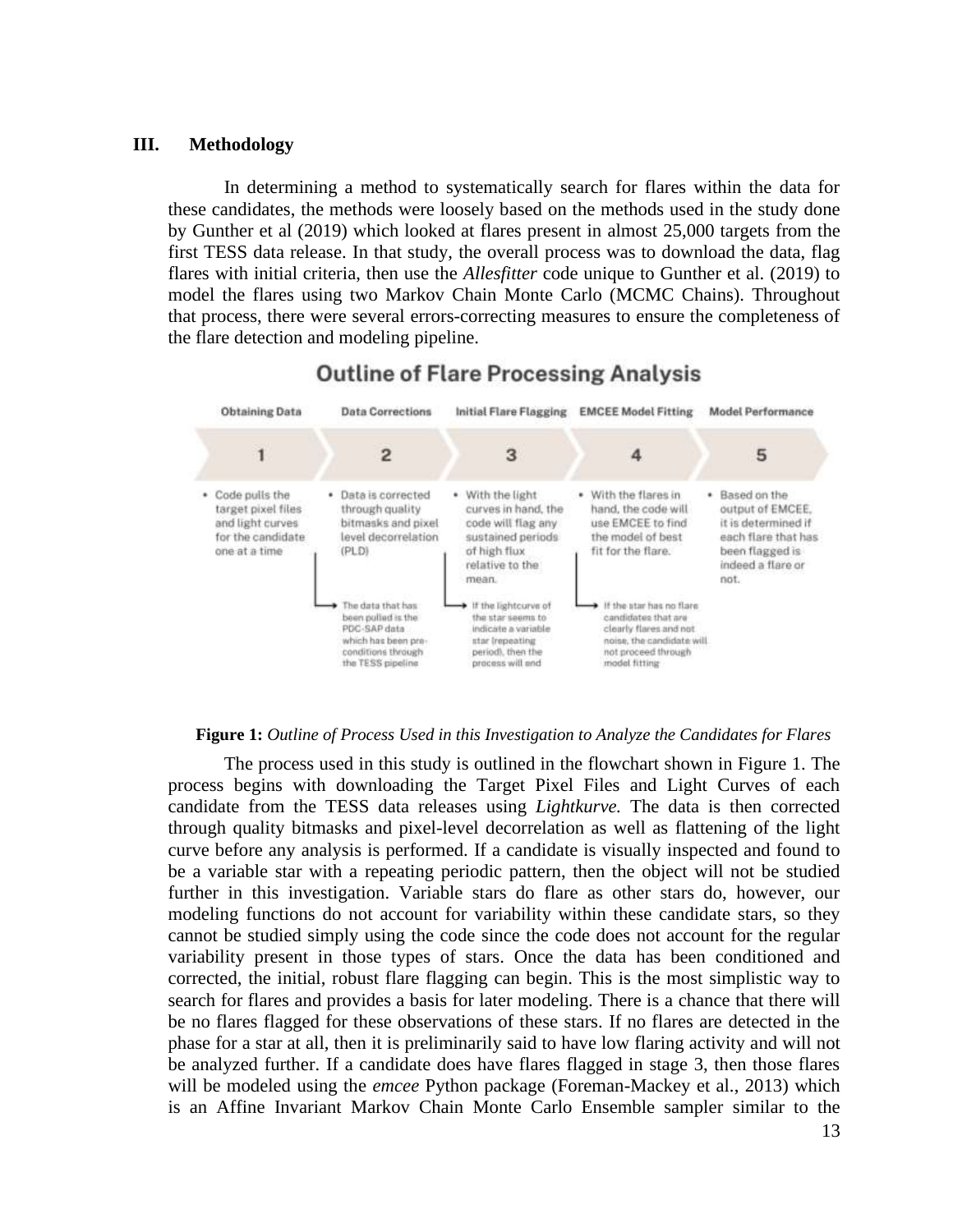methods used by Gunther et al. (2019). The following sections break down this flare processing procedure even more.

## **IV. Systematic Data Corrections**

## **a. Pipeline Corrections PDC SAP data**

There have been some corrections made on the data in its pipeline before it was publicly released for our purposes. The flux data that was used is the PDCSAP Flux or Pre-search Data Conditions Simple Aperture Photometry. The SAP (Simple Aperture Photometry) flux corrects the values for instrumental variations and the PDCSAP flux uses that as a baseline to further ascertain the "mission's best estimate of the intrinsic variability of the target," (Fleming, 2018).

## **b. Quality bitmask**

When downloading the data itself, it is also critical to specify the quality of data to be downloaded which is achieved by using Quality Bitmask. In the case of this project, the default quality bitmask was used to broadly identify and ignore all data points which are definitively useless (TESS, 2018).

## **c. Pixel Level Decorrelation (PLD)**

One of the major adjustments that were made to the dataset was the method of Pixel Level Decorrelation (PLD) which is a method through which systematic trends introduced by small spacecraft motions can be removed (Lightkurve Collaboration, 2018). This method will help to improve the precision of the data before any additional analysis is conducted.

In short, PLD corrects the dataset "by identifying a set of tends in the pixels surrounding the target star and performing linear regression to create a combination of these trends that effectively models the systematic noise introduced by spacecraft motion. This noise model is then subtracted from the uncorrected light curve," (Lightkurve Collaboration, 2018).

#### **V. Initial Flare Flagging with Lightkurve**

For this project, the criterion used to flag potential flares within the data was the same as the criterion used in Gunther et al. (2019). In the study done by Gunther et al. (2019) the flare candidates were required to have six minutes of continuous flux data that was above the 3σ threshold. This criterion was slightly modified in this analysis to allow for the characterization of smaller flares. Flare candidates in this study were required to have at least six minutes of continuous flux data above a 2.5σ threshold. The value for sigma was calculated by calculating the standard deviation of the flux data. As referenced by Gunther et al. (2019), "these criteria are empirically selected to separate noise and actual flaring objects. For example, when looking at the flattened light curve for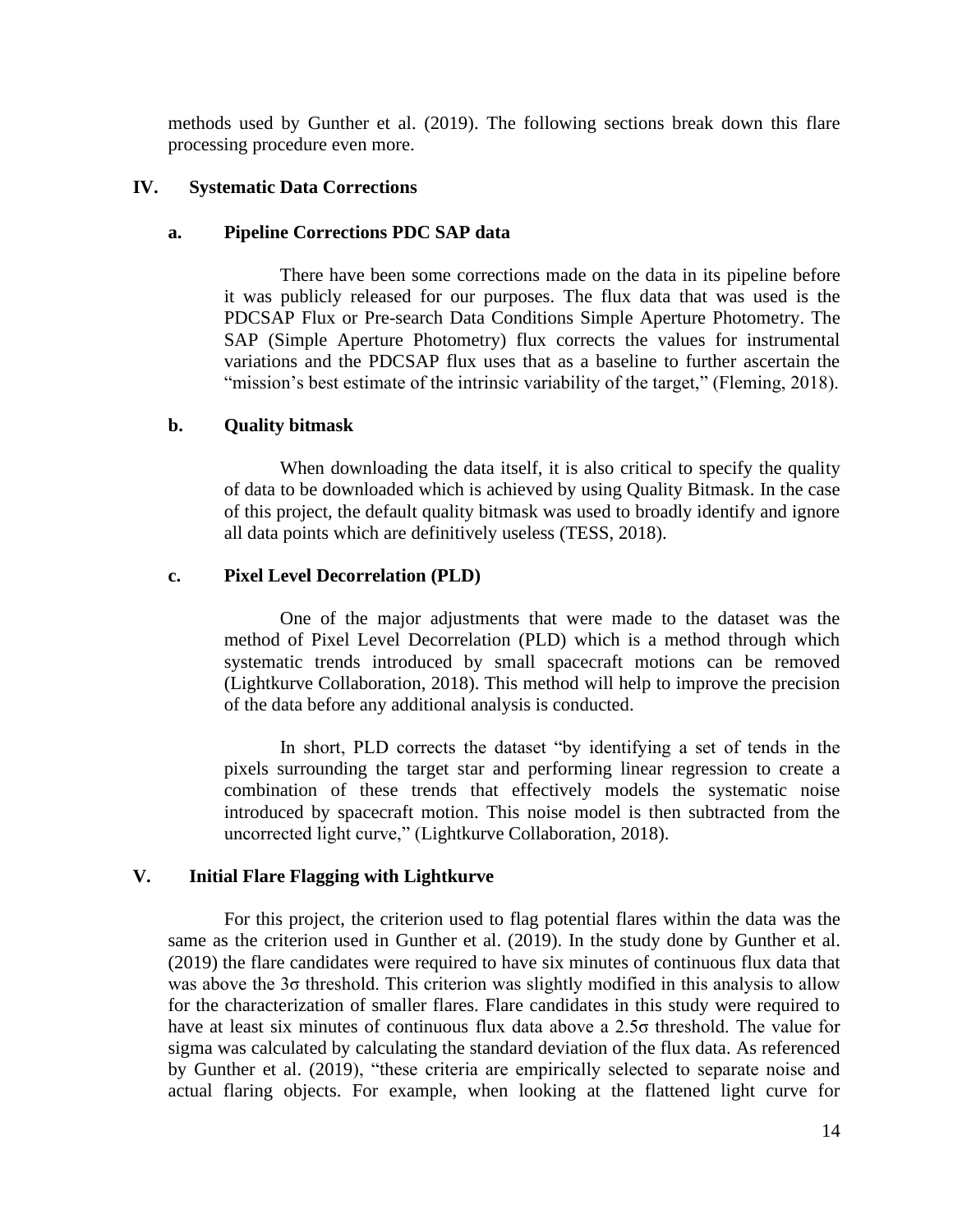candidate TIC 144217628 which is a candidate studied by Gunther et al. (2019). In this case, our code would have flagged the six major increases in flux as potential flares to be further analyzed for flares.



*Figure 2: Flattened Light Curve for TESS Candidate TIC 144217628 Studied by Gunther et al., 2019. Major flare candidates are flagged in red.*

#### **VI. Modeling Flare and Fitting Data with EMCEE**

The main purpose of using emcee is to fit a model to our data to further confirm that the splice of the light curve that has been flagged as a period of high flux actually fits the shape of a flare. In general, a flare will have a steep incline and decline as they are explosive events. This will be reflected in the shape of the model. This method is composed of three functions that work together to gather all the necessary inputs for the emcee method. The input theta is used in many of these functions and is comprised of our defined parameters. These parameters include the maximum flux of the flare, the time at which the maximum flux occurred, the full-width half-maximum, as well as 8 other parameters defined in Davenport et al. (2014). These parameters from Davenport et al. (2014) provide an empirical flare template that is used to aid in the fitting of the model to the data.

First and foremost, the log\_prior method constrains the parameters only to include real and valid solutions. Priors are necessary in order to use MCMC methods because samples will be drawn from the probability function. Second, the log likelihood function aims to numerically optimize Equation 1.1 below which is simply a Gaussian (Foreman-Mackey et al., 2013). This function will return the maximum likelihood result for the model.

$$
\ln p(y|x, \sigma, \max, fwhm, \maxtime, a, b, c, d, e, f, g, h) = -\frac{1}{2} \sum_{n} \left[ \frac{(y_{n-maxtime})^2}{\sigma_2} \right] + \log(2\pi\sigma_2) \quad (1.1)
$$

where  $\sigma_2$  is

$$
\sigma_2 = \text{yerror}^2 + \text{flare time}^2 \tag{1.2}
$$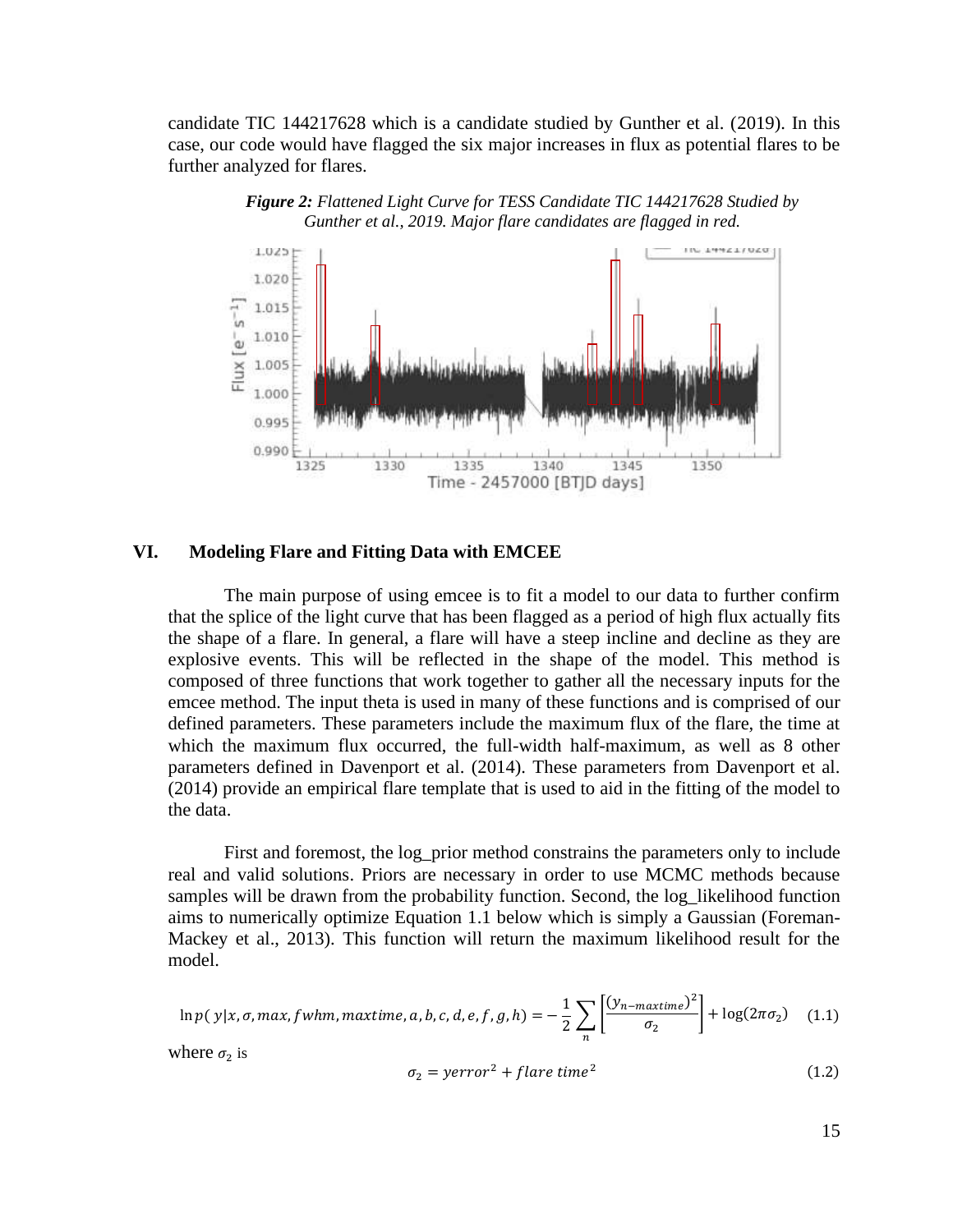Once the prior and likelihood functions have been defined, the full log\_probability function can be defined. This probability function takes the priors and likelihoods into account and returns the probability. With all these functions defined, *emcee* begins by "initializing the walkers in a tiny Gaussian ball around the maximum likelihood result…and then run [7,000] steps of MCMC," (Foreman-Mackey et al., 2013). In this case, 32 walkers were used. Once *emcee* has finished running, the model's performance can be checked using two diagnostic plots: a corner plot and a projection of the model over the data. The corner plot is a quick way to show the covariances within the data as well as create a histogram of each parameter independently. It should be noted that this entire process will only be completed if a flare is indeed a flare.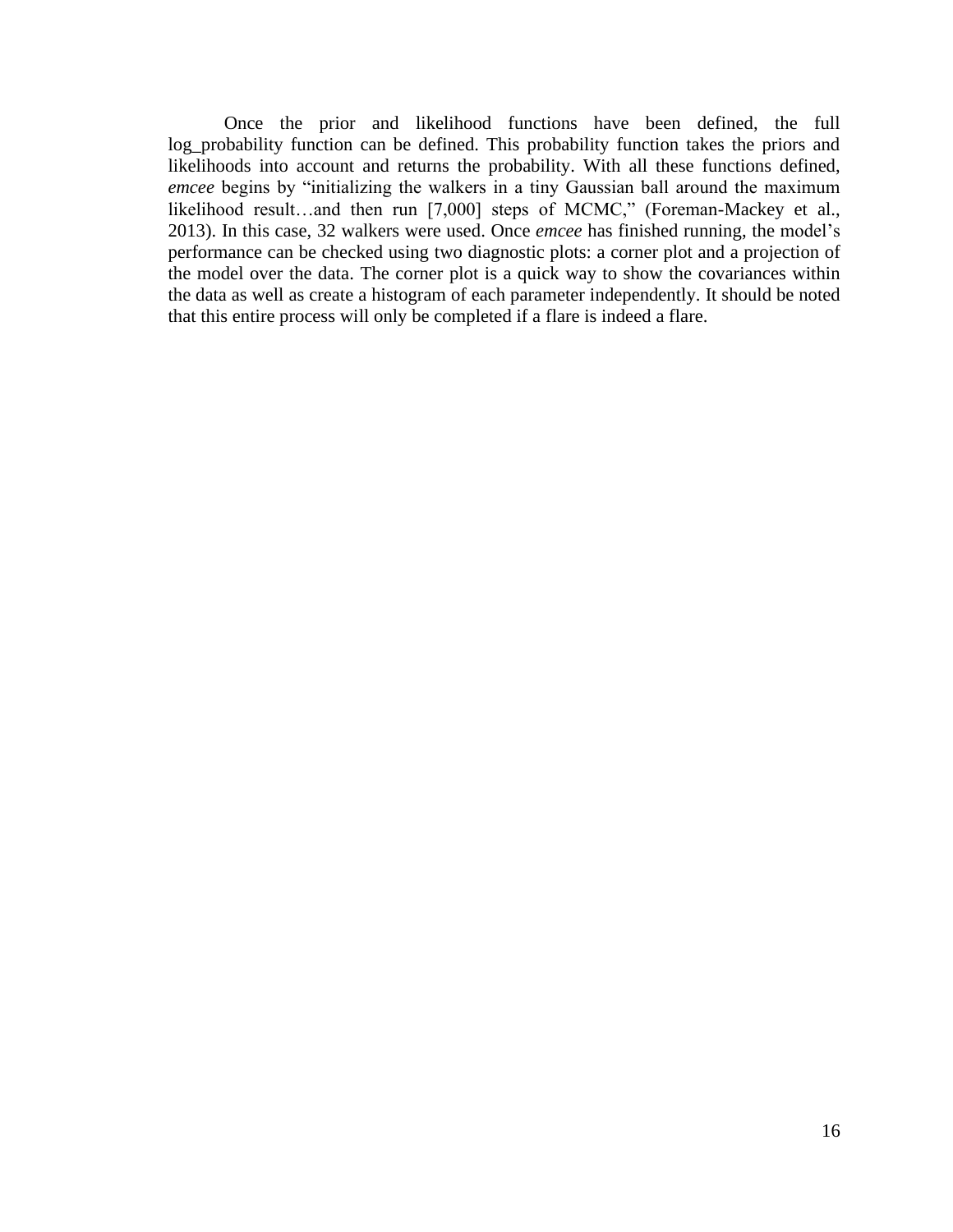# **Chapter Three: Results & Discussion**

- I. Complete Analysis of Flare from TIC 259962054
- II. Complete Dataset Characteristics
- III. Variable Star Caveat

## **I. Complete Analysis of Flare from TIC 259962054**

Since the list of targets used in this sample was very small (10), there is no guarantee that there will be good flare observations within this dataset. One of the first qualifying stellar flares comes from candidate TIC 259962054. I should note that this was, in fact, one of the candidates that did not have any confirmed planets orbiting it, however, that fact does not preclude it from flaring. Because of this, I will show the complete analysis of this flare to demonstrate how a good flare candidate can be studied if/when they are observed in systems that do have planets. This candidate yielded the best flaring candidates. Using the ExoFOP online database, the characteristics of this host star were gathered and listed in Table 2.

| <b>Characteristics of Host Star from TIC 259962054</b><br><b>System from ExoFOP</b> |                           |  |
|-------------------------------------------------------------------------------------|---------------------------|--|
| <b>Right Ascension and Declination</b>                                              | 02:52:04.34; -67:41:13.26 |  |
| <i>Effective Temperature</i> $(T_{eff})$                                            | 3203 K                    |  |
| <b>Stellar Radius</b>                                                               | 0.241 $R_{\odot}$         |  |
| TESS mag                                                                            | 12.2423                   |  |
| V mag                                                                               | 15.017 mag                |  |
| <i><b>Metallicity</b></i>                                                           | $-0.81$                   |  |
| <b>Stellar Mass</b>                                                                 | 0.202161 $M_{\odot}$      |  |
| <b>Stellar Density</b>                                                              | 32.2 $g/cm^3$             |  |
| <b>Stellar Luminosity</b>                                                           | $0.00516 L_{\odot}$       |  |

*Table 2: Characteristics of the Host Star of the TIC 259962054 System*

The first step of this process was to download the Target Pixel File (TPF) for this candidate at this particular cadence. The "postage stamp" TPF is shown below in Figure 2.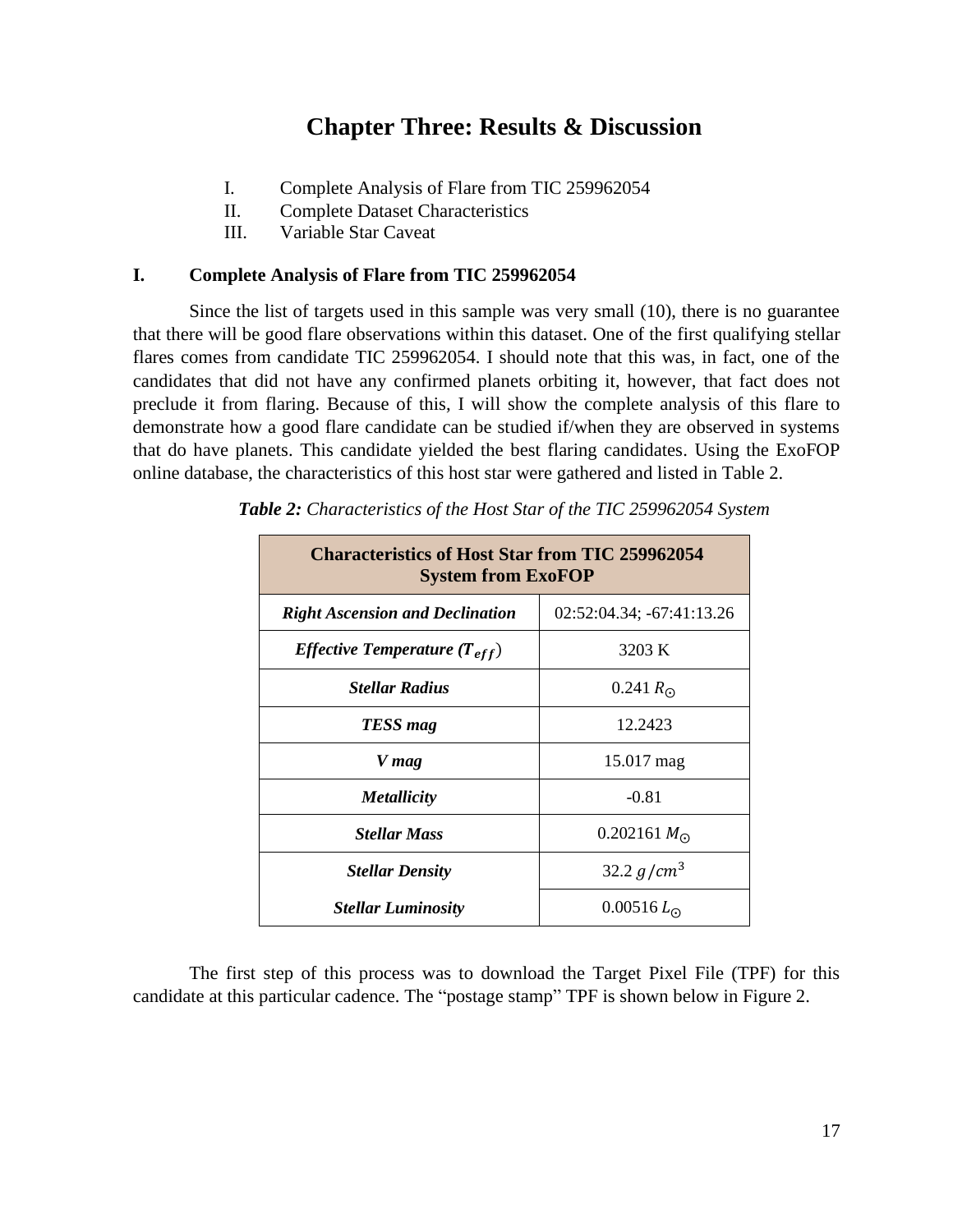

## *Figure 3: Target Pixel file for this Observation of TIC 25992054*

With the data in hand, the data is now corrected according to the Pixel Level Decorrelation method outlined previously. The effects of this data correction can be seen in Figure 4 below which directly contrasts the uncorrected and corrected data. The top plot shows the data as-is, the second plot shows the first step of correction using a spline, and the bottom plot shows the data after outliers have been removed. A clearer example of the benefits of Pixel Level Decorrelation on the bulk of the dataset will be shown in a later section.



*Figure 4: Pixel Level Decorrelation Correction of TIC 2599054's Light curve*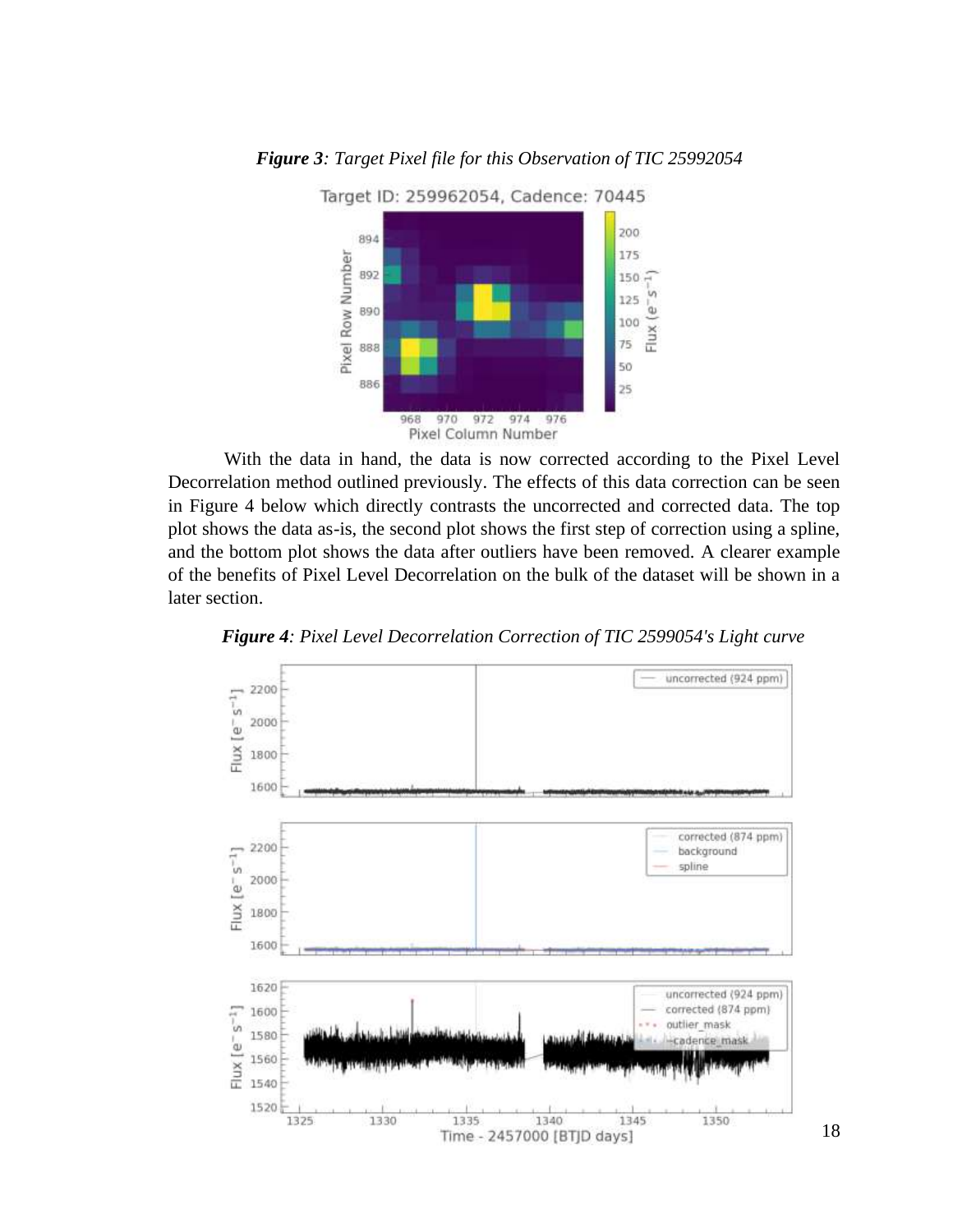Due to the presence of a major outlier, this plot is rather skewed. After the removal of that outlier with earlier corrections and by flattening the light curve, the potentials flares become more apparent as larger spikes that stray from the baseline of the light curve. The flattened light curve for TIC 259962054 is shown below in Figure 5.





The code first checks robustly for flares that meet the criteria of being at least 3 standard deviations from the mean for at least three counts or six minutes. The standard deviation for the data of this flare is  $\sigma = 0.0035$ , so thus  $3\sigma = 0.0106$ . This flare just barely met the criteria as it sustained increased flux levels above 3σ for exactly six minutes. The plot below shows the flare that was flagged here with a margin of a few counts on either side to provide context to the behavior.

#### *Figure 6: Initial Flare that was flagged and spliced from the original light curve.*

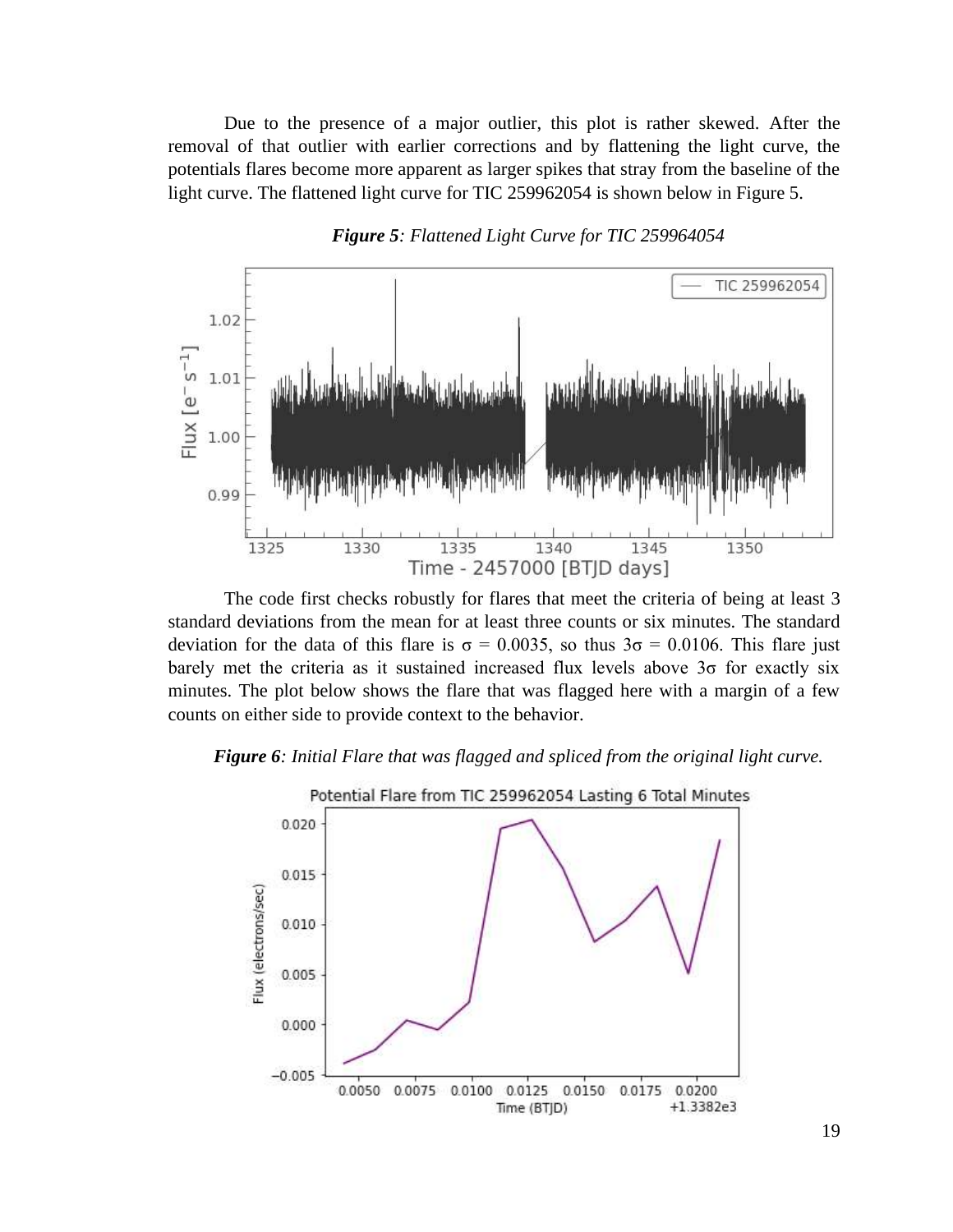This flagged flare was then modeled using *emcee.* As noted earlier, the inputs to *emcee* are the dataset of time and flux around the flare, the full-width half max of the flare, the maximum peak of the flux of the flare, and the time of the maximum peak of the flare. The model additionally uses the 8 additional parameters from Davenport et al. (2014). Using these inputs, the *emcee* algorithm used 7000 walkers to create the model which is plotted below in Figure 7 with the same axes as the light curve.



Then, once the data and the model are plotted on the same axes, the model presents a good fit to the flare data providing further evidence that this is a flare. This is shown below in Figure 8.

The known characteristics of this flare based on this analysis is shown below in Table 3. These provided many of the inputs to the model fitting function.



*Figure 8: Model fit to Data for Flare Observed in TIC 259962054*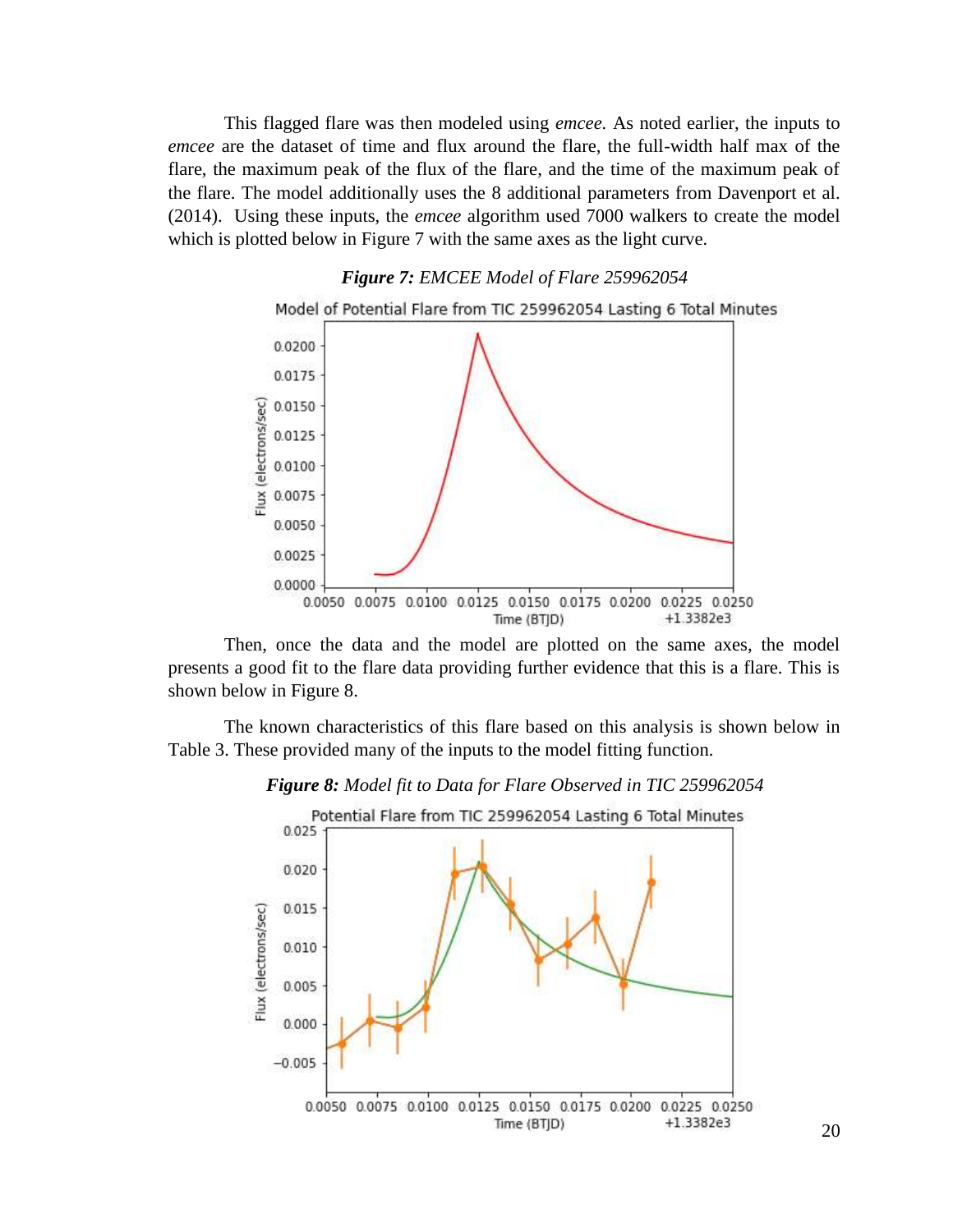| <b>Characteristics of Flare from TIC 259962054</b> |                                                 |  |  |
|----------------------------------------------------|-------------------------------------------------|--|--|
| <b>Flare Duration</b>                              | 6 Minutes (3 Consecutive 2 Minute)<br>Cadences) |  |  |
| Mean Flare Flux                                    | 1.5936e-05                                      |  |  |
| Standard Deviation $(\sigma)$                      | 0.00354571                                      |  |  |
| Threshold $(3\sigma)$                              | 0.01063712                                      |  |  |
| <b>Peak Flare Flux</b>                             | $0.02033200$ ( $Wm^{-2}$ )                      |  |  |
| <b>Peak Flare Time</b>                             | 1338.21 BTJD                                    |  |  |
| <b>Full-Width Half Maximum (FWHM)</b>              | 0.0042517                                       |  |  |

| Table 3: Characteristics of the Observed Flare from TIC 259962054 |  |  |  |
|-------------------------------------------------------------------|--|--|--|
|-------------------------------------------------------------------|--|--|--|

When using MCMC analyses, it is critical to make a corner plot to ensure that there are no covariances within the data. The corner plot checks for covariances between many of the input variables such as the FWHM, peak flare flux, and peak flare time. There should be no covariances or linear correlations observed which is true for this corner plot which can be seen by circular correlations which are indicative of the two parameters not being correlated. The corner plot for this particular flare is shown below in Figure 9. Due to the complexity of this plot and the limited space in this publication, the full Figure 9 can be viewed using this link where zooming in is possible.

[\(https://drive.google.com/file/d/15BEewF4SYKRlFMt6-5quJ278SucUcoUy/view?usp=sharing\)](https://drive.google.com/file/d/15BEewF4SYKRlFMt6-5quJ278SucUcoUy/view?usp=sharing)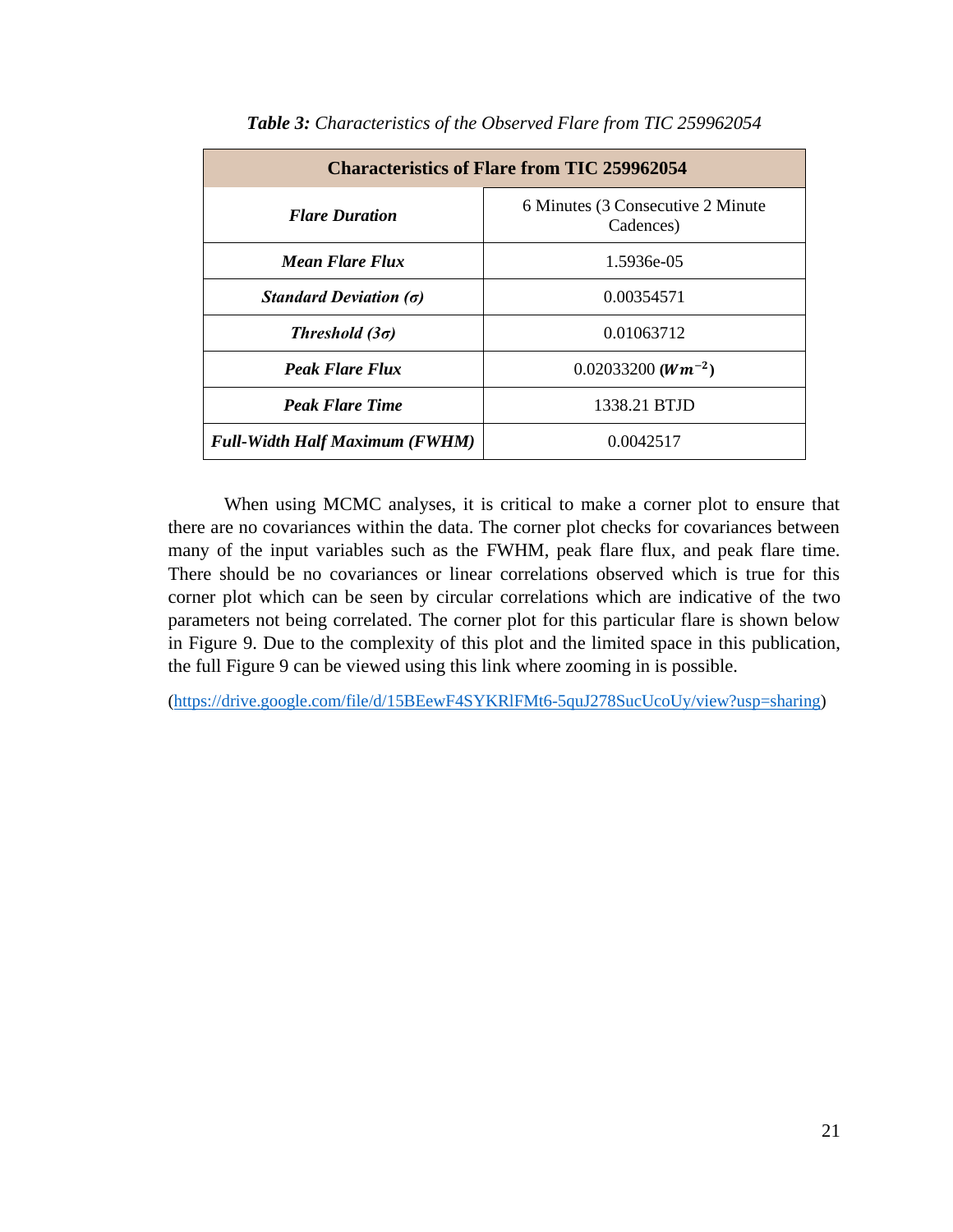

## **II. Complete Dataset Characteristics**

The previous section detailed the analysis of a single flare found in one observation of a target from the candidate list. The purpose of this section is to give a clearer picture of the dataset as a whole. Table 4 below details the number of TESS observations that are available for each candidate, the number of flares flagged by the simple sigma level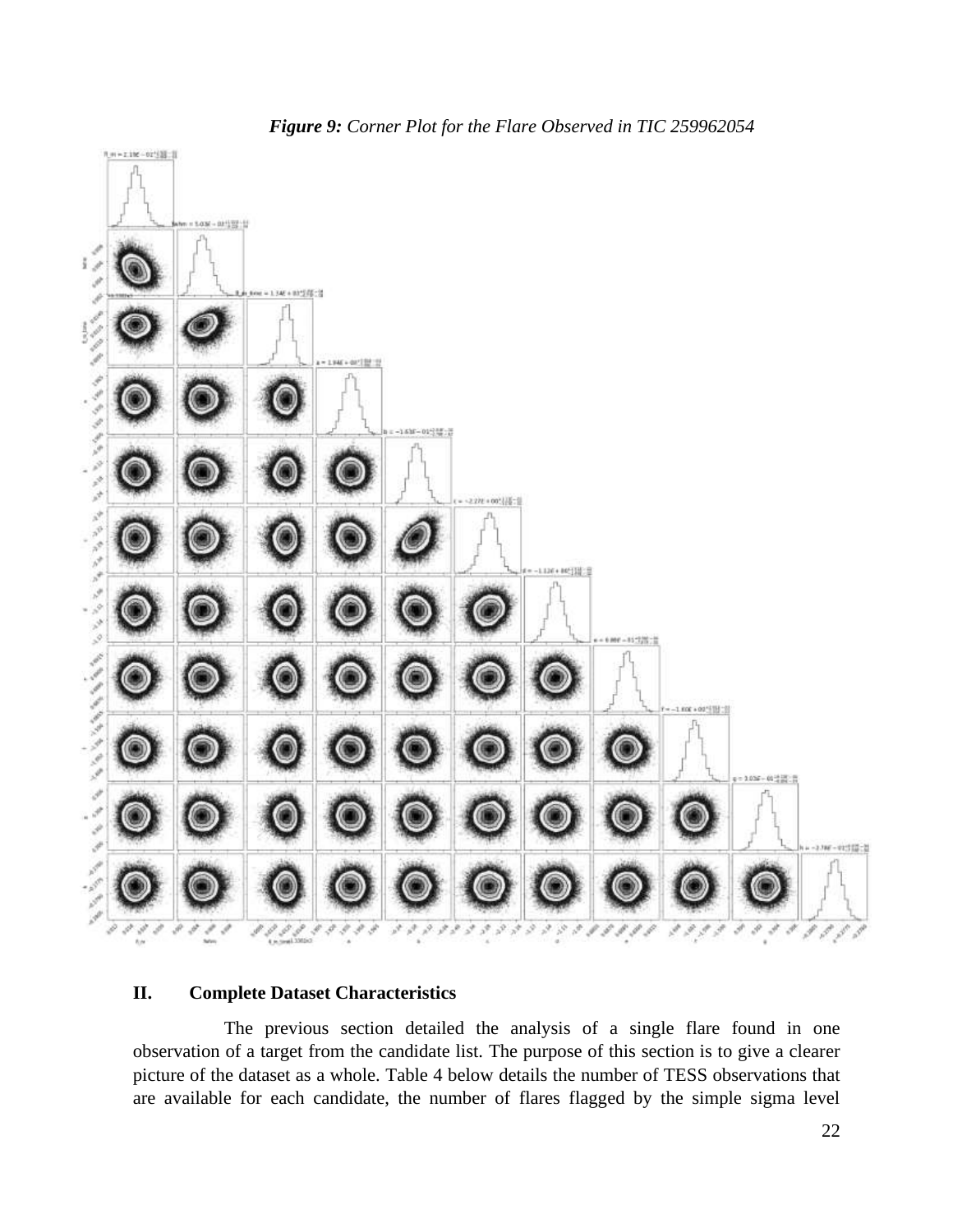criterion, as well as the number of flares that can run through *emcee* successfully. The last crition is simple by visual inspection. A simple flare – which is all that this method can appropriately handle at the moment – is simply made up of a single sharp incline, reaching a peak, followed by a sharp decline. There are cases where flares can be flagged, but not resemble the shape of a flare. These potential flares that don't meet the criteria for a simple flare may be complex flares with multiple energy releases or they may not be flares at all. The robust splices of the light curve that indicate a possible simple flare were collected for each candidate and saved for future analysis. The rest of the flares that have been flagged through this process will be analyzed in a similar fashion to the complete flare analysis for the flare from TIC 259962054 above.

| Potential Flaring Behavior for the Candidate List |                                                                                            |                                                                                    |                                                              |                                                                               |                                               |
|---------------------------------------------------|--------------------------------------------------------------------------------------------|------------------------------------------------------------------------------------|--------------------------------------------------------------|-------------------------------------------------------------------------------|-----------------------------------------------|
| <b>TIC ID</b>                                     | <b>Number of</b><br><b>Observations</b><br><b>Available at 2</b><br><b>Minute Cadences</b> | <b>Number of Flares</b><br>Flagged by the<br><b>Initial Sigma</b><br><b>Method</b> | <b>Number of</b><br><b>Potential Simple</b><br><b>Flares</b> | <b>Average Mean</b><br><b>Flux of</b><br><b>Flagged Flares</b><br>$(Wm^{-2})$ | <b>Stellar</b><br>Luminosity<br>$(L_{\odot})$ |
| <b>TIC</b><br>12421862                            | 3                                                                                          | $\overline{7}$                                                                     | $\overline{2}$                                               | 8.95199e-05                                                                   | 0.03688                                       |
| <b>TIC</b><br>467179528                           | 6                                                                                          | $\mathbf{1}$                                                                       | $\boldsymbol{0}$                                             | N/A                                                                           | 0.02930                                       |
| <b>TIC</b><br>36724087                            | $\overline{2}$                                                                             | $\mathbf{0}$                                                                       | $\mathbf{0}$                                                 | N/A                                                                           | 0.01553                                       |
| <b>TIC</b><br>153065527                           | $\overline{4}$                                                                             | $\overline{7}$                                                                     | 3                                                            | 0.0001154                                                                     | 0.01660                                       |
| <b>TIC</b><br>92226327                            | $\overline{2}$                                                                             | 9                                                                                  | 3                                                            | 0.0001298                                                                     | 0.00421                                       |
| <b>TIC</b><br>141527579                           | 27                                                                                         | 15                                                                                 | $\overline{7}$                                               | 0.0001529                                                                     | 0.03100                                       |
| <b>TIC</b><br>165551882                           | 16                                                                                         | $\boldsymbol{0}$                                                                   | $\boldsymbol{0}$                                             | N/A                                                                           | 0.01301                                       |
| <b>TIC</b><br>429358906                           | $\overline{2}$                                                                             | $\boldsymbol{0}$                                                                   | $\boldsymbol{0}$                                             | N/A                                                                           | 0.01809                                       |
| <b>TIC</b><br>259962054                           | 7                                                                                          | 16                                                                                 | 10                                                           | 0.0003961                                                                     | 0.00516                                       |
| <b>TIC</b><br>305048087                           | $\overline{c}$                                                                             | $\mathbf{1}$                                                                       | $\mathbf{1}$                                                 | 0.007084                                                                      | 0.00427                                       |

*Table 4: Number of Observations and Potential Flares for Each Candidate*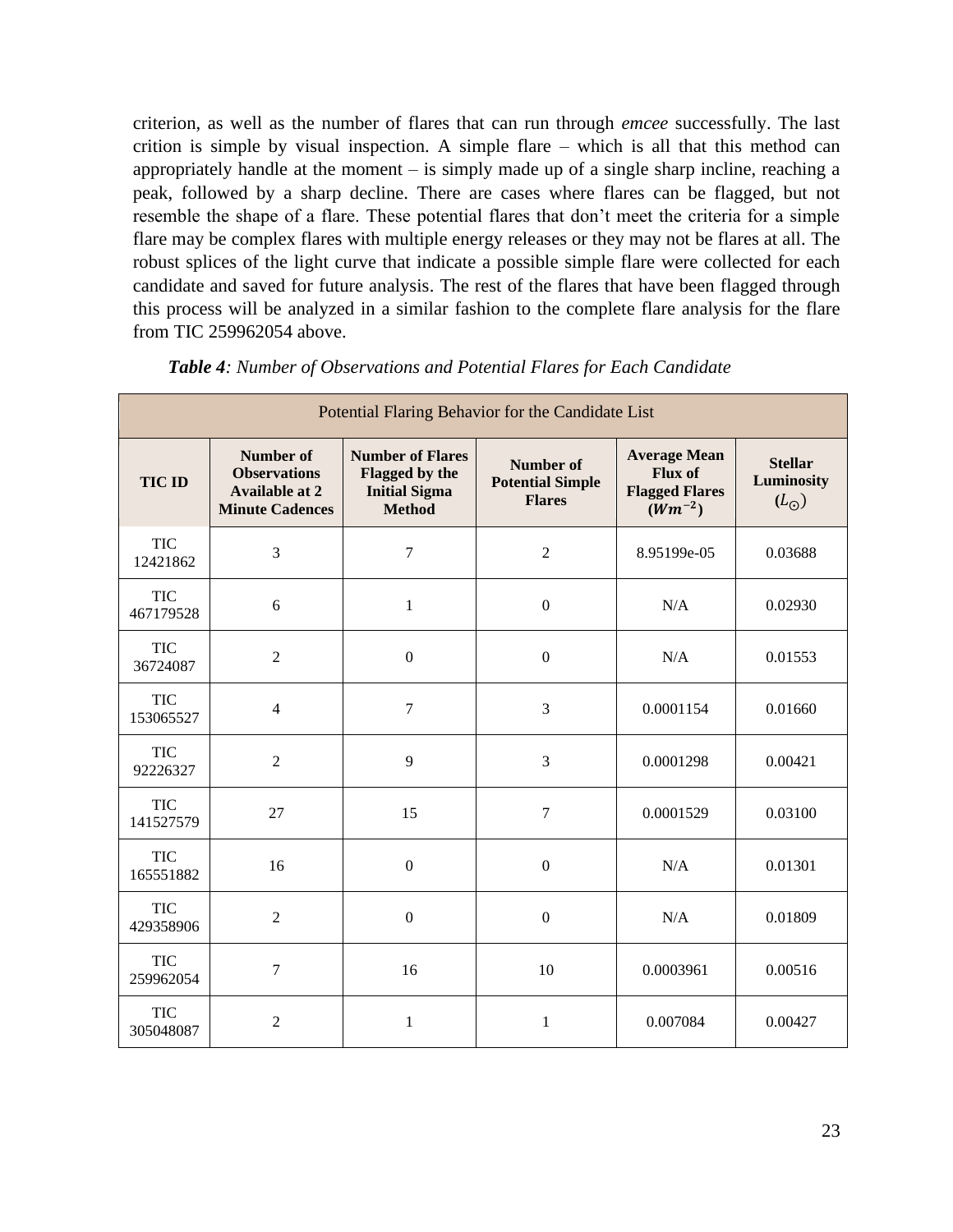## **III. Variable Star Caveat**

As previously mentioned, this analysis is no equipped to handle flares on variable stars. The light curve of a variable star may look like Figure 10 below which shows TIC 467179528 has two repeating curves rather than the almost randomized light curves seen in TIC 259962054 below.



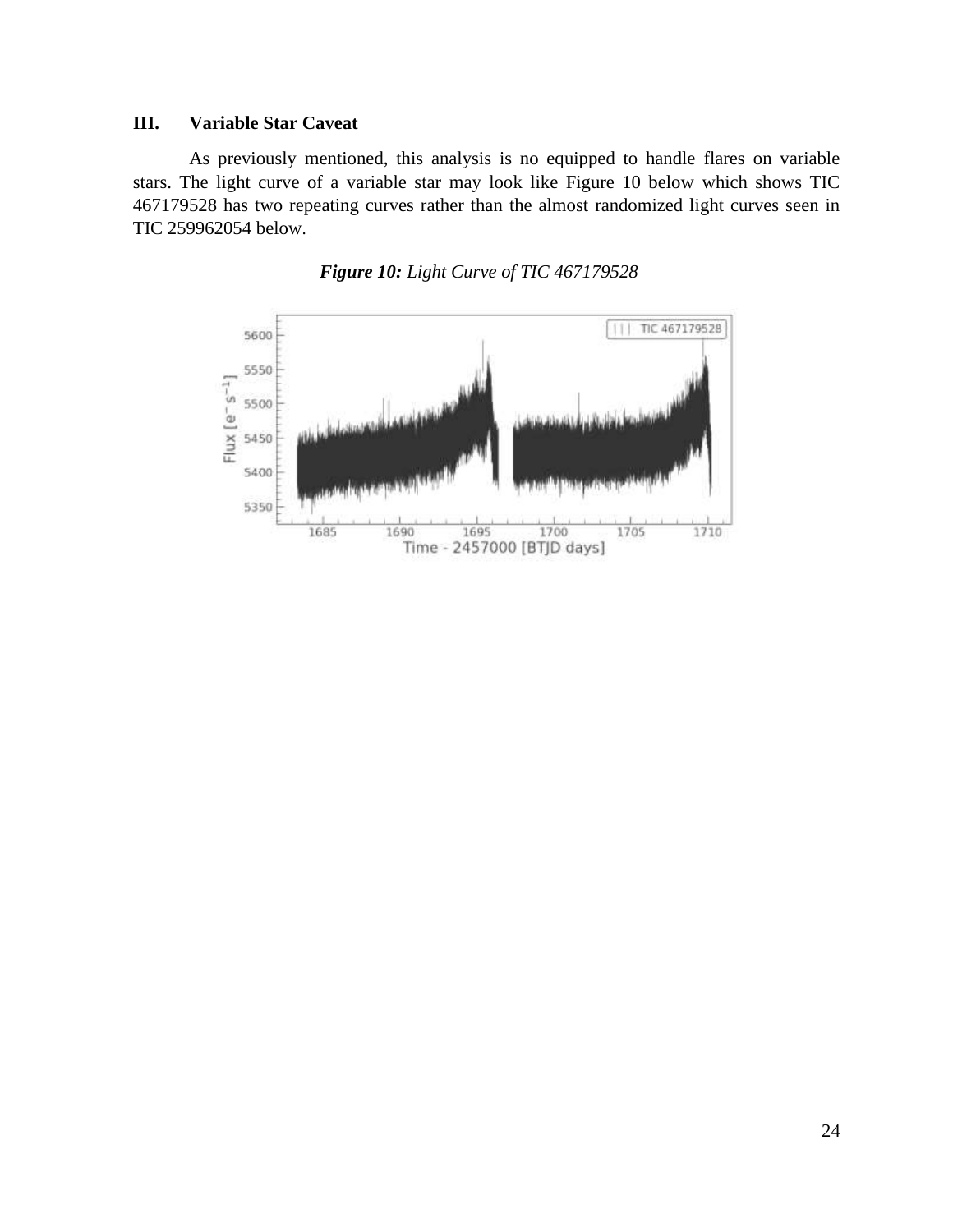# **Chapter 5: Conclusions and Future Work**

This study has demonstrated the effectiveness and feasibility of using robust and Markov-Chain Monte Carlo analysis methods to determine the existence of stellar flares on M dwarf stars. In the flare that was fully characterized for TIC 259962054, the flare sustained a level of flux above three standard deviations for six minutes. The peak flux of this flare reached a level of 0.02033 electrons/second which occurred at the time 1338.2119 BTJD. The potential flare candidates are reported for each one of the candidates which can be used for further flare analysis in future studies. The work done in this project is simply the first step forward in characterizing the flaring behavior of a select few stellar candidates that have Earth-like exoplanets. The more the flaring behavior of these host stars can be characterized and understood, the more the effects of these flares on nearby, Earth-like exoplanets can be understood. These flares have the potential to destroy any hope of life on the planets or even trigger and incubate life as Gunther et al (2019) mention. This delicate balance is precisely the reason why stellar flares play an integral role in the search for life especially around M dwarf stars.

In the future, I hope to characterize these flares more fully for each candidate while also refining the analysis methods to increase the confidence in the results in a multitude of scenarios beyond just simple flares. Additionally, the more accurate information about the flaring rate and environment of these stars will be of great aid as researchers develop models of the atmospheres of these extrasolar planets. The more information that can be gathered on these stars can help to prioritize telescope observations in a more efficient manner.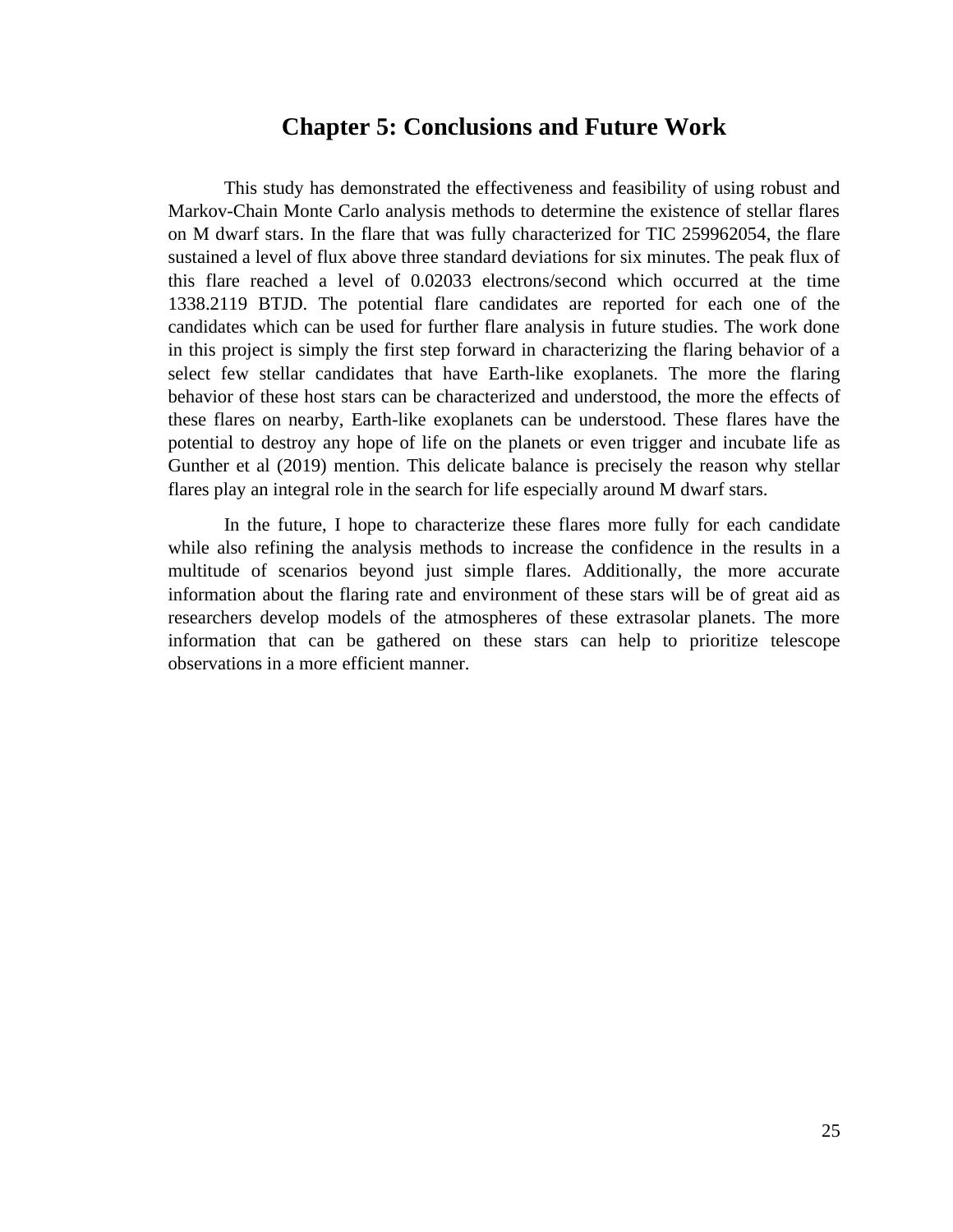# **Chapter 6: Effective Education on Flaring Tendencies of TESS Exoplanet Candidates**

At its core, scientific research aims to expand the boundaries of human knowledge through its investigations of the natural world. In order to make scientific progress, collaboration and communication within the scientific community as well as the public at large are necessary. In an effort to allow this thesis to represent not only my technical research but also my secondary goals which focus on education outreach and effective communication, this section will outline how this information can be communicated to a certain subset of the population, namely students. By taking a survey of the current astronomy curriculum both national and state standards<sup>1</sup> as well as gathering input from in-service educators and educational professionals, this paper will make recommendations about how this topic can be broached with students as well as provide a current selection of freely available resources for teachers to use.

- I. Research Question
- II. Current Curriculum
- III. Survey of Inservice Teachers and Educational Professionals
- IV. Recommended Selection of Resources
- V. Conclusions

#### *I. Research Question*

The purpose of this portion of the project is to detail how the teaching of this topic could fit within the framework of the current curriculum that must be followed in high schools while also providing links and justification to several current resources. Oftentimes well-intentioned scientists and institutions, aim to produce lessons and resources to aid teachers in teaching astronomy. While this is a necessary and worthwhile endeavor, these resources do not always readily align with the curriculum and thus make it hard for teachers to easily incorporate them into their lessons. Additionally, the constraint of time is very present within schools as there is often more material to cover than there is class time. Because of this, teachers may not use resources or teach topics that stray from the standards to delve too deep for the grade level. Taking all of these constraints into account, this section aims to show how the topic of stellar flares covered in this paper can fit into the current curriculum frameworks, gather advice from in-service teachers and educational professionals to ascertain what resources would be most handy, and finally present a cultivated list of resources that can be used by teachers to present the topic of stellar flares and solar activity to their students.

## *II. Current Curriculum*

To better understand what resources may be most valuable to current teachers, I wanted to survey current curriculum sources across the United States to gauge the depth

<sup>&</sup>lt;sup>1</sup> In this paper, the Arkansas Statewide astronomy standards were used. These specifications may change from state to state, so please also consult any local curriculum.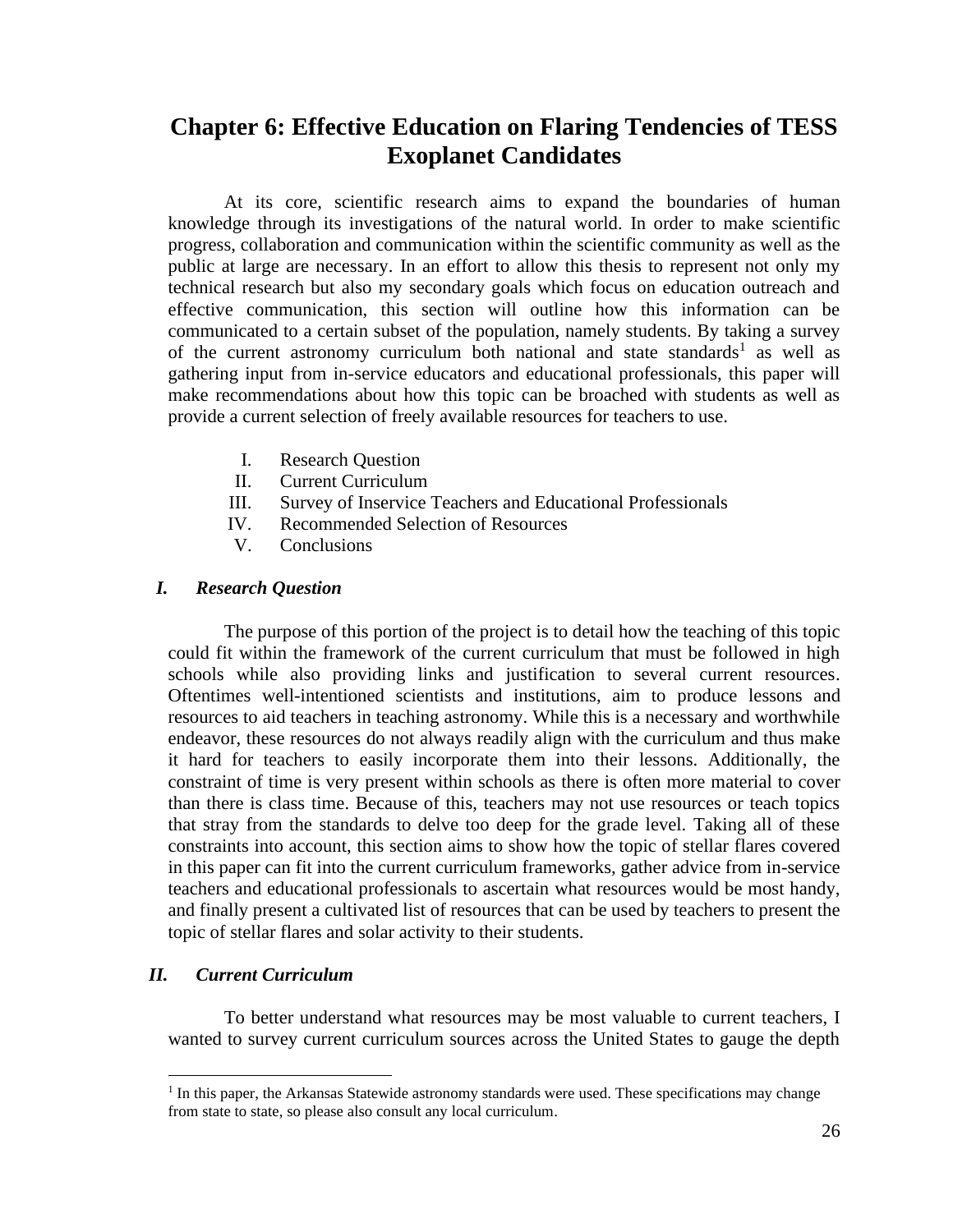and breadth that they cover. Starting locally, the first source I reviewed was the Astronomy Standards from the Arkansas Science Standards which covers the instruction of students from kindergarten through high school. According to this curriculum structure, the topic of the project falls under Topic 7 which covers Stellar Evolution. The excerpts below

| <b>Table 5: Arkansas State Astronomy Standards Excerpts</b><br>(Arkansas Department of Education, 2016) |                                                                                                                                                                                                                                                                                                                                                                                                                                                                                                                                                                                                                                                                                                                                                                                                                                                                                                                                                                                                                                                                                                                           |  |  |
|---------------------------------------------------------------------------------------------------------|---------------------------------------------------------------------------------------------------------------------------------------------------------------------------------------------------------------------------------------------------------------------------------------------------------------------------------------------------------------------------------------------------------------------------------------------------------------------------------------------------------------------------------------------------------------------------------------------------------------------------------------------------------------------------------------------------------------------------------------------------------------------------------------------------------------------------------------------------------------------------------------------------------------------------------------------------------------------------------------------------------------------------------------------------------------------------------------------------------------------------|--|--|
| <b>Central Questions</b>                                                                                | Expectations on this topic are to help students understand the following:<br>"How does a star's initial mass and composition uniquely determine its<br>stability, lifespan, structure, and final state after cataclysmic star death?"<br>"Where do various elements in the universe originate and what processes<br>$\bullet$<br>account for their production and abundance?"                                                                                                                                                                                                                                                                                                                                                                                                                                                                                                                                                                                                                                                                                                                                             |  |  |
| <b>Student Performance</b><br>Expectations                                                              | Students who demonstrate understanding can:<br>"Develop a model based on evidence to illustrate the lifespan of the sun<br>and the role of nuclear fusion in the sun's core to release energy in the<br>form of radiation. [AR Clarification Statement: Emphasis is on developing<br>a model based on evidence to illustrate the lifespan of the sun.]" A7-<br><b>ESS1-1</b><br>"Communicate scientific ideas about the way stars, over their lifecycle,<br>$\bullet$<br>produce elements. [AR Clarification Statement: Emphasis on the fusion<br>process and the production of elements of atomic #2 (helium) - #26 (iron);<br>elements more massive than iron are produced only during a supernova<br>event at the end of a star's life.]" A-ESS1-3<br>"Construct an explanation of how a star's initial mass uniquely determines<br>$\bullet$<br>the conditions that affect stability and factors that control the rates of<br>change over its lifetime. [AR Clarification Statement: Emphasis is on how<br>initial mass determines the life cycle of a star as described by the Russel-<br>Vogt Theroem.]" A-ESS1-1AR |  |  |
| Disciplinary Core<br>Ideas                                                                              | PS4.B Electromagnetic Radiation<br>"Atoms of each element emit and absorb characteristic frequencies of<br>light. These characteristics allow identification of the presence of an<br>element, even in microscopic quantities. (A7-ESS1-1, A-ESS1-3, A-ESS7-<br>$1AR)$ "<br>ESS1.A: The Universe and Its Stars<br>"The study of stars' light spectra and brightness is used to identify<br>compositional elements of stars, their movements, and their distances from<br>Earth. (A7-ESS1-1, A-ESS1-3, A-ESS7-1AR)"<br>ESS1.B: Earth and the Solar System<br>"Cyclical changes in the shape of Earth's orbit around the sun, together<br>with changes in the tilt of the planet's axis of rotation, both occurring over<br>hundreds of thousands of years, have altered the intensity and distribution<br>of sunlight falling on the earth. These phenomena cause a cycle of ice ages<br>and other gradual climate changes. (A7-ESS1-1, A-ESS1-3, A-ESS7-<br>$1AR)$ "                                                                                                                                                      |  |  |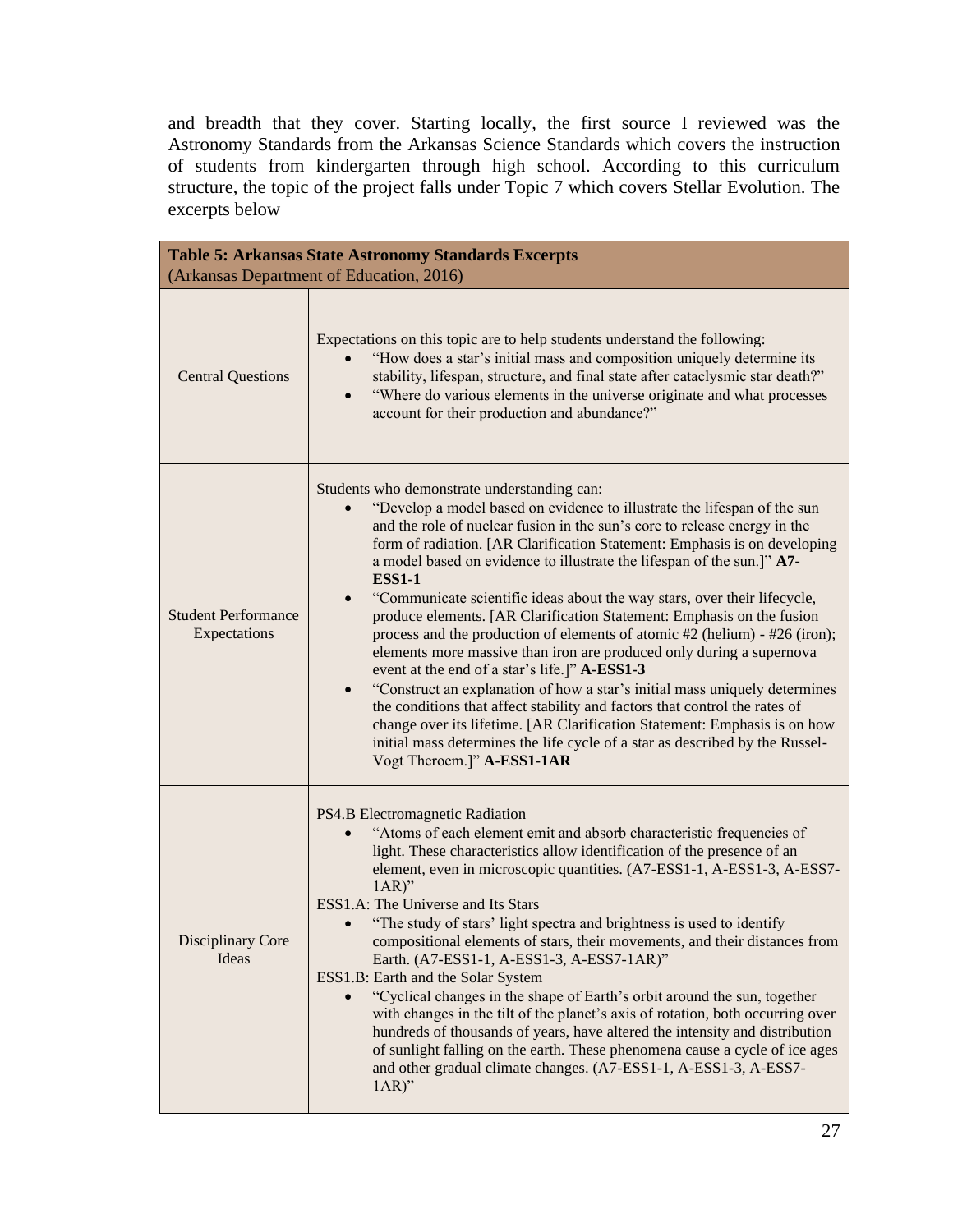The Next Generation Science Standards (NGSS) is utilized by many states as a framework for teaching science (NGSS Lead States, 2013). In this publication for the high school level, there is a topic named Earth and Space Sciences. This is where the discussion of space physics specific to stellar flares could begin to be introduced. The high school level was chosen as a starting point since solar physics, such as the science discussed in this paper, may be too high of a level to be introduced before then, although there are ways to scale the information to be communicated to an audience of any age. The following table outlines the learning goals and topics as outlined in the NGSS as they related to space science. It should be noted that there will be many similarities between this table and the previous table concerning the Arkansas Astronomy Standards. This is because NGSS is often used as a framework for a state to build their own standards. By including the NGSS standards along with the specialized Arkansas standard, it can be seen how this topic can be applied to high school level students anywhere even despite differences in the exact curriculum used state to state.

| <b>Table 6: Next Generation High School Astronomy Science Standards</b><br>(NGSS Lead States, 2013) |                                                                                                                                                                                                                                                                                                                                                                                                                                                                                                                                                                                                                                                                                                                          |  |  |  |
|-----------------------------------------------------------------------------------------------------|--------------------------------------------------------------------------------------------------------------------------------------------------------------------------------------------------------------------------------------------------------------------------------------------------------------------------------------------------------------------------------------------------------------------------------------------------------------------------------------------------------------------------------------------------------------------------------------------------------------------------------------------------------------------------------------------------------------------------|--|--|--|
| <b>Student</b><br><b>Performance</b><br><b>Expectations</b>                                         | Students who demonstrate understanding can:<br><b>HS-ESS1-1.</b> Develop a model based on evidence to illustrate the life span of<br>the sun and the role of nuclear fusion in the sun's core to release energy that<br>eventually reaches Earth in the form of radiation. [Clarification Statement:<br>Emphasis is on the energy transfer mechanisms that allow energy from<br>nuclear fusion in the sun's core to reach Earth. Examples of evidence for the<br>model include observations of the masses and lifetimes of other stars, as well<br>as the ways that the sun's radiation varies due to sudden solar flares ("space"<br>weather"), the 11year sunspot cycle, and non-cyclic variations over<br>centuries.] |  |  |  |
|                                                                                                     | HS-ESS1-2. Construct an explanation of the Big Bang theory based on<br>astronomical evidence of light spectra, motion of distant galaxies, and<br>composition of matter in the universe.                                                                                                                                                                                                                                                                                                                                                                                                                                                                                                                                 |  |  |  |
|                                                                                                     | <b>HS-ESS1-3.</b> Communicate scientific ideas about the way stars, over their life<br>cycle, produce elements. [Clarification Statement: Emphasis is on the way<br>nucleosynthesis, and therefore the different elements created, varies as a<br>function of the mass of a star and the stage of its lifetime.]                                                                                                                                                                                                                                                                                                                                                                                                         |  |  |  |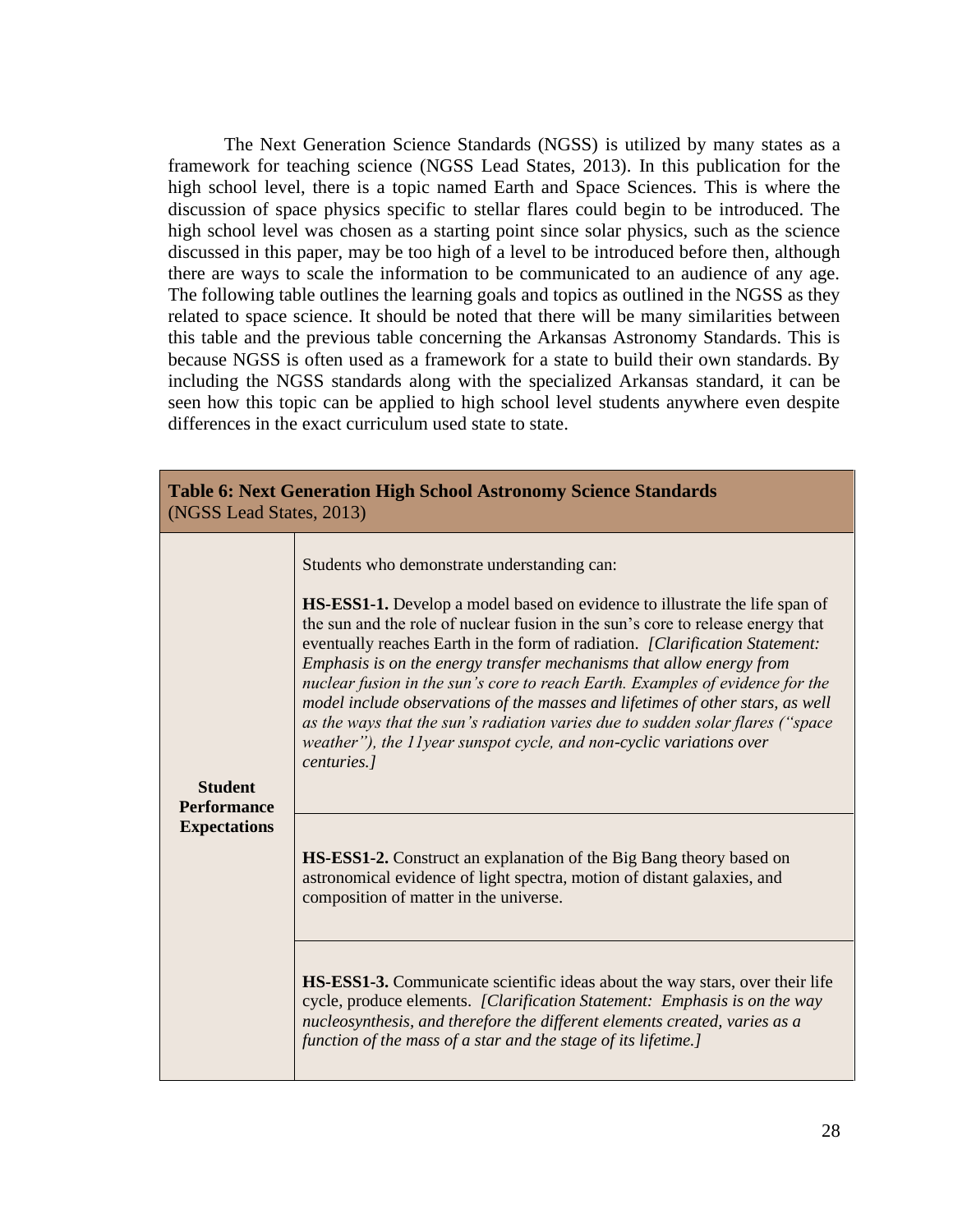|                                          | <b>HS-ESS1-4.</b> Use mathematical or computational representations to predict the<br>motion of orbiting objects in the solar system. [Clarification Statement:<br>Emphasis is on Newtonian gravitational laws governing orbital motions,<br>which apply to human-made satellites as well as planets and moons.]                                                                                                                                                                                                                                                                                                                                                                                                                                                                                                                                                                                                                                                                                                                                                                                                                                                                                                                                                                                                                                                                                                                                                                                                                                                                                                                                                                                                                                                                                                         |
|------------------------------------------|--------------------------------------------------------------------------------------------------------------------------------------------------------------------------------------------------------------------------------------------------------------------------------------------------------------------------------------------------------------------------------------------------------------------------------------------------------------------------------------------------------------------------------------------------------------------------------------------------------------------------------------------------------------------------------------------------------------------------------------------------------------------------------------------------------------------------------------------------------------------------------------------------------------------------------------------------------------------------------------------------------------------------------------------------------------------------------------------------------------------------------------------------------------------------------------------------------------------------------------------------------------------------------------------------------------------------------------------------------------------------------------------------------------------------------------------------------------------------------------------------------------------------------------------------------------------------------------------------------------------------------------------------------------------------------------------------------------------------------------------------------------------------------------------------------------------------|
| <b>Disciplinary</b><br><b>Core Ideas</b> | <b>ESS1.A: The Universe and Its Stars</b><br>The star called the sun is changing and will burn out over a lifespan of<br>approximately 10 billion years. (HSESS1-1)<br>The study of stars' light spectra and brightness is used to identify<br>compositional elements of stars, their movements, and their distances<br>from Earth. (HS-ESS12), (HS-ESS1-3)<br>The Big Bang theory is supported by observations of distant galaxies<br>receding from our own, of the measured composition of stars and non-<br>stellar gases, and of the maps of spectra of the primordial radiation<br>(cosmic microwave background) that still fills the universe. (HS-<br>$ESS1-2)$<br>Other than the hydrogen and helium formed at the time of the Big<br>Bang, nuclear fusion within stars produces all atomic nuclei lighter<br>than and including iron, and the process releases electromagnetic<br>energy. Heavier elements are produced when certain massive stars<br>achieve a supernova stage and explode. (HS-ESS12), (HS-ESS1-3)<br><b>ESS1.B: Earth and the Solar System</b><br>Kepler's laws describe common features of the motions of orbiting<br>objects, including their elliptical paths around the sun. Orbits may<br>change due to the gravitational effects from, or collisions with, other<br>objects in the solar system. (HS-ESS1-4)<br>PS3.D: Energy in Chemical Processes and Everyday Life<br>Nuclear Fusion processes in the center of the sun release the energy<br>that ultimately reaches Earth as radiation. (secondary to HS-ESS1-1)<br><b>PS4.B Electromagnetic Radiation</b><br>Atoms of each element emit and absorb characteristic frequencies of<br>light. These characteristics allow identification of the presence of an<br>element, even in microscopic quantities. (secondary to HS-ESS1-2) |

## *III. Survey of Inservice Teachers and Educational Professionals*

In order to better gauge the current need and potential use for a resource on this topic, I surveyed a small group of In-service teachers to see how they would potentially use a resource such as this. To procure these comments and survey respondents, I reached out to several science teaching groups on Facebook to expand my reach. In Table 4, these respondents provided comments on two main questions: (i) whether or not they were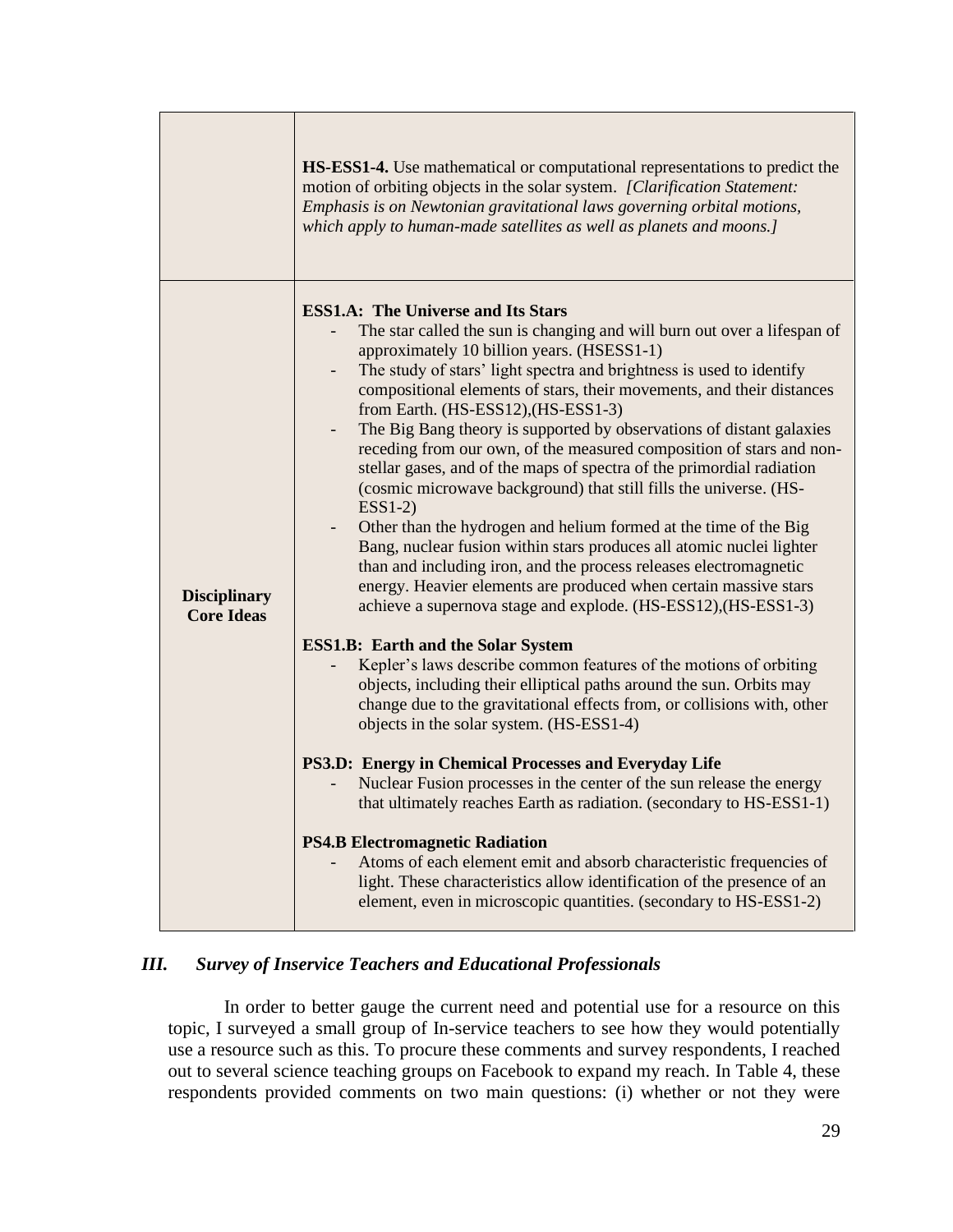currently able to cover the topics of solar flares, exoplanets, and habitability; and (ii) which kinds of resources these teachers look for and use in their classrooms.

| Table 7: Comments from Inservice Teachers on Topic Feasibility and<br><b>Student Preferences</b> |                                                                                                                                                                                                                                                                                                                                                                                                                                    |  |  |
|--------------------------------------------------------------------------------------------------|------------------------------------------------------------------------------------------------------------------------------------------------------------------------------------------------------------------------------------------------------------------------------------------------------------------------------------------------------------------------------------------------------------------------------------|--|--|
| Name (redacted for privacy)                                                                      | Comment                                                                                                                                                                                                                                                                                                                                                                                                                            |  |  |
| <b>Boris</b>                                                                                     | that we need more labs on<br>"I agree with Jimmy<br>data analysis. I feel a lack of these kinds of work in my<br>class. My strong part is to develop hands-on labs, but<br>data driver ones is my weaker part. Right now I work on<br>the instructions to my lab modeling transit method (be I<br>used it as demo only but now it seems as a good lab)."                                                                           |  |  |
| <b>Sarah</b>                                                                                     | "My Earth and Space class hits on this when we have<br>time and the students are usually pretty interested. I<br>have students who range anywhere from sophomores<br>who don't have the math for Chemistry yet to seniors<br>who are just interested. I have loved using the following<br>website, so anything that could connect to that or<br>expand on it would be great!"<br>https://exoplanets.nasa.gov/eyes-on-exoplanets/#/ |  |  |
| Jimmy                                                                                            | "Project-based learning topics. Simulations and models.<br>I'd love something using real data and possibly coding."                                                                                                                                                                                                                                                                                                                |  |  |
| Amanda                                                                                           | "We cover stars and solar flares in my class, but don't<br>have time for exoplanets or habitability."                                                                                                                                                                                                                                                                                                                              |  |  |
| Tom                                                                                              | "It all sounds good! Maybe something on the solar<br>cycle, since it is ramping up now. Everything else you<br>mentioned sounds great too!"                                                                                                                                                                                                                                                                                        |  |  |

With these comments in mind, I created a survey to send out to ask some more pointed questions about effective astronomy education, topic coverage, and some opinion questions about what resources are most helpful and any frustrations they have when looking for resources.

The questions given are as follows:

- i. In your experience, what is the hardest part of teaching different astronomical topics?
- ii. When looking for resources to help you better teach astronomy, what catches your eye? For example, do you tend to use more premade labs, infographics, lesson plans etc.?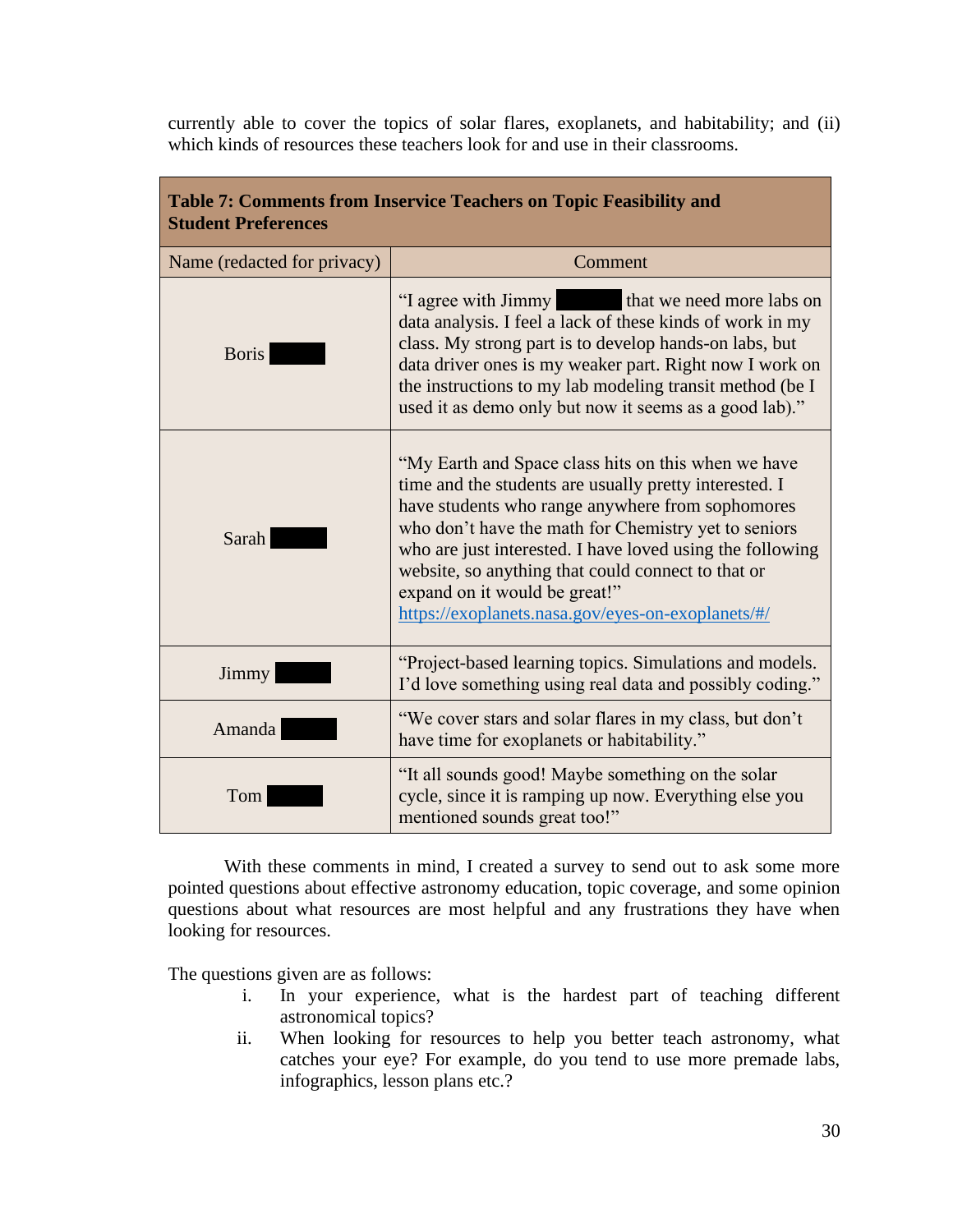- iii. At a high school or introductory college level, do you have time in the school year or semester to get into topics on stellar flares or habitability?
- iv. At a high school or introductory college level, what kind of resource on exoplanets, stellar flares, and habitability would be the most helpful to you and/or your students?
- v. Do you find infographics useful in the classroom or as study aids for your students?
- vi. In your opinion, where do you see current resources falling short? Are they too in-depth or too surface level to be useful to you?
- vii. Do you have any other advice regarding teaching astronomy and/or getting students (high school/college) involved in current research findings?
- viii. Do you have any other questions or comments to add? Especially if you have some advice or comments that weren't asked for above. I will take any and all advice you may have.

Below in Table 5, a selected number of responses are reported, however, the complete set of responses can be found in Appendix A. The comments selected in Table 5 are those that proved most helpful in informing the selection of resources recommended for this topic<sup>2</sup>.

| <b>Table 8: Selected Survey Responses from In-Service Educators and Education</b><br><b>Professionals</b> |                                                                                                                                                                                                                                                                                                                                                                                                                                                                                                                                                                                                                                                                                                                                                                                    |  |
|-----------------------------------------------------------------------------------------------------------|------------------------------------------------------------------------------------------------------------------------------------------------------------------------------------------------------------------------------------------------------------------------------------------------------------------------------------------------------------------------------------------------------------------------------------------------------------------------------------------------------------------------------------------------------------------------------------------------------------------------------------------------------------------------------------------------------------------------------------------------------------------------------------|--|
| <b>Question</b>                                                                                           | <b>Comment</b>                                                                                                                                                                                                                                                                                                                                                                                                                                                                                                                                                                                                                                                                                                                                                                     |  |
| $\mathbf i$                                                                                               | "I teach high school astronomy, and my students typically take astronomy over<br>other more math-heavy sciences. So, anything with math/quantitative reasoning<br>really trips them up." - Micah Sittig<br>"Real astronomy happens at night" – Keith<br>"Students in my class are all at different levels. Some are advanced learners while<br>others are remedial. Finding a balance to engage all students to their level is<br>challenging." - Diana<br>"I end up having a very large range of students in class, so some are deft at the<br>algebra we do. Other students, the algebra is very difficult for them. So I suppose<br>one of the hardest parts is dealing with advanced students, very low math ability<br>students, and everything in-between." - Suzanne Murphy |  |
| ii                                                                                                        | "Anything that saves me time, basically it's all planned out and requires easily<br>accessible materials. I'm a busy person/teacher and despite my best intentions, I<br>don't have time to heavily adapt resources made for college students or middle<br>school students to my students, or get exotic resources that are not easily within<br>reach." – Micah Sittig<br>"I like to use NASA resources. It's a rare course offering in the area, but I happen<br>$\bullet$<br>to know a teacher up in Bentonville that teaches the subject and we shared<br>resources. I also do a lot of projects and, strangely enough, arts integration! My<br>media specialist at the school is a very helpful resource for a lot of my projects." –<br><b>Suzanne Murphy</b>                |  |

<sup>&</sup>lt;sup>2</sup> In order to be as transparent with bias as possible, the reader should keep in mind that the teachers and professionals that responded to these surveys are among those most interested and involved as well as active as educators on social media. This may not be and likely is not representative of all educators.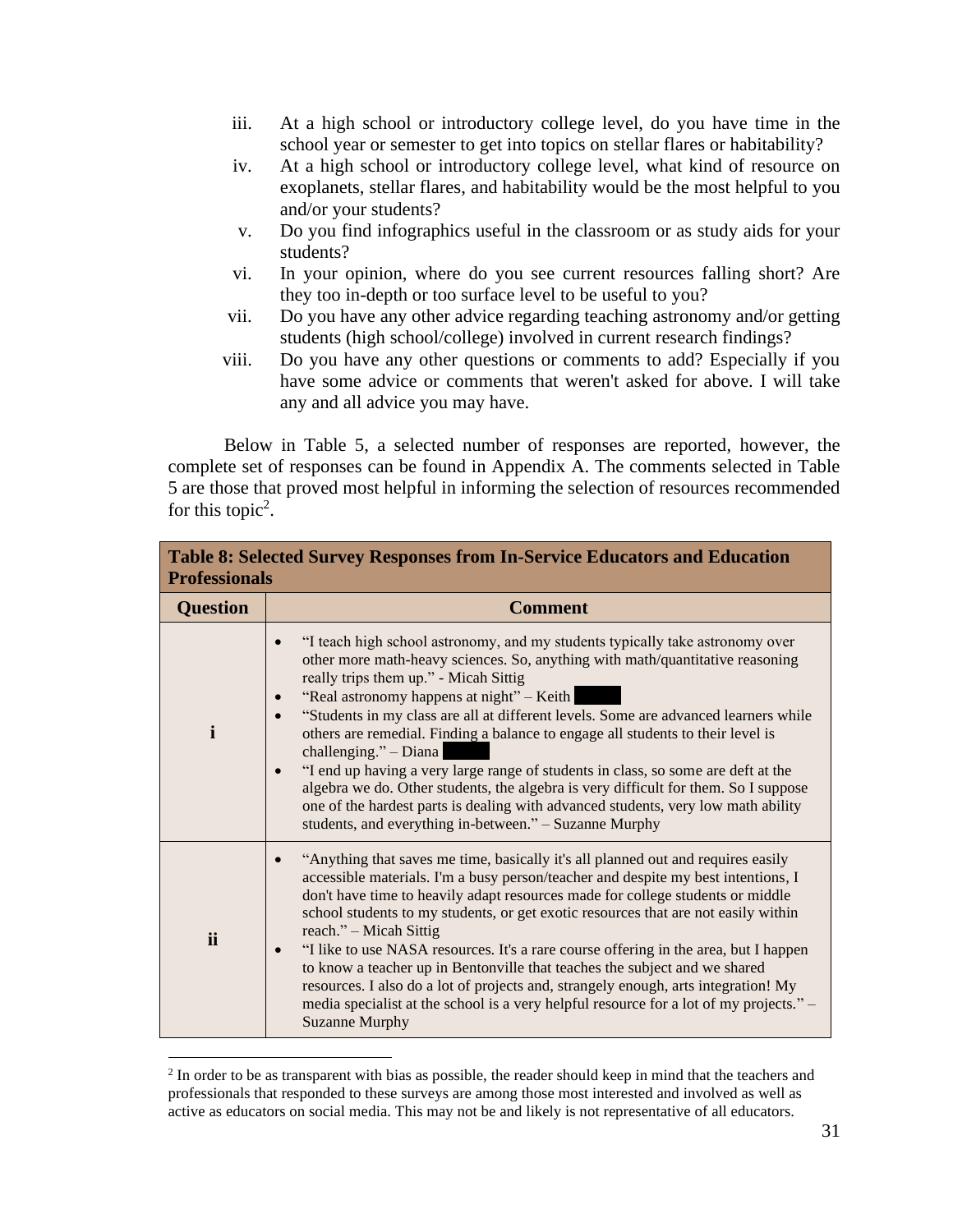| iii  | "We cover the basics, but it can't go too deep because it's a survey course that<br>covers astronomy tools, history, solar system, cosmology, spaceflight, etc." -<br><b>Micah Sittig</b><br>"I have not had time to cover stellar flares! Habitability we do discuss, and we<br>have a project where the students have to pick a place in the solar system to design<br>a colony based on improving habitability." - Suzanne Murphy                                                                                                                                                                                                                                                                                                                                                                                                                                                                                                                                  |
|------|-----------------------------------------------------------------------------------------------------------------------------------------------------------------------------------------------------------------------------------------------------------------------------------------------------------------------------------------------------------------------------------------------------------------------------------------------------------------------------------------------------------------------------------------------------------------------------------------------------------------------------------------------------------------------------------------------------------------------------------------------------------------------------------------------------------------------------------------------------------------------------------------------------------------------------------------------------------------------|
| iv   | "Something short or mostly prepared. Using actual data to do data analysis is really<br>good." - Micah Sittig<br>"Live events would be awesome! If there were a new exoplanet discovery or a live<br>NASA analysis of a stellar flare, those kinds of current event resources would be<br>awesome!" - Suzanne Murphy                                                                                                                                                                                                                                                                                                                                                                                                                                                                                                                                                                                                                                                  |
| V    | "Yes, I have a lot of posters and visual aids in my classroom. It helps students<br>these days who tend to be very visual learners." - Micah Sittig<br>"I do, and in fact I have my students make infographics!" - Suzanne Murphy                                                                                                                                                                                                                                                                                                                                                                                                                                                                                                                                                                                                                                                                                                                                     |
| vi   | "Too in-depth. Lots of grad students or researchers preparing lessons on<br>specialized topics that don't fit within my high school astronomy broad and<br>shallow survey/introductory curriculum." - Micah Sittig<br>"Most resources seem focused on middle school students" - Keith<br>"Most are like finding needles in a haystack. In general, the resources are too in-<br>$depth$ " – Kim Wright<br>"A mixture of both. Some astronomy resources are directed toward middle school<br>level. Some astronomy resources are geared toward a professional audience that<br>goes over my kids heads. I just wish it were easier and less time-consuming to hunt<br>them down. If I need data or want to explore a case study it takes me a long time to<br>track down exactly what I want to use. I do find plenty of resources that fall within<br>my usability, so I don't think available resources are doing my class a disservice!" -<br><b>Suzanne Murphy</b> |
| vii  | "Data analysis/authentic projects really get the kids excited. Working with<br>real/real-time data gets them to feel like they are really "doing astronomy" (which<br>they could be)." - Micah Sittig<br>"Find a place in your community as a partner! I'm lucky that I've been able to have<br>trips to the University of Arkansas, use a former professor's land out in Elkins as<br>an observatory, use a colleagues land as an observatory, and have Sugar Creek<br>Astronomical society regionally! For being more current, I'm always looking for<br>more connections to bring to the students' attention - if you've got<br>recommendations I'm all ears!" - Suzanne Murphy                                                                                                                                                                                                                                                                                    |
| viii | "DO A ROCKET LAB. There are plenty of versions out there, and NASA just<br>released a really affordable version that would be a great intro into projectile<br>variations - I've got the link to NASA CONNECTS (an educator resource<br>community) below. I do a lab every year where they have to build a rocket from<br>scratch and we use geometry on the day of the launch to determine height! It's a lot<br>of time and some groups need extra help, but it's time well-spent!<br>https://nasacentral.force.com/cop/s/"                                                                                                                                                                                                                                                                                                                                                                                                                                         |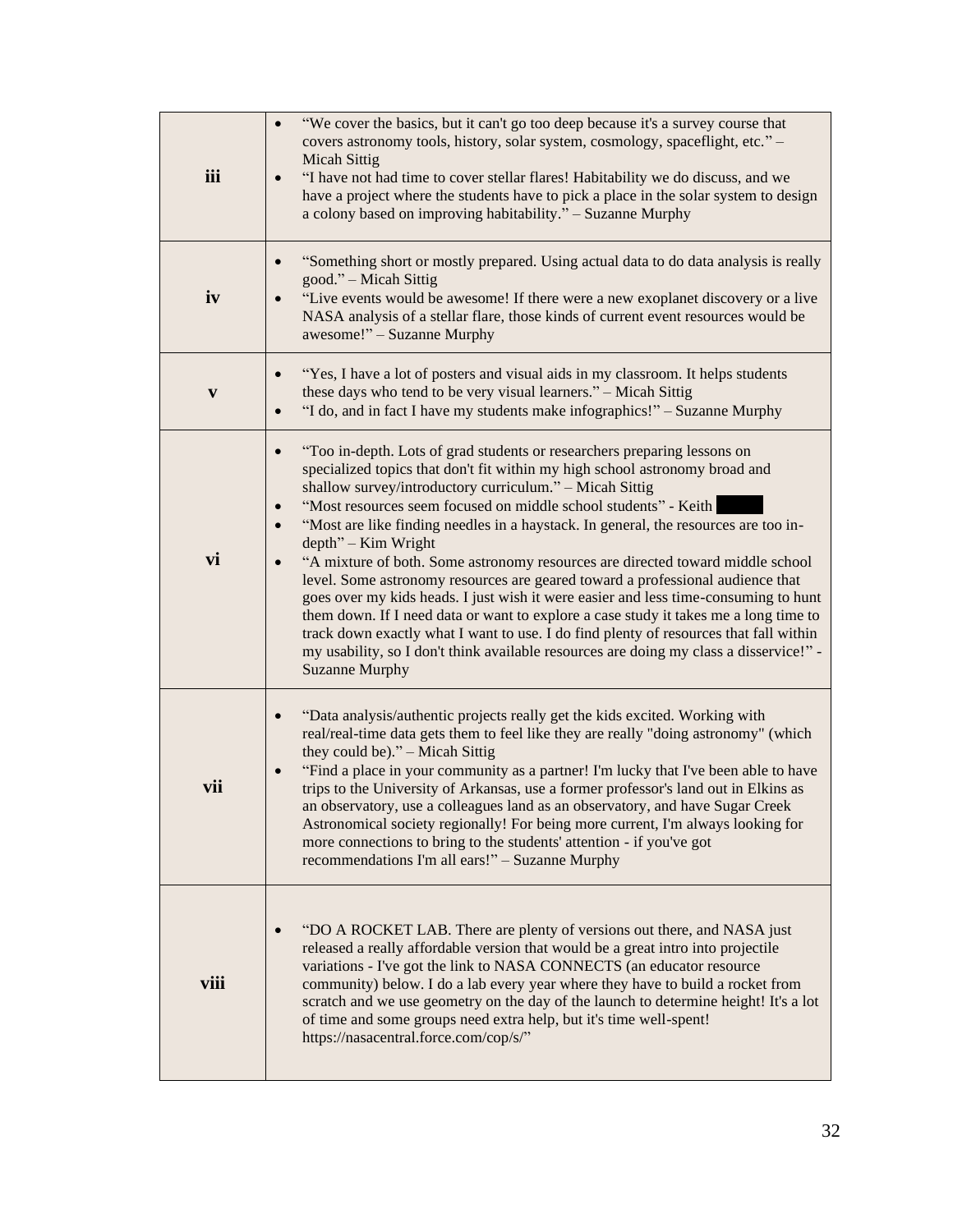#### *IV. Recommended Strategy and Selected Resources*

One of the major comments made in the survey was that resources that are readily available on the internet are often too in-depth and technical to be helpful or useful to students in high school. On the other side, resources can often be geared to lower grade levels and fail to provide the challenge and depth needed at a high school level. This issue is compounded when you consider the diversity of students' abilities within the classroom. There is no simple answer that will solve this complex issue quickly. Nevertheless, the aid I intend to provide in this paper is a curated list of resources that can help students build a strong foundation for the basics and provide a pathway to grow in complexity. One of the many advantages of structuring this guide in this fashion is that teachers who may use this are able to pick and choose the level of complexity and topics that is appropriate for their individual students. For example, if a teacher observes that their students need more review, the teacher can refer to the resources that aid students in building a strong foundation. Conversely, if a teacher has students that require more challenging material or have time to delve into deeper topics, the teacher can refer to the subsequent sections which provide resources that can push students to grow in their skills and knowledge.

These practical justifications for the organization of this section fall directly in line with the commonly used educational concept of scaffolding which is part of the theory of the Zone of Proximal Development put forth by Lev Vygotsky in 1978. The Zone of Proximal Development refers to "the difference between what a learner can do without help and what he or she can achieve with guidance and encouragement from a skilled partner" (McLeod, 2019) or educator. Vygotsky claimed that allowing students to grow to throw small manageable steps is very effective in helping learners achieve intellectual independence (Kurt, 2020). This is the idea known as scaffolding. More explicitly, according to The Glossary of Education Reform (2015), scaffolding **"**refers to a variety of instructional techniques used to move students progressively toward stronger understanding and, ultimately, greater independence in the learning process." When students are within the Zone of Proximal Development, students simply need the right "boost" of help in order to learn and achieve their next task or learning goal (McLeod, 2019). Ultimately, this educational theory provided the basis and justification for the structuring of this section. Each resource is laid out to build upon the skills and knowledge from the previous section to encourage the gradual growth in the student's overall knowledge of astronomy. The first section begins with resources to help lay a solid foundation of knowledge for students.

#### **i. Starting with a Solid Foundation**

#### *a. Crash Course on Astronomy*

Background Resource for Teachers: Oftentimes, science teachers are asked to teach outside of their discipline. For example, it is not uncommon for chemistry teachers to be asked to teach physical science and earth science. This, of course, depends on the resources of the school and its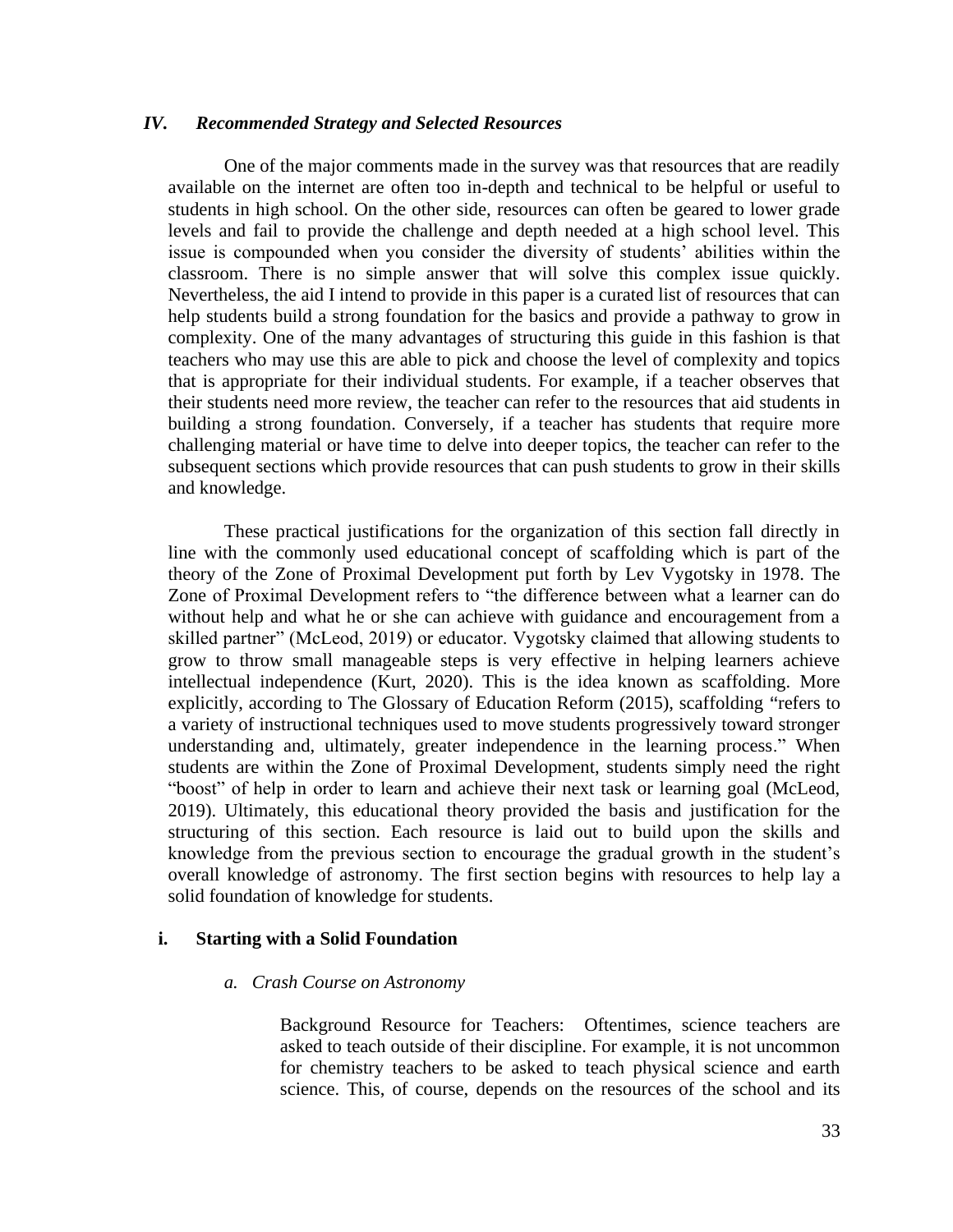district. The reason for including this caveat of information is to present a resource that would be helpful especially for teachers who may be asked to teach earth science or astronomy who may not have a background in the subject. This is a quick introduction to the topics that those teachers may be teaching. <https://www.colorado.edu/fiske/node/987/attachment>

### *b. Bolstering Students' Quantitative Reasoning*

While students are not necessarily all studying to become astronomers, there is certain math courses that can help students absorb the material faster. The following resource is geared towards students who want to pursue an astronomy career, but the math listed on this page would provide a great way for students to get a leg up on their astronomy courses.<https://aas.org/learn/planning-your-education>

#### *c. Classification of Stars*

To help students build a foundation of how stars are classified, this following lesson helps them to understand how stellar classifications are differentiated. This is an incredibly important foundational topic for students to understand before delving any deeper into astronomy. This lesson is a great way to broach this topic with students. <https://www.scienceteacherprogram.org/astronomy/DeMizio02.html>

#### *d. What is a Light curve?*

Light curves are an integral part of stellar analysis and current astronomy research. That being said, understanding what they are and what can be learned from them is an essential first step. This website provides a datacentered look at the fundamentals of light curves. [https://boyce](https://boyce-astro.org/overview-of-a-light-curve/)[astro.org/overview-of-a-light-curve/](https://boyce-astro.org/overview-of-a-light-curve/)

*e. Starting with the Sun*

Nova Sun Lab Lesson Plan

- Intended grade level:
- [https://myarkansaspbs.pbslearningmedia.org/resource/nvsl.sci.spac](https://myarkansaspbs.pbslearningmedia.org/resource/nvsl.sci.space.lpsl/nova-sun-lab-lesson-plan/) [e.lpsl/nova-sun-lab-lesson-plan/](https://myarkansaspbs.pbslearningmedia.org/resource/nvsl.sci.space.lpsl/nova-sun-lab-lesson-plan/)

#### Our Amazing, Powerful Sun Lesson Plan by University of Colorado Boulder

- https://www.teachengineering.org/lessons/view/cub sun lesson01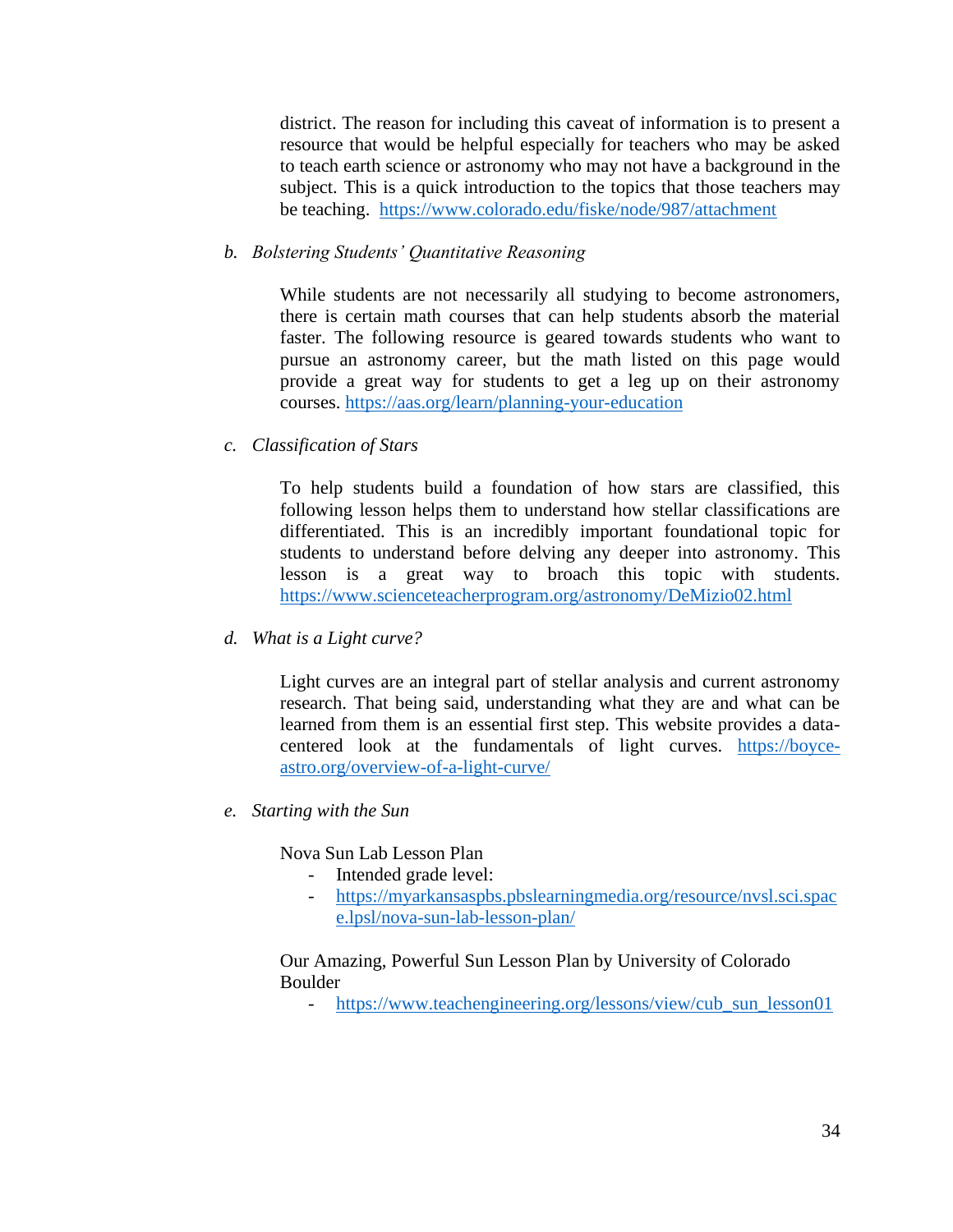### **ii. Introducing More Relevant and Complex Topics**

With a solid foundation begun, teachers can begin to introduce students to more complex and topics such as stellar flares and habitability. Since students have their foundational knowledge to rely on, they can more confidently engage in topics that challenge and push their current understanding. This section will provide resources that are more specific to the topics addressed by the research presented in earlier sections. These topics include stellar flares, habitability, and the detection of exoplanets.

## a. Solar Activity

As previously mentioned, the best way for students to continue to build their framework of knowledge is to allow them to make intentional and incremental steps. If students are leaning towards the zone of independent understanding of the Sun then it is natural for the teacher to move onto topics of solar activity. The following lessons discuss one version of solar activity which comes in the form of solar storms.

Modeling Solar Storms

- Intended grade level: Middle School  $-5<sup>th</sup>$  Grade
- [https://greatbasinobservatory.org/lesson-plans/modeling-solar](https://greatbasinobservatory.org/lesson-plans/modeling-solar-storms)[storms](https://greatbasinobservatory.org/lesson-plans/modeling-solar-storms)
- b. Stellar Flares

There is a greater number of resources related specifically to solar flare as opposed to stellar flares on stars far from our solar system. The National Solar Observatory in Boulder, Colorado is a great resource to consult on a wide array of topics related to the solar activity such as solar flares. In the case of this research project, the focus was on stellar flares of stars millions of miles away, however, it is oftentimes more beneficial to students to begin by learning these topics on objects they are more familiar with and interact with on a daily basis, such as the Sun. Because of this, I recommend beginning talking about stellar activities such as sunspots, prominences, flares, and coronal mass ejections in terms of the Sun. This allows students to create a foundation that can be built upon later. This webpage <https://nso.edu/for-public/educators-old-page/stembox/> has a host of solar physics topics. Most specifically, under the Solar Science section, there is a resource on Solar Observations with accompanying worksheets and real-world videos geared for grade levels 5-9.

c. Exoplanet Detection and Habitability

Exoplanets are generally a fun topic for students to discuss because it usually entails talking about the potential of alien life. This NOVA Exoplanet lab is an exciting way to engage students in the lesson. Students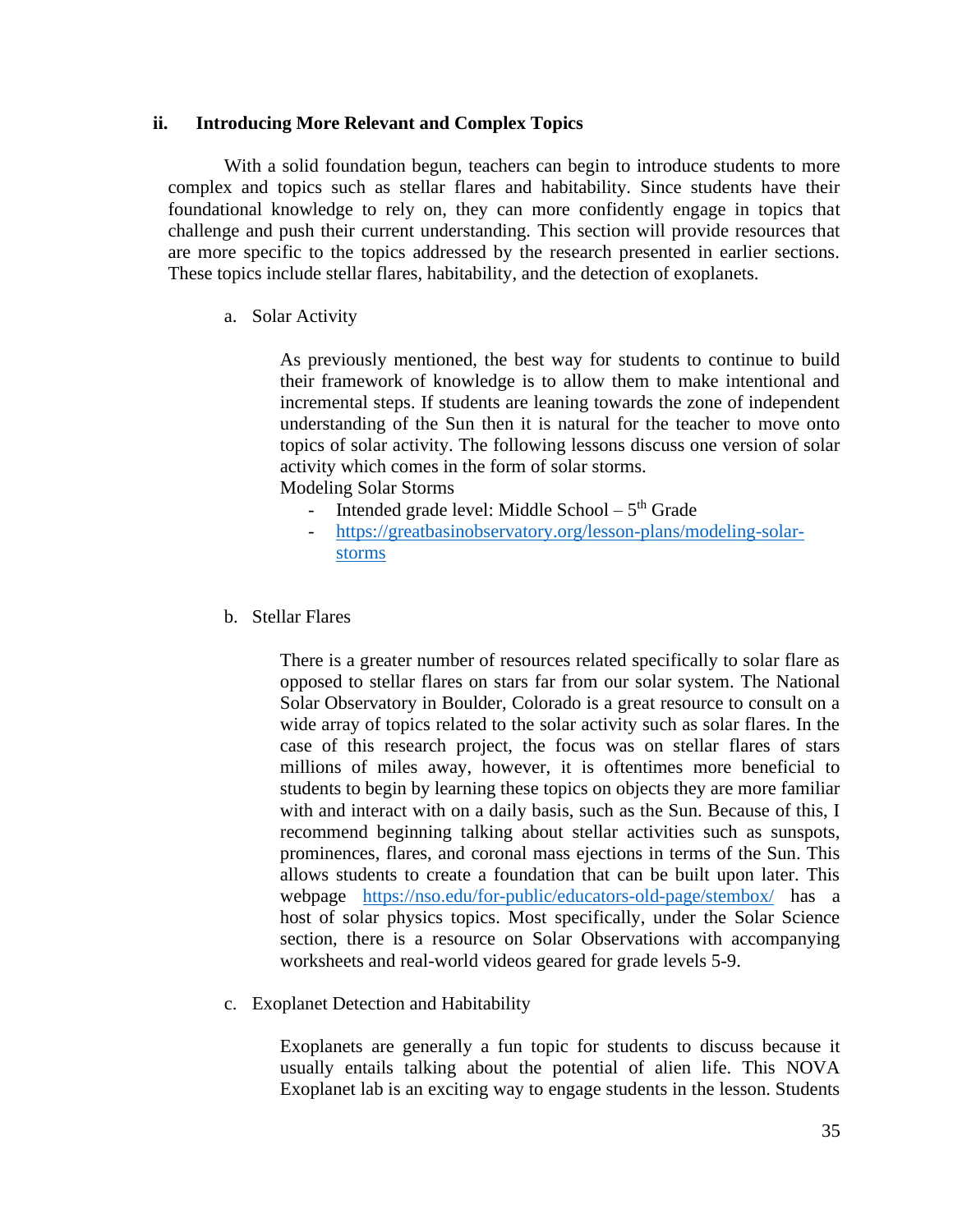who partake in this lab will be hunting for planets through the use of real techniques astronomers use such as transit and radial velocity data to detect planets as well as analyzing data to learn about a planet's atmosphere who could greatly impact the habitability. [https://myarkansaspbs.pbslearningmedia.org/resource/nvexl-sci](https://myarkansaspbs.pbslearningmedia.org/resource/nvexl-sci-exoplanetlab-lessonplan/nova-exoplanet-lab-lesson-plan/)[exoplanetlab-lessonplan/nova-exoplanet-lab-lesson-plan/](https://myarkansaspbs.pbslearningmedia.org/resource/nvexl-sci-exoplanetlab-lessonplan/nova-exoplanet-lab-lesson-plan/)

## **iii. Connecting Students to the Real World through Simulations and Data**

A critical point brought up by several survey respondents was the difficulty in teaching astronomy effectively when it is best observed at night, far outside of school hours. This is a widespread difficulty noted by many astronomy educators. There are many approaches that teachers have taken to address this issue from field trips to requiring students to do night observations, to providing hands-on ways to study the Sun – which is visible during school hours. These experiences are invaluable to students because hands-on activities help them to make sense of the scientific concepts within their own personal framework of understanding the world. The more that the science they do within a classroom connects to the world they see in their everyday lives, the more lasting impact that knowledge will have on these students. In this section, I propose two ways for teachers to connect their students to the real world: (1) through online simulations and software, and (2) through using and collecting real world data in their work.

a. Online Modeling

The Star in a Box simulation by Las Cumbres Observatory is a particularly fun way to allow students to apply their knowledge of stellar classifications and the HR diagram in the investigation of an unknown star. Additionally, this lesson is ready-made for different levels of students by providing presentations and worksheets for students at different levels. While it is specifically geared toward UK curriculum, the ideas are easily applied to the standards listed earlier. [https://lco.global/education/activities/star-in-a](https://lco.global/education/activities/star-in-a-box/#:~:text=Star%20in%20a%20Box%20is,little%20for%20billions%20of%20years)[box/#:~:text=Star%20in%20a%20Box%20is,little%20for%20billions%20of%](https://lco.global/education/activities/star-in-a-box/#:~:text=Star%20in%20a%20Box%20is,little%20for%20billions%20of%20years) [20years.](https://lco.global/education/activities/star-in-a-box/#:~:text=Star%20in%20a%20Box%20is,little%20for%20billions%20of%20years)

b. Resources with Real-World Data

The Solar Dynamics Observatory has created this thirty-page resource on how to use data from the Solar Dynamics Observatory within the classroom. From background material to student videos and worksheets, to instructions on how to access live data, to assessment recommendations, this guide is a great way to start bringing current astronomy data into the classroom at any level. [http://solar-center.stanford.edu/activities/SDO/Chabot-SDO-Data-in-the-](http://solar-center.stanford.edu/activities/SDO/Chabot-SDO-Data-in-the-Classroom.pdf)[Classroom.pdf](http://solar-center.stanford.edu/activities/SDO/Chabot-SDO-Data-in-the-Classroom.pdf)

c. Citizen Science Projects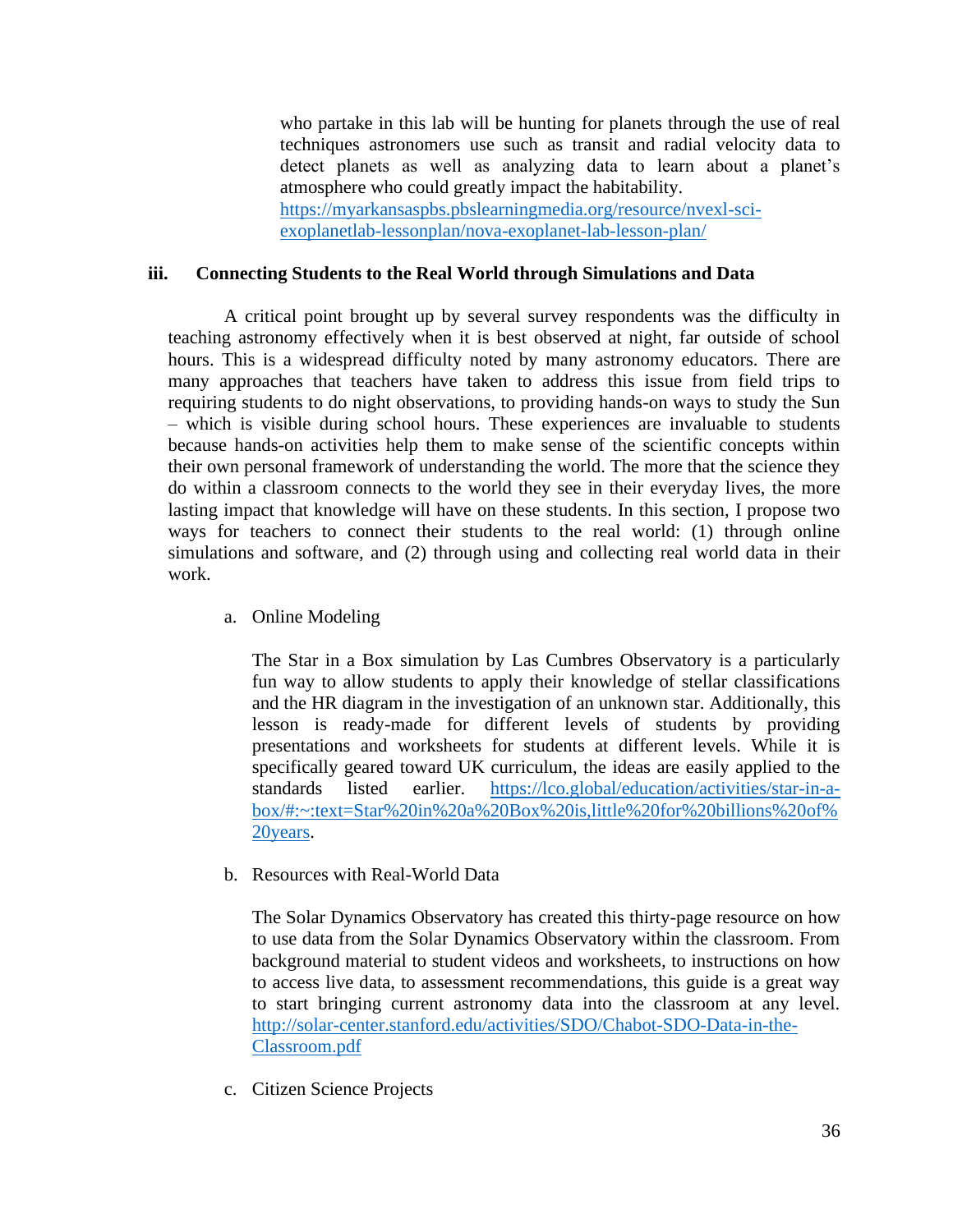Lastly, citizen science is a critical and prevalent way to connect the knowledge your students are learning in the classroom to work being done in current astronomy. Citizen science projects take this one step further by allowing students to collect data themselves to aid scientists. Here is a link to multiple NASA-recommended citizen science projects that all relate to exoplanets and TESS data. [https://exoplanets.nasa.gov/citizen](https://exoplanets.nasa.gov/citizen-science/#:~:text=This%20citizen%20science%20platform%20allows,Exoplanet%20Survey%20Satellite%20(TESS).&text=The%20public%20is%20invited%20to,to%20learn%20how%20planets%20form)[science/#:~:text=This%20citizen%20science%20platform%20allows,Exoplan](https://exoplanets.nasa.gov/citizen-science/#:~:text=This%20citizen%20science%20platform%20allows,Exoplanet%20Survey%20Satellite%20(TESS).&text=The%20public%20is%20invited%20to,to%20learn%20how%20planets%20form) [et%20Survey%20Satellite%20\(TESS\).&text=The%20public%20is%20invited](https://exoplanets.nasa.gov/citizen-science/#:~:text=This%20citizen%20science%20platform%20allows,Exoplanet%20Survey%20Satellite%20(TESS).&text=The%20public%20is%20invited%20to,to%20learn%20how%20planets%20form) [%20to,to%20learn%20how%20planets%20form.](https://exoplanets.nasa.gov/citizen-science/#:~:text=This%20citizen%20science%20platform%20allows,Exoplanet%20Survey%20Satellite%20(TESS).&text=The%20public%20is%20invited%20to,to%20learn%20how%20planets%20form)

The project that I would like to highlight to relate to this project is the Zooniverse project searching for exoplanets within TESS data. The planets found by looking at these light curves could be just that planet that gives the best-case scenario in terms of habitable conditions on the planet. This project teaches students what an exoplanet transit would look like in data and allows them to actively search reach light curves for these signatures. <https://www.zooniverse.org/projects/nora-dot-eisner/planet-hunters-tess>

#### *I. Conclusions*

The number of resources available on the internet relating to astronomy is practically endless. However, it is my hope that the resources selected for this paper give educators a plan on how to approach teaching science in their classrooms in a more strategic fashion. The resources were not simply chosen to fill a quota but to directly address the concerns from educators whose comments I included earlier. This resource is not an end-all be-all of the good resources, but a framework that can be emulated with any astronomy topic to help organize and orient teachers to teacher astronomy effectively. With the intense constraints that are imposed on teachers by a limited school year and specific curriculum, it can often seem difficult to teachers to find fun and engaging work for their students, however, in cultivating this resource and learning from current teachers, I have seen that many good teachers are able to achieve it all and I hope this resource can alleviate that burden off of teachers to allow them the tools to better reach their students.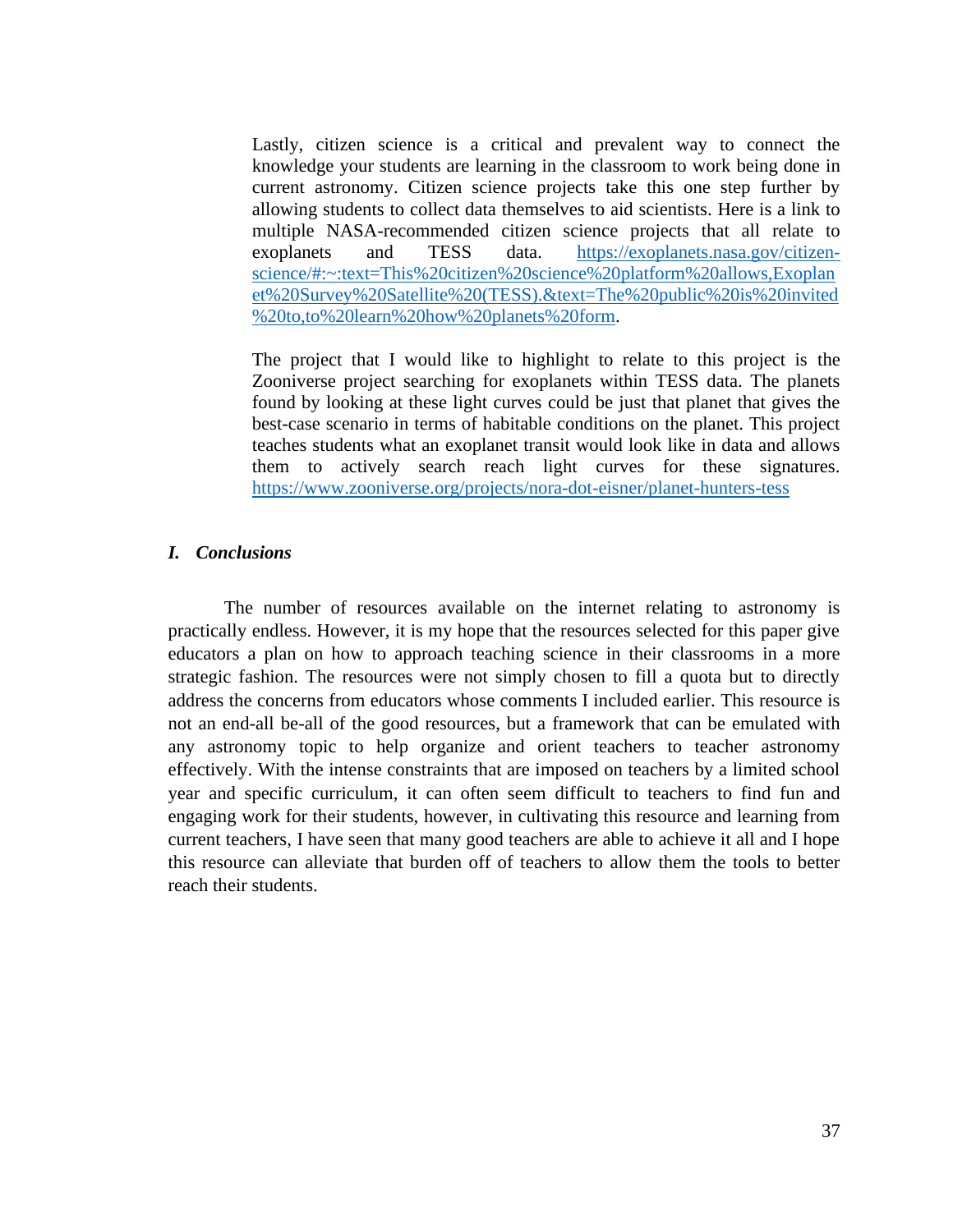# **References**

- Arkansas Department of Education. 2016. *Arkansas K-12 Science Standards: Education for a New Generation Astronomy*. p. 30-32.
- Basri, G., 2019, Chapter 11 The Solar-Stellar Connection. p.363-386, doi: 10.1016/B978-0- 12-814334-6.00013-3
- Billings, L. (2015). *M dwarfs could be the best--or worst--Extraterrestrial Homes*. Scientific American.
- Bonney, P., Kennefick, J. D., 2019, Probability of Earth Similarity for the Current TESS Planet Candidates
- Boyce, G., & Boyce, P. 2021. *What is time: BJD*. Boyce Astro., from https://boyceastro.org/what-is-time-bjd/
- Davenport, J., Hawley, S., Hebb, L., et al. 2011, arXiv:1411.3723v1
- Davenport, J.R.A., Hawley, S.L., Hebb, L., et al., 2014. Kepler flares. I. Active and inactive M dwarfs. Astrophys. J. 797, 121, doi: 10.1088/0004637X /797/2/121
- Dieterich, S. (2020). *How Well Do We Understand M Dwarfs?* STScI.edu. Vol. 37, 1
- Drake, A.J., Beshore, E., Catalan, M., Djorgovski, S. G., et al. 2010, Discovery of Eclipsing White Dwarf Systems in a Search for Earth-Size Companions
- Drake, A.J., Djorgovski, S.G., Mahabal, A., et al. 2009, First Results from the Catalina Real-Time Transient Survey
- Foreman-Mackey, D., Hogg, D. W., Lang, D., & Goodman, J., 2013. emcee: The MCMC hammer. *Publications of the Astronomical Society of the Pacific*, *125*(925), 306–312. <https://doi.org/10.1086/670067>
- Fleming, S. W. (2018). *Beginner: Read and plot a TESS light curve file*. GitHub.
- Fraknoi, A., Morrison, D., & Wolff, S. C. (2016). *Astronomy*. OpenStax.
- Garner, R. (2016). *About TESS*. NASA.
- Graham, A. (2022). *Red dwarf: Cosmos*. Red Dwarf | COSMOS. Swinburne University of Technology.

Great Schools Partnership. (2015). *Scaffolding definition*. The Glossary of Education Reform.

Guerrero, N. (2021). *Tess - Transiting Exoplanet Survey Satellite*. TESS Transiting Exoplanet Survey Satellite.

Gunther, M. N., Zhan, Z., Seager, S., et al. 2019, AJ, 159, 60, doi: 10.3847/1538-3881/ab5d3a

Henry, T. J., Jao, W.-C., Subasavage, J. P., Beaulieu, T. D., Ianna, P. A., Costa, E., et al.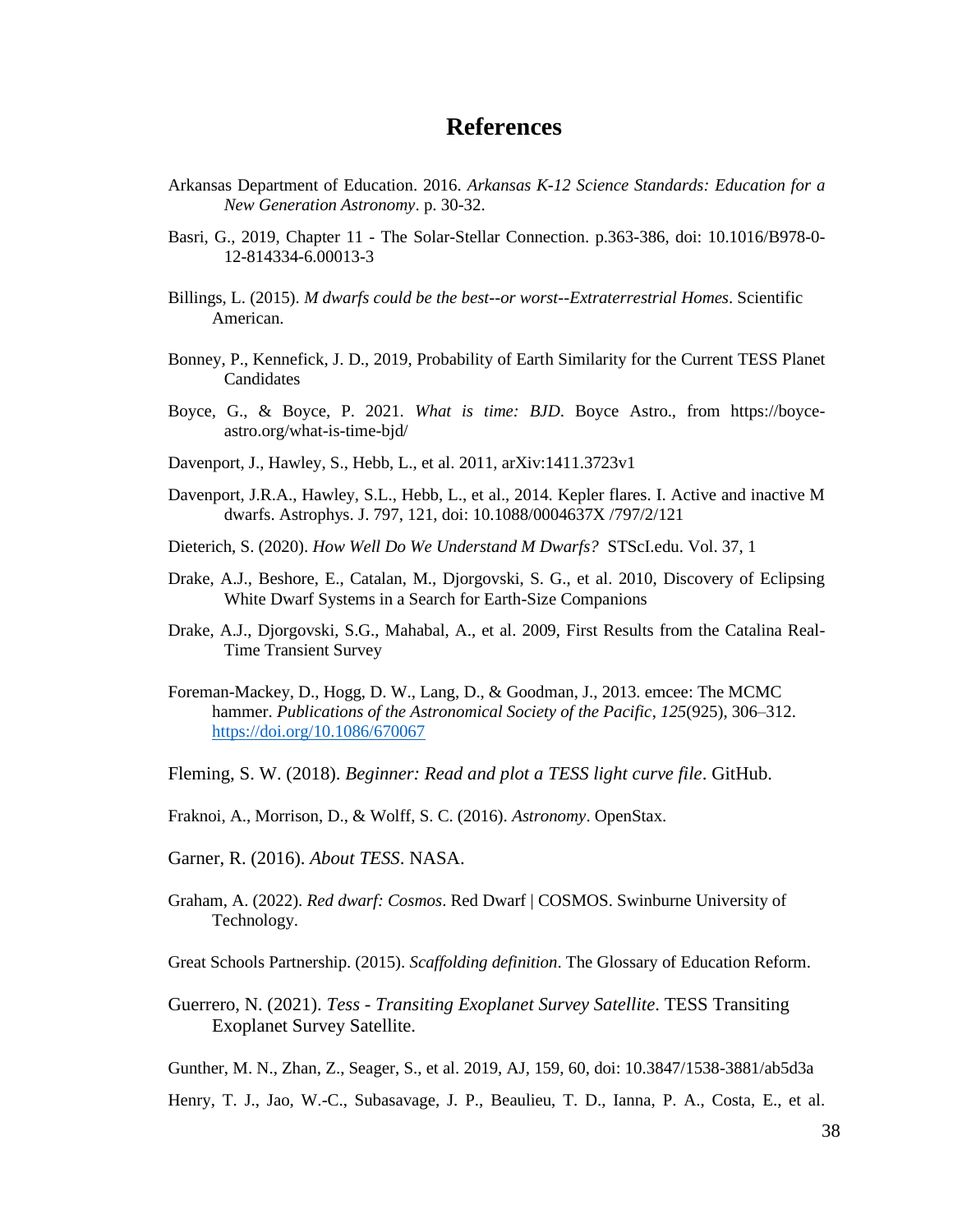(2006). The solar neighborhood. XVII. Parallax Results from the CTIOPI 0.9 m program: 20 new members of the RECONS 10 parsec sample. Astron. J. 132, 2360- 2371. doi: 10.1086/508233`dx

- Huang, F., Ip, W., Lin, C. et al. 2020, ApJ, doi: 10.3847/15384357/ab774a
- Kane, S. R., Hill, M. L., Kasting, J. F., et al. 2016, ApJ, 830, 1
- Kurt, S., 2020, *Vygotsky's zone of proximal development and scaffolding*. Educational Technology.
- Lightkurve Collaboration. 2018. *Lightkurve: Kepler and TESS time series analysis in Python.*  NASA. Astrophysics Source Code Library. Ascl 1812.013
- McLeod, S. (2015). *What is the zone of proximal development?* Zone of Proximal Development and Scaffolding. Simply Psychology.
- NGSS Lead States. 2013. *Next Generation Science Standards: For States, By State*s. HS. Space Systems. Washington, DC: The National Academies Press.
- Oliver, A. C., & Strain, D. W. (2021). *Record-breaking stellar flare from nearby star recorded in multiple wavelengths for the first time*. National Radio Astronomy Observatory.
- Ricker, G. R., Winn, J. N., Vanderspek, R., Latham, D. W., et al.. (2014). Transiting Exoplanet Survey Satellite. *Journal of Astronomical Telescopes, Instruments, and Systems*, *1*(1), 014003. https://doi.org/10.1117/1.jatis.1.1.014003
- Rimmer, P. B., Xu, J., Thompson, S. J., et al. 2018, SciA, 4, eaar3302
- Rodriguez-Lopez, Cristina. 2019. The Quest for Pulsating M Dwarf Stars. Front. Astron. Space Sci. 6:76. doi: 10.3389/fspas.2019.00076
- Schulze-Makuch, D., Méndez, A., Fairén, A., von Paris, P., Turse, C., Boyer, G., Davila, A., de Sousa António, M., Catling, D., and Irwin, L.: A Two-Tiered Approach to Assessing the Habitability of Exoplanets, Astrobiology, Vol. 11, pp. 1041-1052
- TESS. (2018). *Tess Science Support Center*. NASA.
- Tilley, M. A., Segura, A., Meadows, V., Hawley, S., & Davenport, J. 2019, AsBio, 19, 640
- Van Doorsselaere, T., Shariati, H., Debosscher, J., 2017. Stellar flares were observed in longcadence data from the Kepler mission. Astrophys. J. Suppl. 232, 26.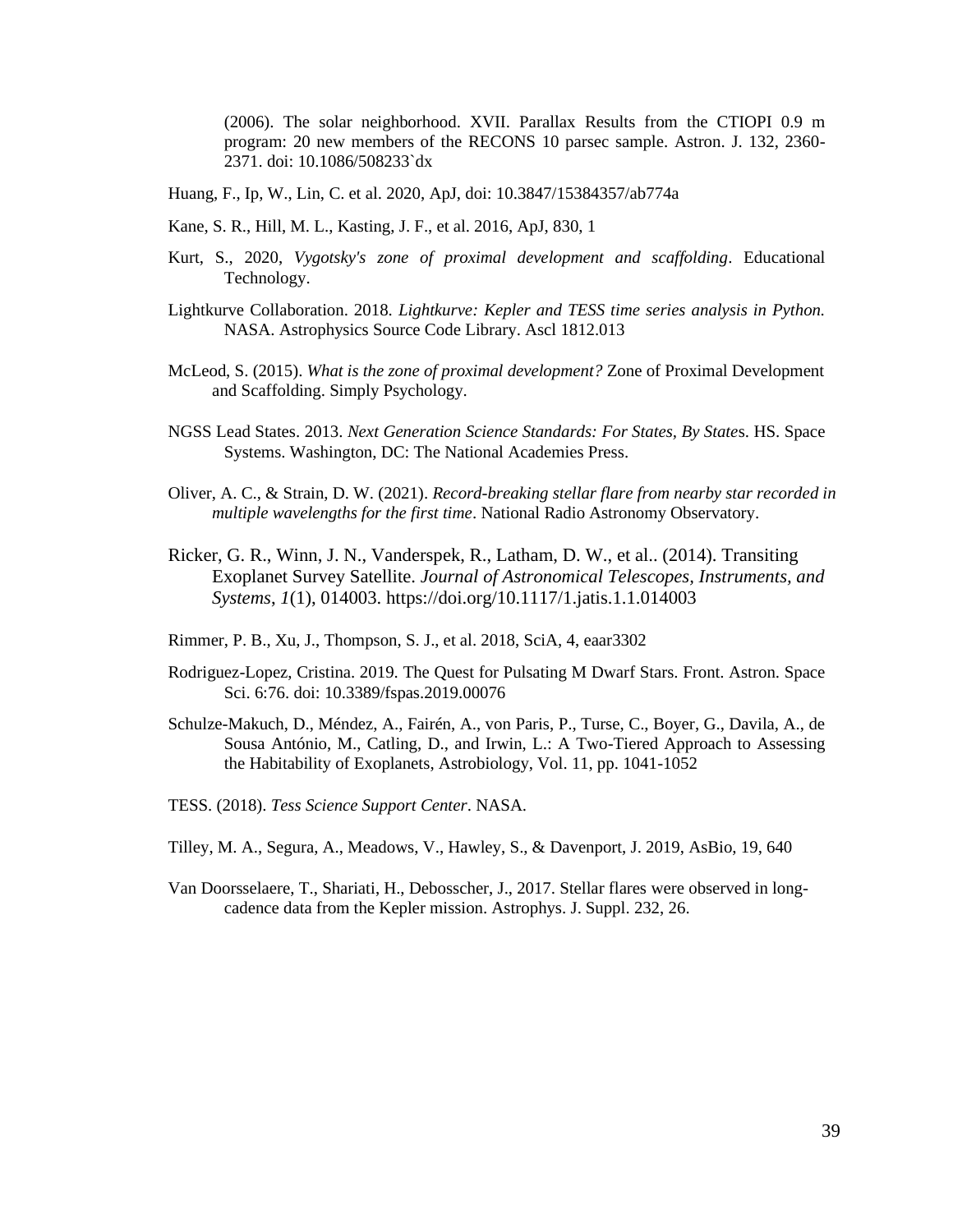# **Appendix A: Complete Educator Survey**

This section presents the full and unedited survey that was completed by several in-service teachers and education professionals. Some of these answers were utilized in the writing of this paper. The questions regarding identifying information and privacy requests have been omitted. Names are only used when given explicit permission by the respondent.

The questions given are as follows:

- ix. In your experience, what is the hardest part of teaching different astronomical topics?
- x. When looking for resources to help you better teach astronomy, what catches your eye? For example, do you tend to use more premade labs, infographics, lesson plans etc.?
- xi. At a high school or introductory college level, do you have time in the school year or semester to get into topics on stellar flares or habitability?
- xii. At a high school or introductory college level, what kind of resource on exoplanets, stellar flares, and habitability would be the most helpful to you and/or your students?
- xiii. Do you find infographics useful in the classroom or as study aids for your students?
- xiv. In your opinion, where do you see current resources falling short? Are they too in-depth or too surface level to be useful to you?
- xv. Do you have any other advice regarding teaching astronomy and/or getting students (high school/college) involved in current research findings?
- xvi. Last, optional question: Do you have any other questions or comments to add? Especially if you have some advice or comments that weren't asked for above. I will take any and all advice you may have.

| Table 9: Complete Survey Responses from In-Service Educators and Education<br><b>Professionals</b> |                                                                                                                                                                                                                                                                                                                                                                                                                                                                                            |  |
|----------------------------------------------------------------------------------------------------|--------------------------------------------------------------------------------------------------------------------------------------------------------------------------------------------------------------------------------------------------------------------------------------------------------------------------------------------------------------------------------------------------------------------------------------------------------------------------------------------|--|
| <b>Question</b>                                                                                    | Comment                                                                                                                                                                                                                                                                                                                                                                                                                                                                                    |  |
|                                                                                                    | "I teach high school astronomy, and my students typically take astronomy over<br>other more math-heavy sciences. So, anything with math/quantitative reasoning<br>really trips them up." - Micah Sittig<br>"Real astronomy happens at night" – Keith<br>"Students in my class are all at different levels. Some are advanced learners while<br>others are remedial. Finding a balance to engage all students to their level is<br>challenging." $-$ Diana<br>Providing hands-on activities |  |
| ii                                                                                                 | "Anything that saves me time, basically it's all planned out and requires easily<br>accessible materials. I'm a busy person/teacher and despite my best intentions, I<br>don't have time to heavily adapt resources made for college students or middle<br>school students to my students, or get exotic resources that are not easily within<br>reach." – Micah Sittig                                                                                                                    |  |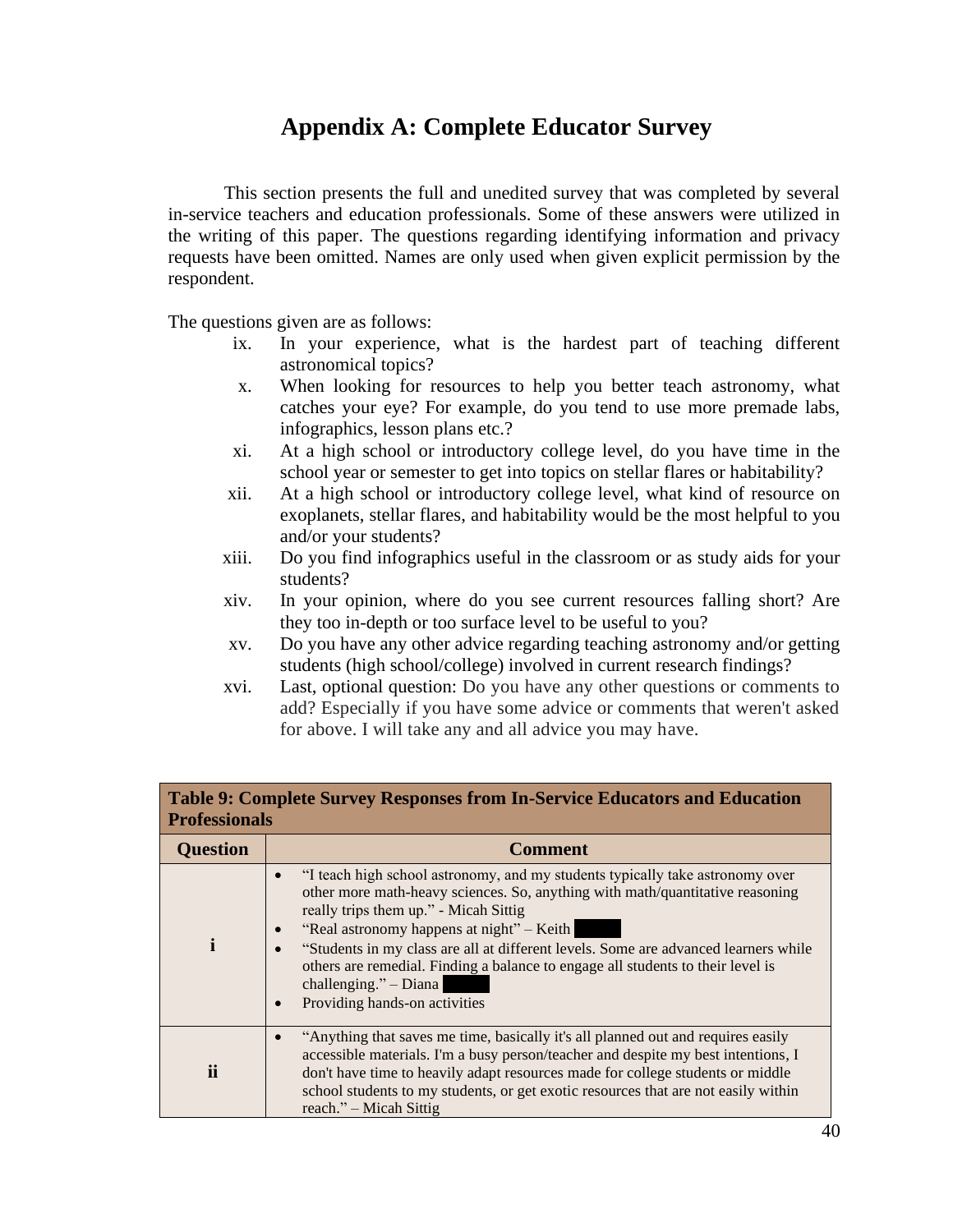|              | I like to use student-centered investigations that I either make or adapt from others<br>Online activities<br>$\bullet$<br>labs and activities that I can adjust easily for my population.                                                                                                                                                                                                                                                            |
|--------------|-------------------------------------------------------------------------------------------------------------------------------------------------------------------------------------------------------------------------------------------------------------------------------------------------------------------------------------------------------------------------------------------------------------------------------------------------------|
| iii          | "We cover the basics, but it can't go too deep because it's a survey course that<br>$\bullet$<br>covers astronomy tools, history, solar system, cosmology, spaceflight, etc." -<br><b>Micah Sittig</b><br>N <sub>o</sub><br>Habitability, We mention flares but don't go into them<br><b>Briefly</b><br>$\bullet$                                                                                                                                     |
| iv           | "Something short or mostly prepared. Using actual data to do data analysis is really<br>$\bullet$<br>good." - Micah Sittig<br>Student-centered inquiry activities<br>online labs ad simulations<br>premade labs and activities<br>$\bullet$                                                                                                                                                                                                           |
| $\mathbf{v}$ | "Yes, I have a lot of posters and visual aids in my classroom. It helps students<br>$\bullet$<br>these days who tend to be very visual learners." - Micah Sittig<br>Yes<br>N <sub>o</sub><br>$\bullet$                                                                                                                                                                                                                                                |
| vi           | "Too in-depth. Lots of grad students or researchers preparing lessons on<br>specialized topics that don't fit within my high school astronomy broad and<br>shallow survey/introductory curriculum." - Micah Sittig<br>"Most resources seem focused on middle school students" - Keith<br>"Most are like finding needles in a haystack. In general, the resources are too in-<br>$depth$ " – Kim Wright<br>both depending on the resource<br>$\bullet$ |
| vii          | "Data analysis/authentic projects really get the kids excited. Working with<br>$\bullet$<br>real/real-time data gets them to Mixing the interesting with the foundational<br>concepts<br>N <sub>o</sub><br>including current events and data<br>$\bullet$<br>feel like they are really "doing astronomy" (which they could be)." - Micah Sittig<br>$\bullet$                                                                                          |
| viii         | No responses were received.                                                                                                                                                                                                                                                                                                                                                                                                                           |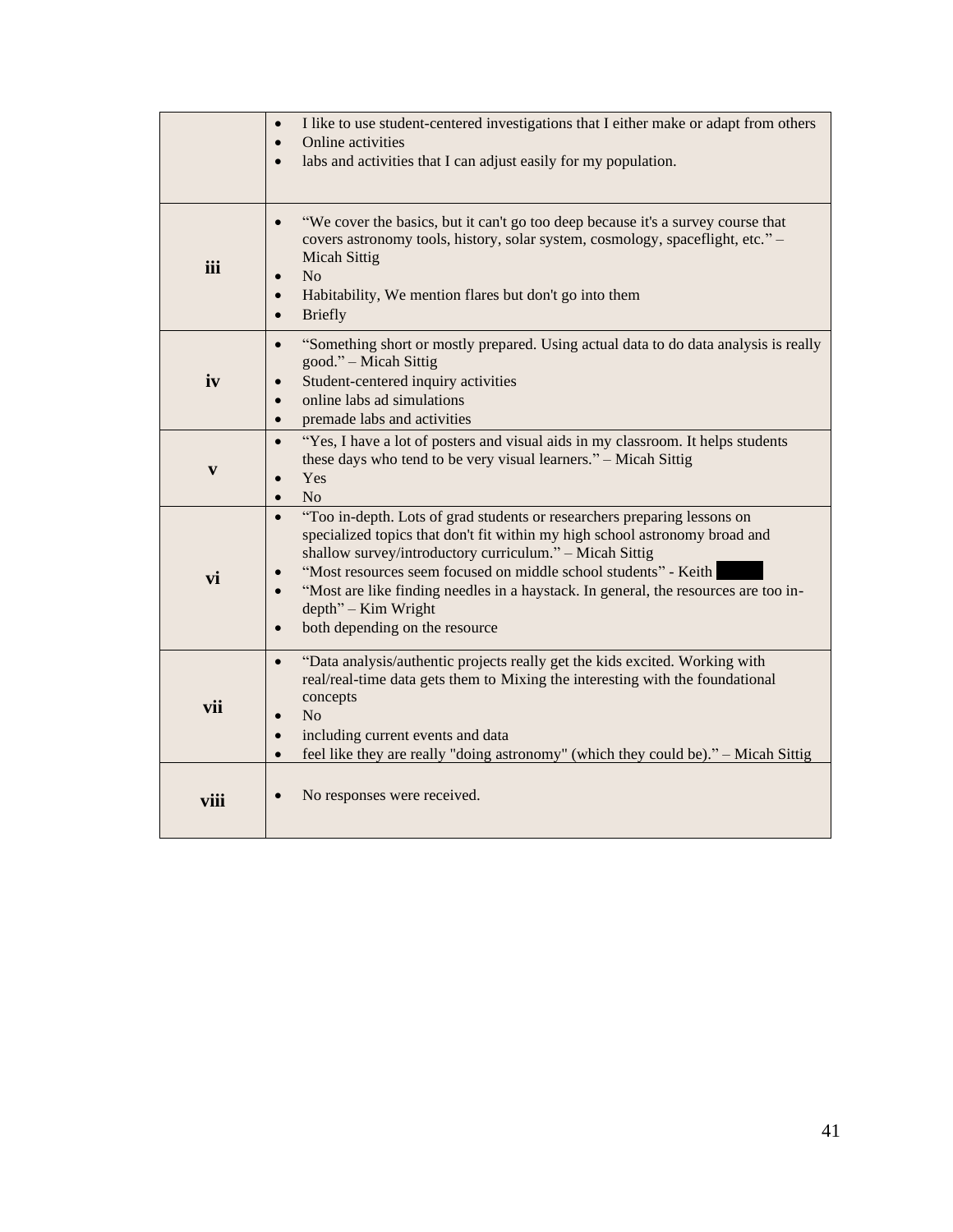# **Appendix B: Python Code**

In an effort to promote transparency and accessibility within the field of astronomy research, the entire code used for this project is presented below. This code goes from the ground floor of downloading the TESS data, to flagging the flares, and finally performing the flare fitting using a form of Markov-Chain Monte-Carlo fitting. There are an array of comments throughout the code to aid in understanding the functions that each portion performs.

 $"''"$ 

Created on Fri Apr 8 23:55:02 2022

@author: aelie, paulb

This is a tutorial to download available TargetPixelFile objects found here: https://heasarc.gsfc.nasa.gov/docs/tess/Target-Pixel-File-Tutorial.html

The purpose of this code is to:

- Pull the target pixel files (tpf) for each of the candidates
- Pull all tpf's of each candidate that have the 2 minutes (120 s) cadence irrespective of sector - This code neglects all of the 20 second observations

Lightkurve citation call: lk.show\_citation\_instructions() """

# Import necessary packages

import lightkurve as lk import matplotlib.pyplot as plt from lightkurve import PLDCorrector import astropy.table from astropy import units from astropy.io import fits import numpy as np import emcee from itertools import groupby from operator import itemgetter from scipy.optimize import minimize from scipy import stats import scipy as sp from scipy.interpolate import interp1d import corner import sys

""" Beginning of Callable Code""" average PDC corrections  $= [$ ]

# Gunther Candidate TEST – a good flare to try  $\#i = str(TIC 144217628')$ 

# Bonney et al., 2019 Candidates  $\#i = str("TIC 12421862")$  $i = str("TIC 141527579")$  $\#i = str("TIC 153065527")$  $\#$ i = str("TIC 165551882")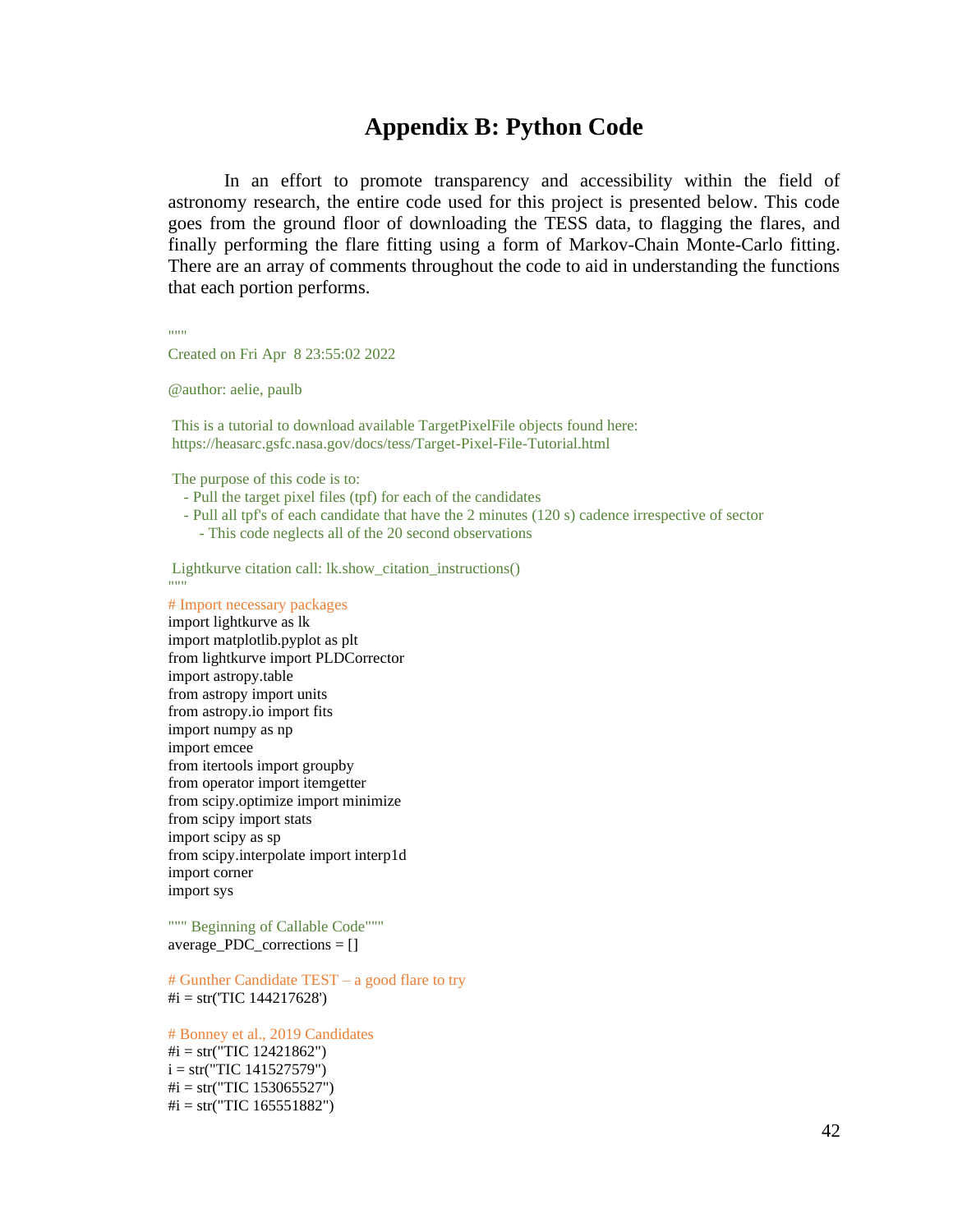$\#i = str("TIC 259962054")$  $\#i = str("TIC 305048087")$  $\#i = str("TIC 36724087")$  $\#i = str("TIC 429358906")$  $\#i = str("TIC 467179528")$  $\#i = str("TIC 92226327")$ 

#### # Uses lightkurve to pull the target pixel files (only from TESS)

search\_result = lk.search\_targetpixelfile(i, mission='TESS', author='SPOC') result = search\_result

correct\_cadence = '[120.] s'

for row in search\_result:  $cadence = str(row.exptime)$  if cadence == correct\_cadence: print("pulled tpf file!!!")

#### # Downloads the TPF file

 tpf = row.download(quality\_bitmask='default') print(tpf)

 # Plots the tpf file tpf.plot()

#plt.savefig( $i + \_initial_tpf_'+ str(tpf.sector)$ ) tpf.get\_header(ext=0)['Sector']

#### # Set of keywords and values that can be pulled

 sector = tpf.sector mission = tpf.mission ra = tpf.ra  $dec = tpf.dec$  hdu = tpf.hdu  $time = tpf.time$ camera  $number = tpf.camera$  $ccd = tpf.ccd$  ppln\_msk = tpf.pipeline\_mask  $flux = tf.flux$  $flux_error = tpf-flux_error$  $flux_bkg = tpf-flux_bkg$ flux\_bkg\_err = tpf.flux\_bkg\_err

#### # Plot Lightcurve

 uncorrected\_lc = tpf.to\_lightcurve(aperture\_mask='threshold') uncorrected\_lc.errorbar() uncorrected\_lc.plot() plt.show() #plt.savefig( $i + \underline{\text{lightcurve}}_b4\_corrections' + str(tpf.sector)$ )

 """ Corrections - Pixel Level Decorrelation """ """ tutorial found here: https://docs.lightkurve.org/tutorials/2-creating-light-curves/2-3-k2 pldcorrector.html"""

 pld = PLDCorrector(tpf)  $lc = pld.correct()$  # corrected lightcurve diagnose = pld.diagnose()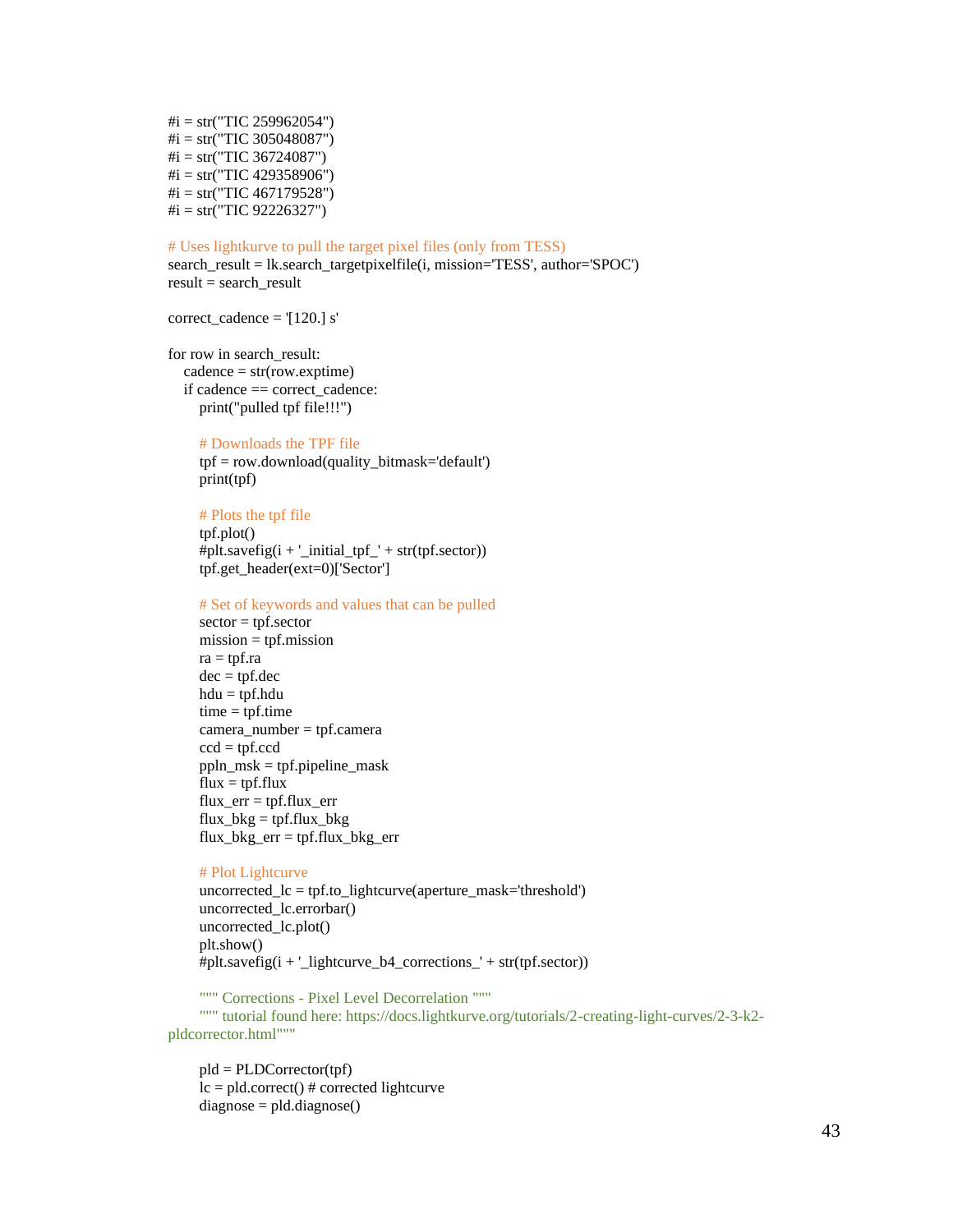diagnose[0].plot() plt.show() #plt.savefig( $i +$ "\_PLDcorrected\_lc\_" + str(tpf.sector))  $lc = lc$ .remove\_nans()

#### # how much did it actually correct?

 #difference = uncorrected\_lc - lc #difference.plot() #plt.savefig(i + '\_Difference\_due\_to\_corrections') #difference\_sum = sum(difference['flux']) #avg\_correction = difference\_sum.value / len(difference['flux']) #average\_PDC\_corrections.append(avg\_correction)

#### """ Flatten Lightcurve """

 flat\_lc = lc.flatten(window\_length=1001) #need to normalize to zero, how? loop over maybe - but need to replace values in Lightcurve object

```
 #flat_lc.flux.value = flat_lc.flux.value - 1
flat lc.plot() #plt.savefig(i + '_flattened_lc_' + str(tpf.sector))
 plt.show()
 #for x in range(len(flat_lc['flux'].value)):
  #flat_lc['flux'].value = flat_lc[x] - 1
```
#### # Plot Background flux

 $bkg = tpf.get_bkg_{lightcurve}()$  bkg.plot() plt.show() #plt.savefig( $i +$ "\_background\_flux\_" + str(tpf.sector))

 """ Flare Flagging Code """  $f1_t_arr = []$ flare\_time  $= []$  $#arr = np.array(lc_{fits})$ 

 $f$ It = 3 # number of consecutive time steps we want  $(3 = 6 \text{ minutes}$  bc of 2 min cadence) flux = flat lc.flux.value  $#flux$  is in electrons/s flux -= 1 #CHECK IT HERE  $time = flat$  lc.time.value flux\_err = flat\_lc.flux\_err.value st\_dev = np.std(flux, out=None) threshold  $= 3 * st\_dev$  $mean = np} = arg$ 

fl  $ct = 0$ for t in range (len(time)):

```
if flux[t] \geq threshold + mean:
  fl ct += 1
 else:
  if fl ct := 0:
      flare_time.append(fl_ct)
   # mulitply by 2 rough time; can compare at end +-2min
  f1_c t = 0if fl<sub>_ct</sub> == flt:
  prev=[x+1 for x in np.arange(t-flt, t)]
   for p in prev:
```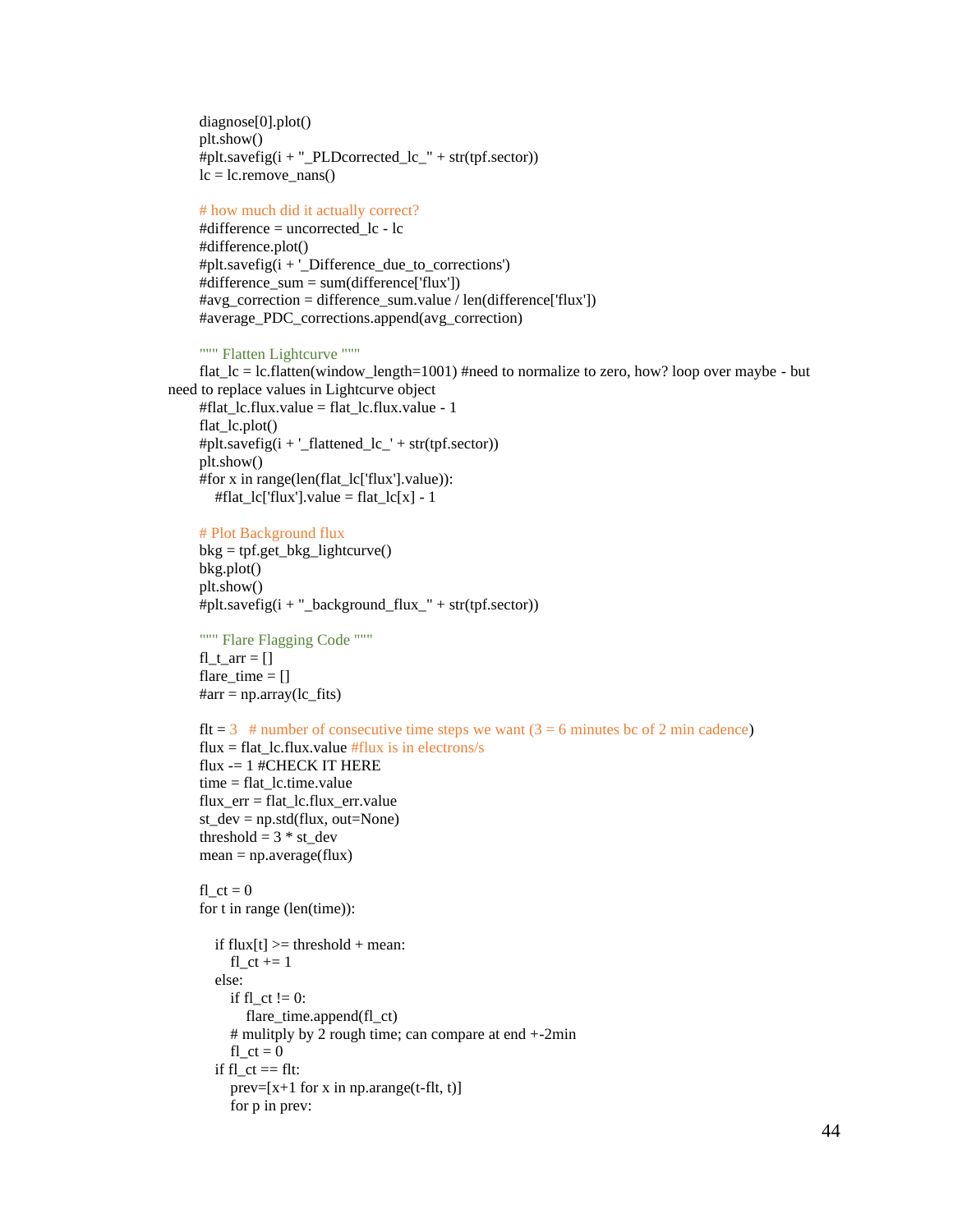```
 fl_t_arr.append(p)
       elif fl ct > flt:
          fl_t_arr.append(t)
     print(fl_t_arr)
    f1<sub>_prop</sub> = []fl\_sted = []f1_st = 0fl ed = 0 for t in range(len(fl_t_arr)):
        try:
         abc=fl_tarr[t + 1] except IndexError:
          abc=0
       if f1_st == 0:
         fl_st = f_l_tarr[t]f1_st_t = telif abc-fl_t_arr[t] > 1:
         fl\_ed = fl_t_arr[t]fl_x = fl_t_arr[fl_st_t:t+1]
         flare_length = len(fl_x) * 2
         flare_flux = flux[fl_st-5:fl\_ed+6]peak_f1_flux = max(flare_flux) # need time array value for the max
         flare_time = time[fl_st-5:fl_ed+6]
         flare_flux_err_ = flux_err[fl_st-5:fl_ed+6]
          fl_sted.append([fl_st,fl_ed])
          #Plot flare
          plt.plot(flare_time_, flare_flux_)
         plt.title("Potential Flare from " + str(i) + " lasting " + str(flare_length) + " minutes ")
          plt.savefig("Flare_"+str(i)+'_'+str(fl_st)+'_'+str(fl_ed))
          plt.show()
         "''" Flare Fitting Code Using EMCEE - append output to fl_prop
 """
          #GET FLARE DATA ITERITIVELY
         flare_f = flare_fluxflare_t = flare_time #fake noise:
         flare_n = np.sqrt(1+np.abs(flare_f)) - 1
```

```
fl\_start= flare_t[5]f1_dur = len(flare_t-10)f1_m = np.max(flare_f1)f1_m_time_s = np.where(flare_f1 == f1_m)
```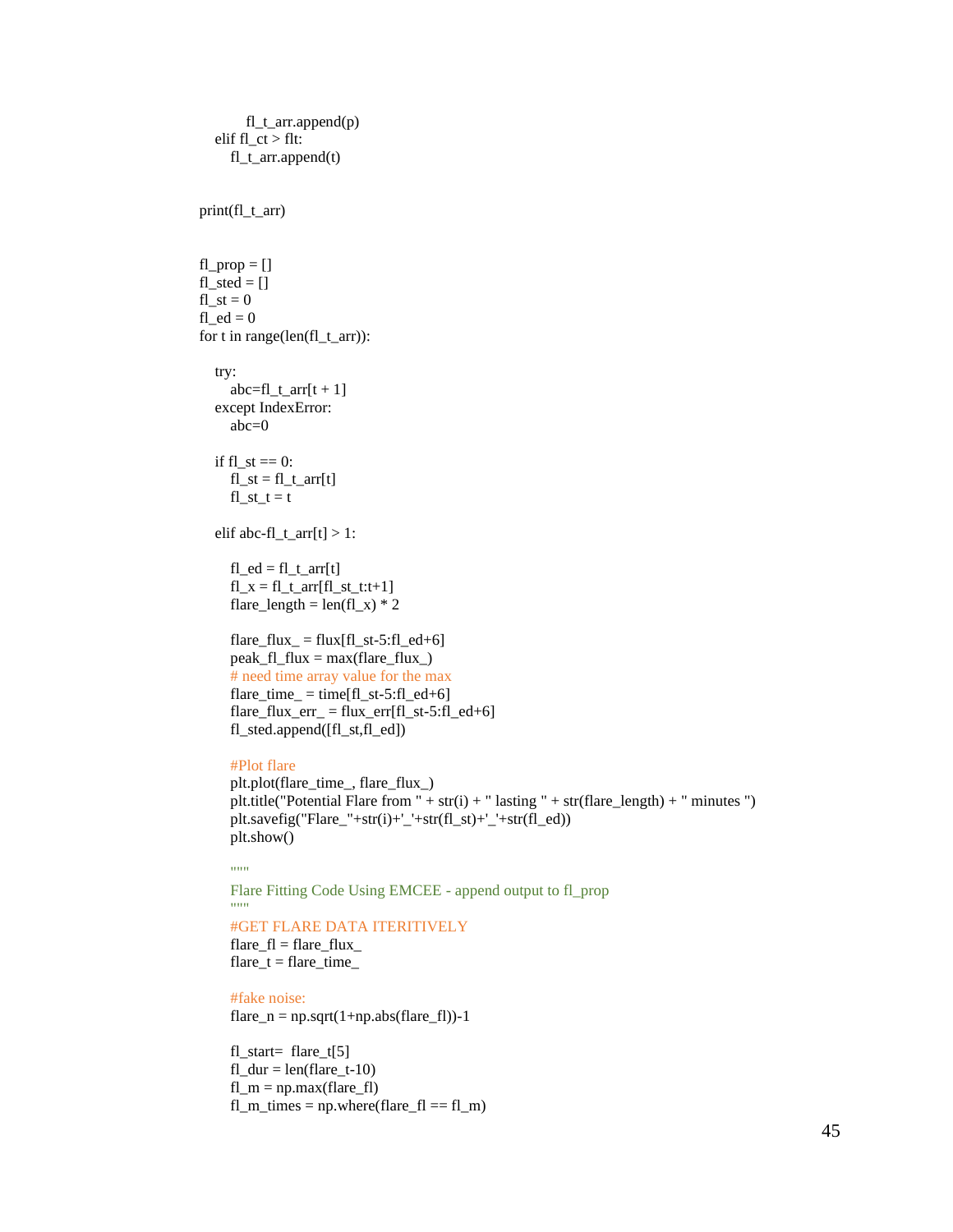fl\_m\_sig = flare\_flux\_err\_[fl\_m\_times[0][0]] #assuming 1 flare time for i in fl\_m\_times: fl\_m\_time =  $i[0]$ print(fl\_m\_time)

#tn is how many time steps to include, default=10000

 #use the commented out code to set tn to 100\* your number of time steps #recommend to cut out a postage stamp of ~100 time steps around the flare anyway tnum=len(flare\_time\_) tnum=100 #currently hard-coded to 10000 tn=tnum\*100

#lightcurve data goes here (x=time; y=flux) normalized to 0

 $x = flare_time$  $y =$  flare flux y\_err = flare\_flux\_err\_

#returns the interpolated peak, its occurance time, and the fwhm time

```
def fwhm_n0(x,y):
  terp=interp1d(x,y,kind='cubic')tx = np.arange(x[0], x[-1], (x[-1]-x[0])/tn)ty=\text{terp}(tx) peak=np.max(ty)
   peak_i=int(np.where(ty==peak)[0])
  l x=0r_x=0 for n in reversed(range(len(tx[:peak_i]))):
     if ty[n] \leq 0.5* peak:
       l_x = tx[n] break
   for n in range(len(tx[peak_i+1:])):
     if ty[n+peak_i+1] \leq 0.5*peak:
       r_x = tx[n+peak_i+1] break
  t_half=(r x-l x) return peak, tx[peak_i], t_half, [l_x,r_x]
```
w, v, q,  $z = fwhm_n0(flare_t, flare_fl)$ 

#these are median valuesfor the first flare on TIC 144217628

 #you will use emcee to pick these values and use them as an argument to flare\_mod theta\_mu=[fl\_m,

 q, v, 1.941, -0.175, -2.246, -1.125, 0.6890, -1.6, 0.303, -0.2783, ] theta\_mu=np.array(theta\_mu) theta\_sig=[fl\_m\_sig,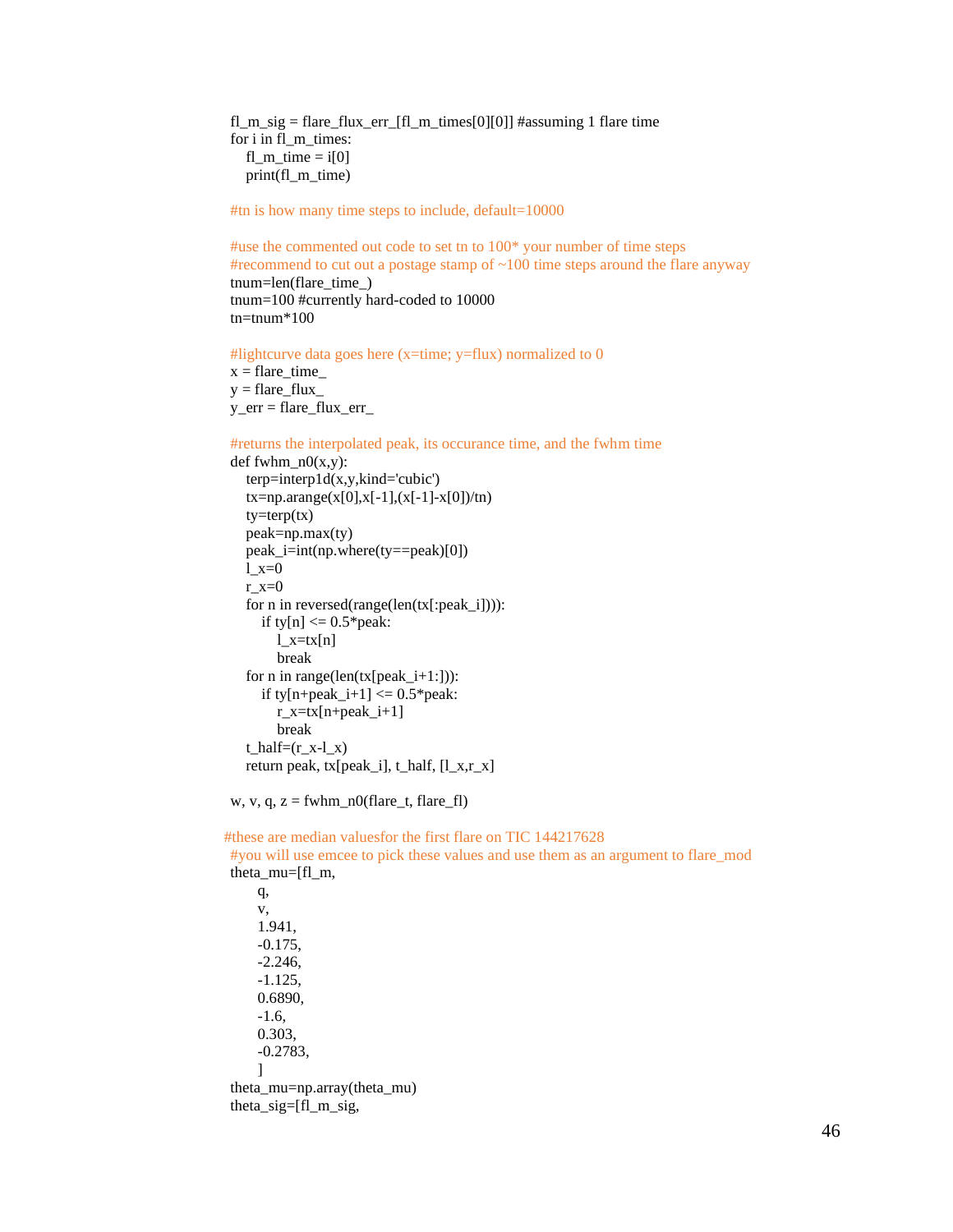```
 0.00138889, #2 minutes in day units
             0.00138889,
             0.008,
             0.032,
             0.039,
             0.016,
             0.0008,
             0.003,
             0.0009,
             0.0007
 ]
         theta sig=np.array(theta\_sig)#time here is in t_1/2 units
         #assumes normalized to 0 (i.e. mean \sim = 0.0)
         def flare_mod(theta=theta_mu):
            f_max,fwhm,T,a,b,c,d,e,f,g,h = theta
            t1=np.arange(-1,0,1/tn)
            t2=np.arange(0,6,6/tn)
            F=[1+(a*t1)+(b*t1**2)+(c*t1**3)+(d*t1**4),(e*np.exp(f*t2))+(g*np.exp(h*t2))]F=np.concatenate(F) Flux=F*f_max
             Time=(np.concatenate([t1,t2])*fwhm)+T
             return Flux,Time
          def log_likelihood(theta, x, y, yerr):
            l, m = flare mod(theta=theta) #This is training wheels for the model, can't let it get too far out of bounds
            if np.max(l) > fl_m + (6*fl_m_sig) or np.min(l) < 0.:
               return 0. 
             #Define an interpolant object
             fl_interp=sp.interpolate.interp1d(m, l, kind='cubic', fill_value=0., bounds_error=False)
            #Evaluate the interpolant at true time (x). The optional arguments in interp1d are necessary tofl ttime=fl interp(x)
            sigma2 = yerr ** 2 + fl_ttime ** 2 # + 2 ** 2 + 6 ** 2
            likelihood = -0.5 * np.sum((((y - fl_ttime) ** 2) / sigma2) + np.log(2*np.pi*sigma2))
            \text{\#sigma2} = \text{verr} ** 2 + 1 ** 2 + 2 ** 2 + 6 ** 2
            #likelihood = -0.5 * np.sum((y - l) ** 2 / sigma2 + np.log(sigma2))
             return likelihood
          def normpdf(x, mu, sigma):
             #If theta is within reasonable bounds, return pdf, otherwise return -inf
            u = (x-mu)/abs(sigma)y = (1/(np.sqrt(2*np.pl)*abs(signa))) * np.exp(-u*u/2) return y
          def log_prior(x,mu=theta_mu,sigma=theta_sig):
            u = (x-mu)/abs(sigma)y = (1/(np.sqrt(2*np.pl)*abs(signa)))*np.exp(-u*u/2)
```
return np.sum(np.log(y))

do this

def log\_probability(theta, x, y, yerr):